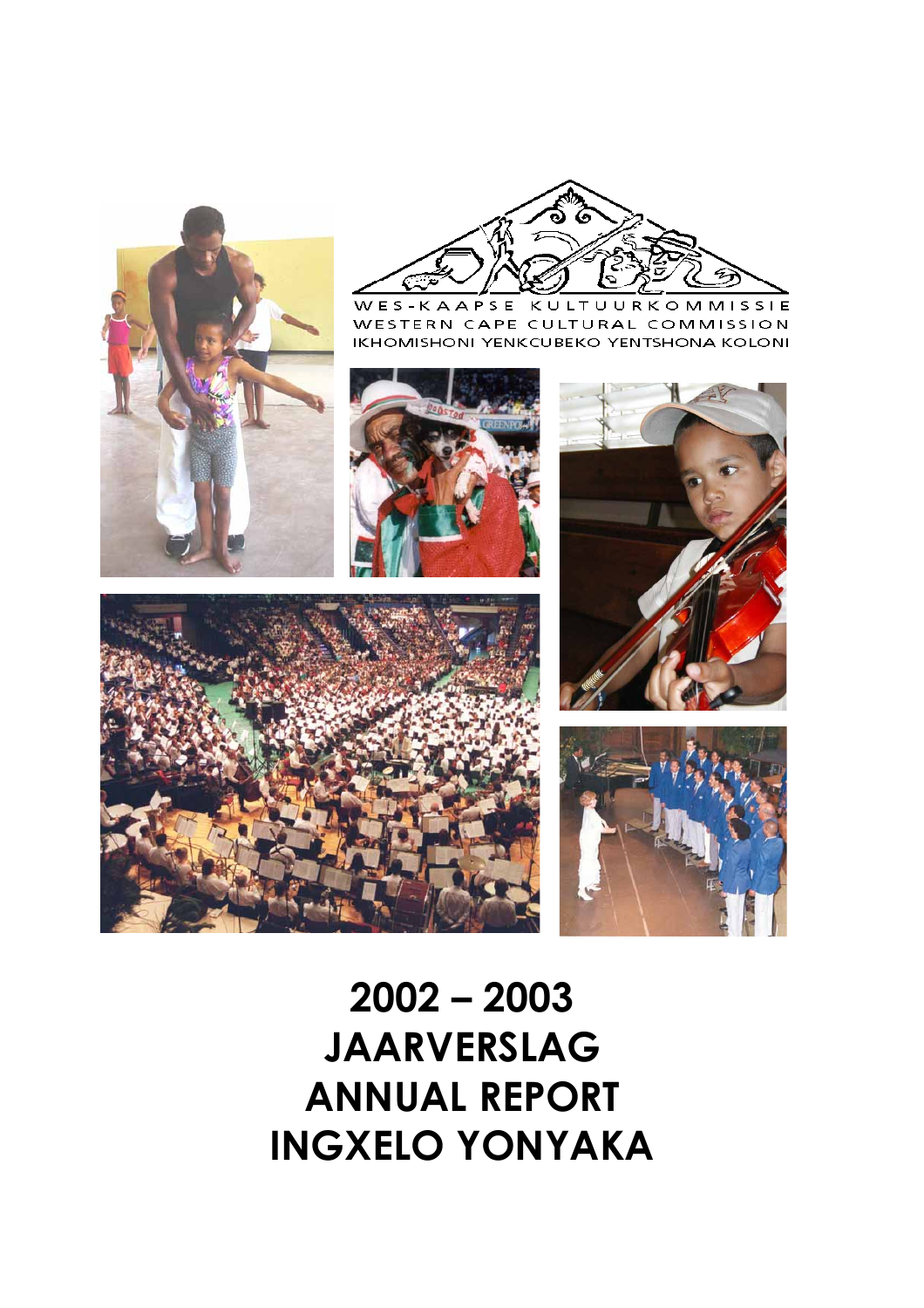## **ISBN 0-621-34577-6**

Cover photographs clockwise**:** (a) Manie Irving of Cape Town Ballet teaching a young dancer during a training programme of the Company. (b) Two participants in the Cape Minstrels Carnival on Second New Year. (c) A young musician concentrates during a training lesson of the Cape Town Philharmonic. (d) The Malay Choir competitions are one of the highlights in the cultural calendar of the Western Cape. (e) A mass performance in the Good Hope Centre of the Cape Town Philharmonic.

Hierdie publikasie is ook in Afrikaans beskikbaar.

Olu shicilelo luyafumaneka nangesiXhosa.

Hard copies of this publication is available from:

The Accounting Officer Western Cape Cultural Commission Private Bag X9067 CAPE TOWN 8000

An electronic version of this publication is available on [www.westerncape.gov.za/culture](http://www.westerncape.gov.za/culture)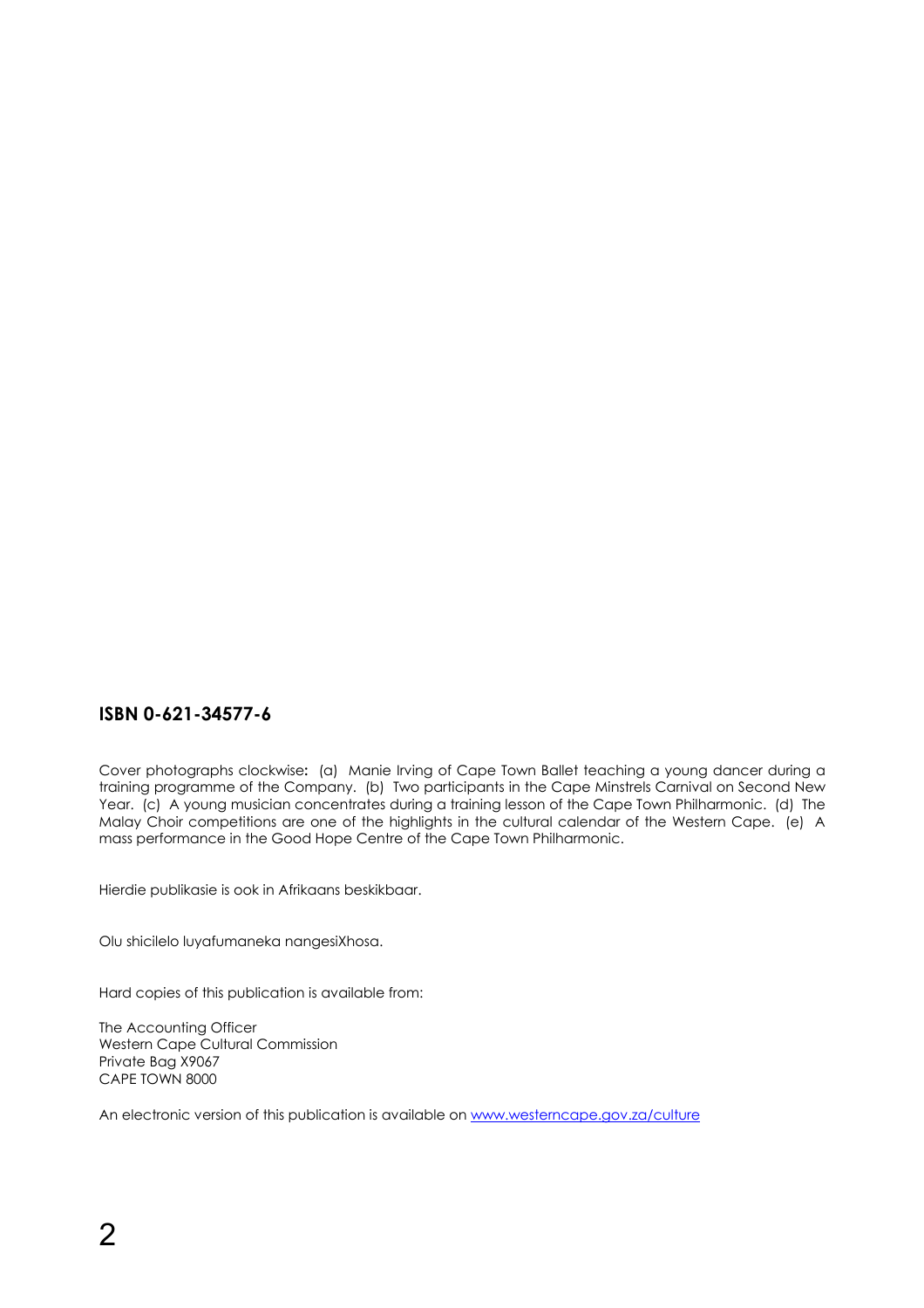## **TABLE OF CONTENTS**

|                | SUBMISSION OF THE ANNUAL REPORT TO THE MINISTER                    | 4                |
|----------------|--------------------------------------------------------------------|------------------|
|                | <b>CHAIRPERSON'S ADDRESS</b>                                       | 5                |
|                | <b>VISION AND MISSION</b>                                          | $\boldsymbol{6}$ |
| $\mathbf{1}$   | <b>GENERAL INFORMATION</b>                                         | 7                |
| 1.1            | <b>INTRODUCTION</b>                                                | $\overline{7}$   |
| 1.2            | <b>COMPOSITION OF THE CULTURAL COMMISSION</b>                      | $\overline{7}$   |
| 1.3            | <b>CONSTITUTIONAL COMPETENCY AND LEGISLATIVE</b><br><b>MANDATE</b> | $\overline{7}$   |
| 1.4            | POWERS AND FUNCTIONS OF THE CULTURAL COMMISSION                    | 8                |
| $\mathbf{2}$   | <b>HUMAN RESOURCE FRAMEWORK</b>                                    | 9                |
| 2.1            | ORGANISATIONAL STRUCTURE                                           | $\mathcal{P}$    |
| 2.2            | MEETINGS OF THE CULTURAL COMMISSION AND ITS<br><b>COMMITTEES</b>   | 9                |
| 2.3            | <b>EXECUTION OF WORK</b>                                           | 10 <sup>°</sup>  |
| 2.4            | POLICY DEVELOPMENTS                                                | 10 <sup>°</sup>  |
| 3              | <b>PROGRAMME PERFORMANCE</b>                                       | 10               |
| 3.1            | REGISTRATION AND DE-REGISTRATION OF CULTURAL<br><b>COUNCILS</b>    | 10 <sup>°</sup>  |
| 3.2            | ASSISTANCE TO REGISTERED CULTURAL COUNCILS                         | 11               |
| 3.3            | CONTROL, MANAGEMENT, DEVELOPMENT AND                               | 12               |
|                | MAINTAINENANCE OF FACILITIES PLACED UNDER THE                      |                  |
|                | SUPERVISION OF THE CULTURAL COMMISSION AND                         |                  |
|                | RECOMMENDATIONS OF TARIFFS                                         |                  |
| 3.3.1          | The control, management, development and                           | 12               |
|                | maintenance of facilities                                          |                  |
| 3.3.2          | Occupation of facilities                                           | 13               |
| 3.3.3          | Transfer of facilities from national to provincial                 | 15               |
|                | government in terms of constitutional provisions                   | 15               |
| 3.3.4<br>3.3.5 | Tariffs for renting out the facilities<br>Marketing                | 15               |
| 3.4            | THE PRESERVATION, PROMOTION AND DEVELOPMENT OF                     | 15               |
|                | CULTURE IN THE WESTERN CAPE                                        |                  |
| 3.4.1          | Ad hoc grants                                                      | 16               |
| 3.4.2          | Annual recurrent expenditure grants                                | 16               |
| 3.4.3          | Professional arts organisations                                    | 18               |
| 3.4.4          | The utilisation of the RDP community multi-purpose arts            | 19               |
|                | and culture centres                                                |                  |
| 3.4.5          | Other projects related to the performing, visual and               | 20               |
|                | literary arts, human and natural sciences, cultural-               |                  |
|                | historical fields and the youth's cultural awareness and           |                  |
|                | involvement                                                        |                  |
| 3.5            | DONOR FUNDING RECEIVED FOR THE RESTORATION OF                      | 21               |
|                | <b>GENADENDAL</b>                                                  |                  |
| 3.6            | <b>OTHER FUNCTIONS</b>                                             | 22               |
| 3.6.1          | Geographical Names Committee                                       | 22               |
| 3.6.2          | Other events                                                       | 23               |
| 4              | <b>FINANCIAL REPORT AND AUDITED STATEMENTS</b>                     | 24               |
| 5              | <b>CONCLUSION AND CHALLENGES</b>                                   | 35               |
|                | <b>ANNEXURES</b>                                                   | 36               |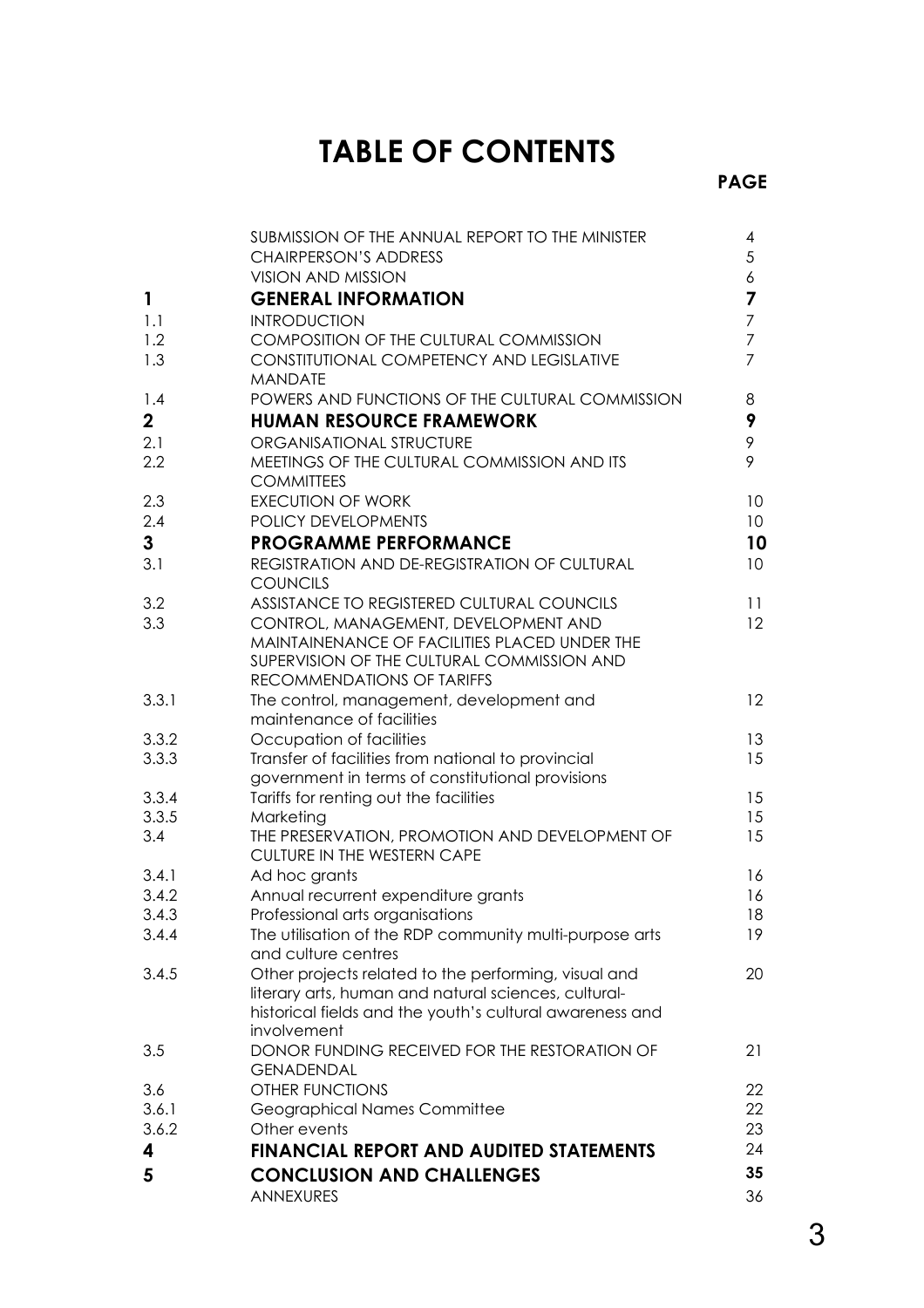## **SUBMISSION OF THE ANNUAL REPORT TO THE MINISTER**

#### Mr Patrick McKenzie **WESTERN CAPE MINISTER OF CULTURAL AFFAIRS, SPORT AND RECREATION**

In accordance with section 55(1)(d) of the Public Finance Management Act, 1999 (Act 1 of 1999) and the relevant National Treasury Regulations, I hereby submit the annual report on the activities of the Western Cape Cultural Commission and the audited financial statements for the 2002/2003 financial year.

Please note that in terms of section 65(1)(a) of the Public Finance Management Act, 1999, you are required to table the report in the Western Cape Provincial Parliament by 31 August 2003. In the event that you are unable to do so, you are, in terms of section 65(2)(a) of the Public Finance Management Act, 1999, required to submit a written explanation to the Western Cape Provincial Parliament within six months from the end of the relevant financial year, i.e. by 30 September 2003.

Huyturnee

**ACCOUNTING AUTHORITY**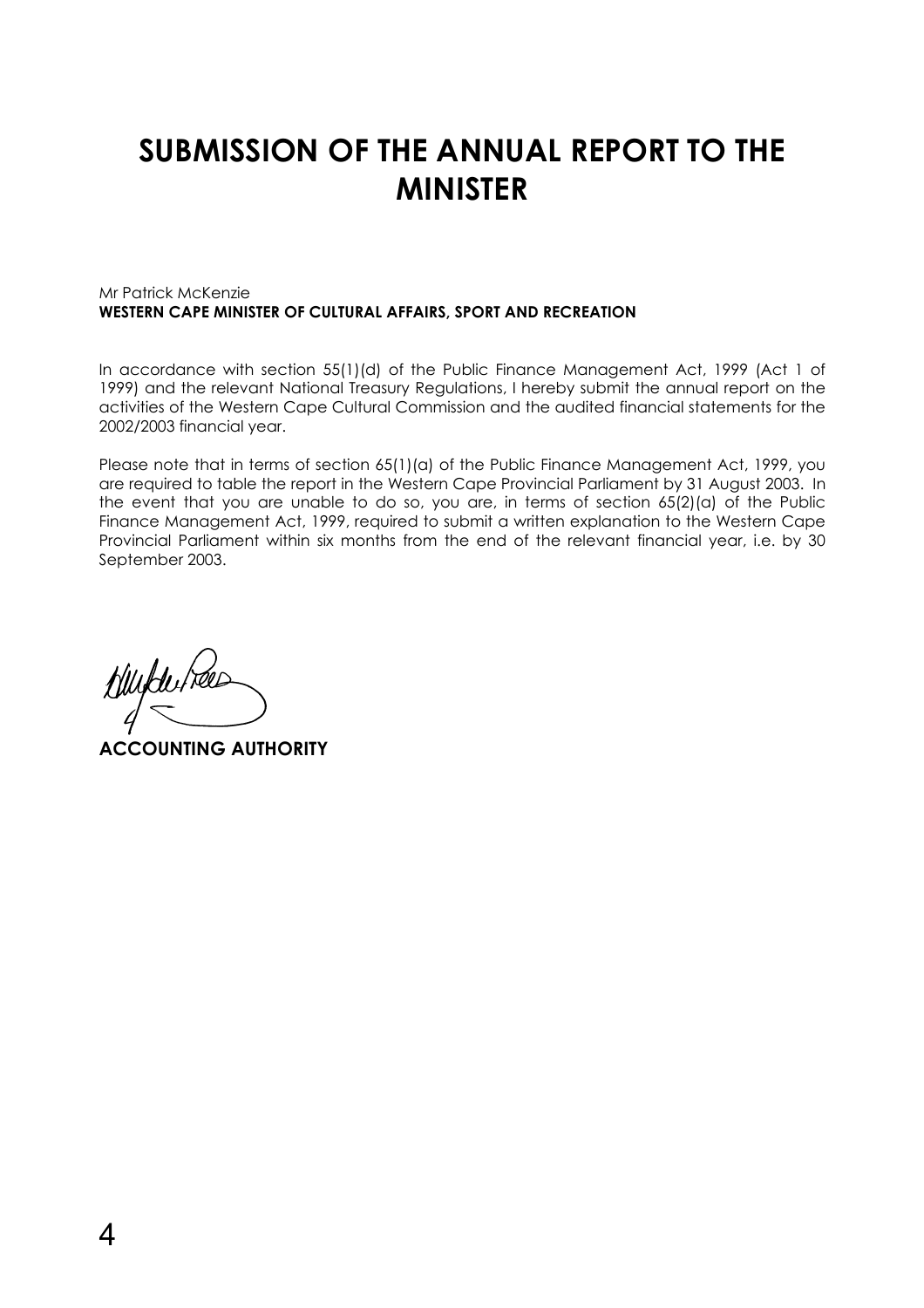## **CHAIRPERSON'S ADDRESS**

The aim of the Western Cape Cultural Commission is to preserve, promote and develop culture in the Western Cape.

During the past year the Cultural Commission pursued its goal, which is to promote all cultures in our province, especially those cultures that were previously marginalized and treated with disrespect and contempt. We strove towards an appreciation and understanding of each other's cultures in order to bridge the dangerous divides that threaten our nationhood.

The Cultural Commission regards every art form, be it ballet, opera, African music, jazz, sculpture or arts and crafts as essential elements in our endeavours to weave a new social fabric. It is our passion to ensure that all our artists and art forms are assisted and encouraged in every possible way.

There were many frustrations on our way to achieve our objectives, but we have a strong team, committed to change and the improvement of services. We can proudly report on the way in which we made a difference to the lives of thousands of people in the Western Cape.

 $\mu_{\scriptscriptstyle\mathscr{C}}$ 

**CHAIRPERSON**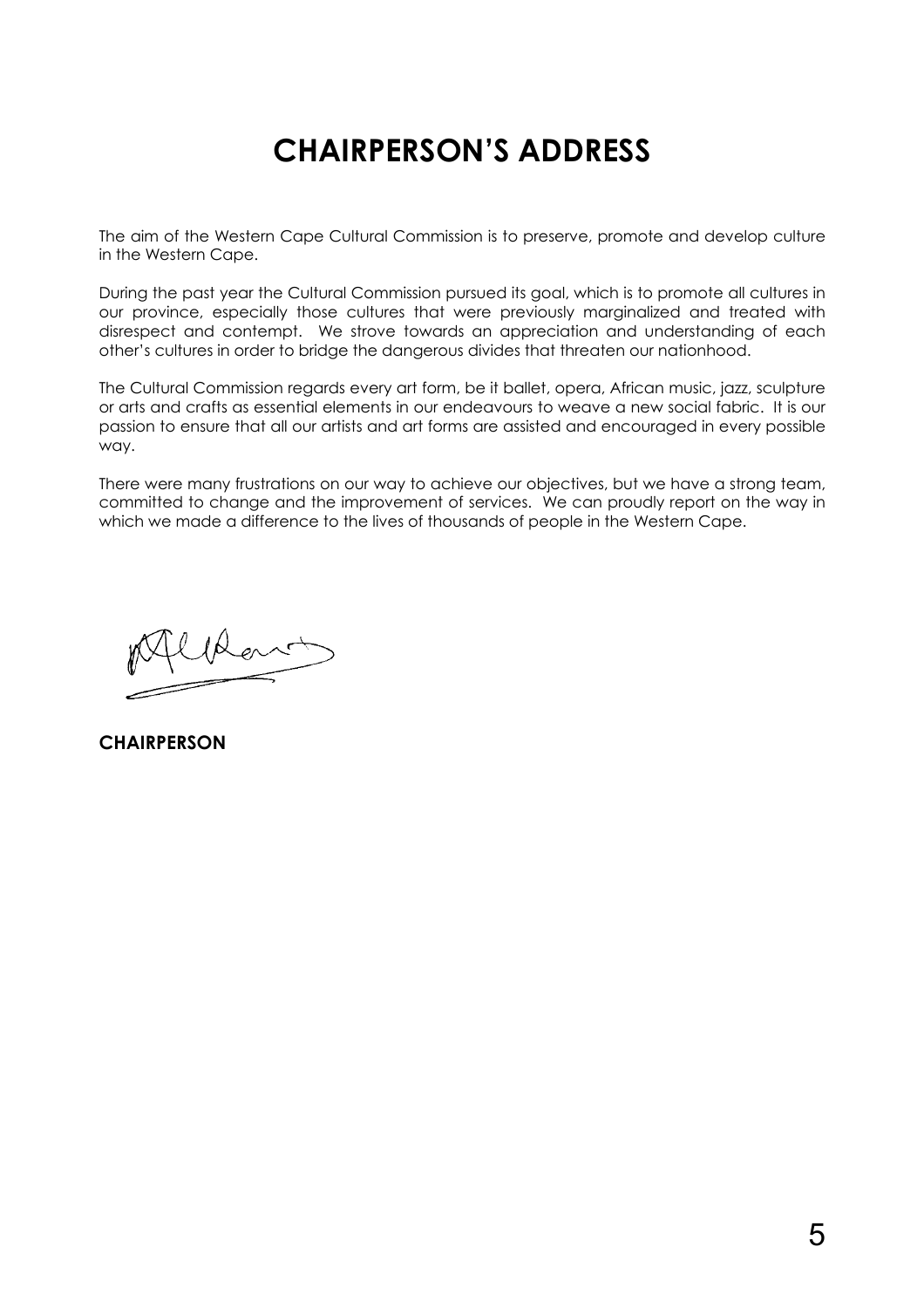## **VISION**

To develop a new, dynamic environment that creates opportunities for promotion and enrichment of arts and culture, reflecting the cultural diversity of the province and the country.

## **MISSION**

To preserve, promote and develop culture in the Western Cape through the following:

- Registration and de-registration of cultural councils and financial assistance to registered councils;
- control, management, development and maintenance of moveable and/or immoveable property placed under its supervision by the Provincial Minister;
- performance of other functions and tasks assigned by the Provincial Minister; and
- advising the Minister on policy.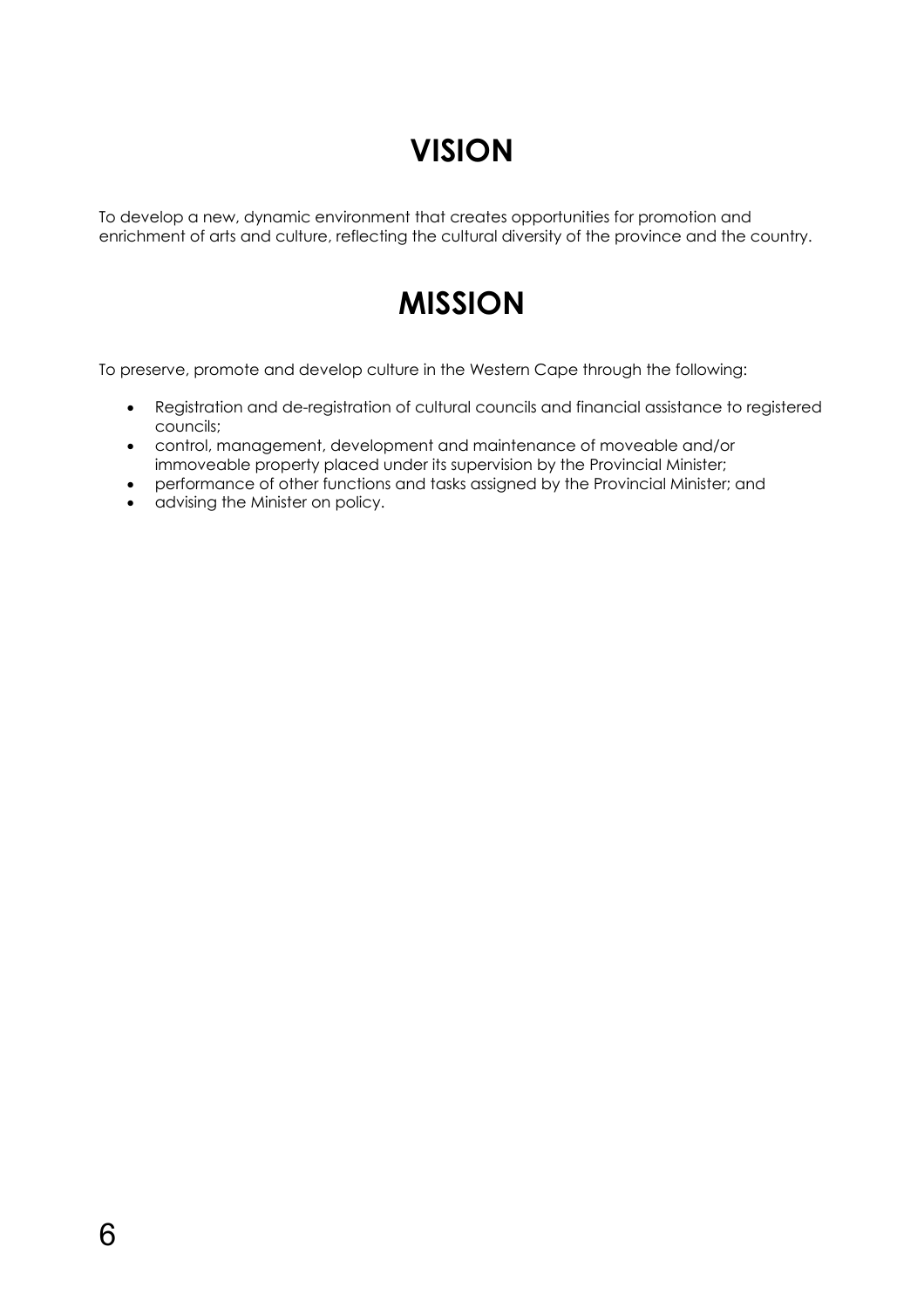## **1. GENERAL INFORMATION**

## **1.1 INTRODUCTION**

The Western Cape Cultural Commission takes pleasure in reporting on its activities for the 2002/2003 financial year.

The Cultural Commission was established in 1999 in terms of the Western Cape Cultural Commission and Cultural Councils Act, 1998 (Act 14 of 1998). The then Minister responsible for cultural affairs in the Western Cape appointed the Commission after a process of public nominations in terms of the provisions of the Act.

The first term of office of the Commission ended on 31 March 2002. A call for nominations was placed in all the newspapers in the Western Cape. All nominations received, were sent to the standing committee on Cultural Affairs. The standing committee compiled a shortlist. The Minister of Cultural Affairs, Sport and Recreation, Mr Patrick McKenzie, appointed 14 members to the Cultural Commission as from 1 April 2002.

The mandate of the Commission is to preserve, promote and develop culture in accordance with a policy determined by the Provincial Minister of Cultural Affairs, Sport and Recreation.

## **1.2 COMPOSITION OF THE CULTURAL COMMISSION**

During the past year, the following members served on the Cultural Commission:

 Mr Terence April (Deputy Chairperson) Mr Tajjuddien Akleker Dr Pieter Bingle Mr Simon Bruinders Dr Mathilda Burden Dr Janette Deacon Sheigh Amierordien du Toit Mr Elvis Hermans Mr Anthony le Fleur Ms Marlene le Roux (Chairperson) Ms Nombeko Mlambo Mr Vusisizwe Mchunu Mr David Piedt Mr Pieter Toerien

## **1.3 CONSTITUTIONAL COMPETENCY AND LEGISLATIVE MANDATE**

Provision for the legislative mandate of the Cultural Commission is made in legislation and policies applicable to culture in the Western Cape, and is approved by the Minister responsible for Cultural Affairs in the Western Cape, as the executive authority. These include:

- The South African Constitution, 1996 (Act 108 of 1996);
- The Constitution of the Western Cape, 1997 (Act 1 of 1998);
- The Western Cape Cultural Commission and Cultural Councils Act, 1998 (Act 14 of 1998); and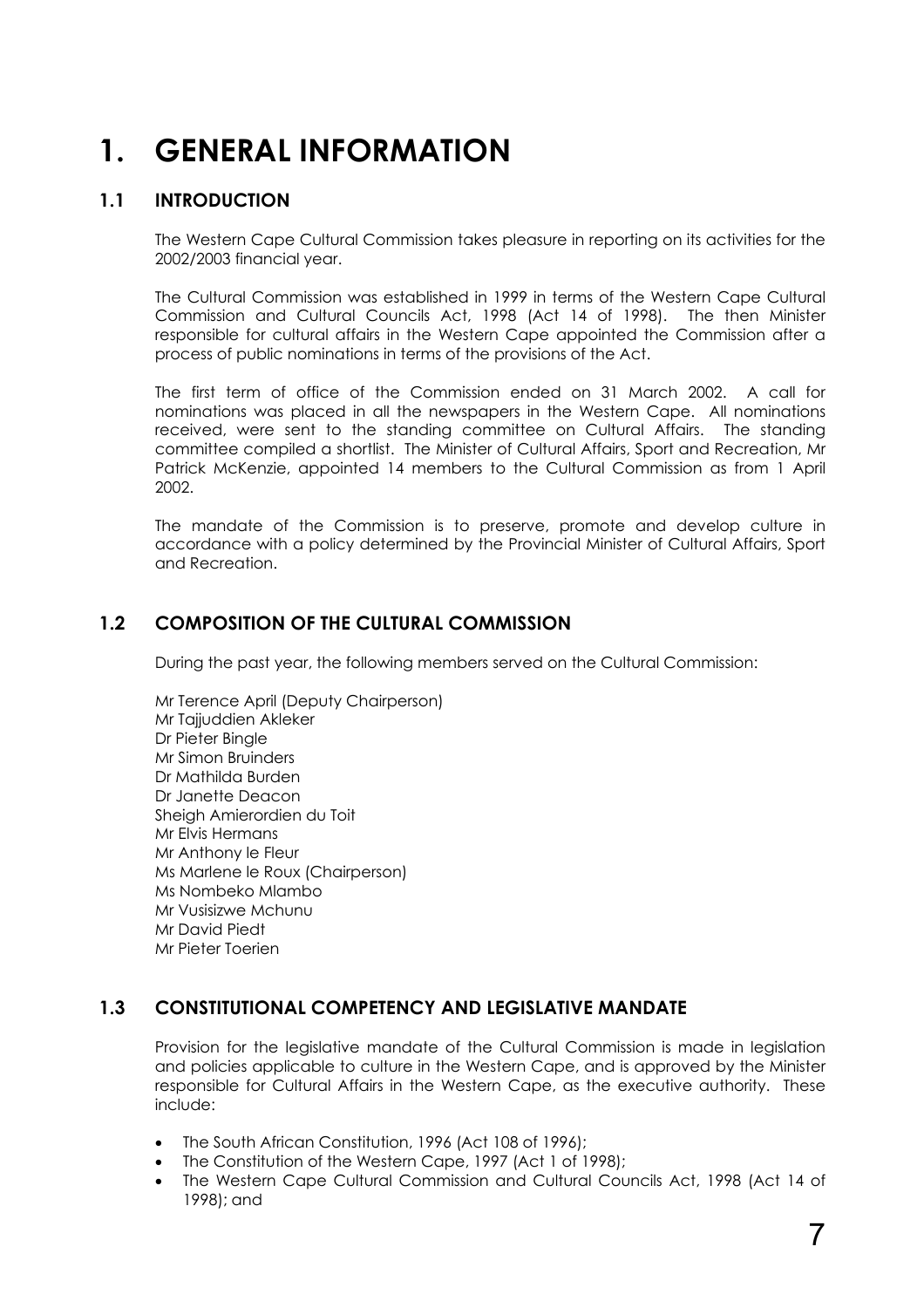• The Public Finance Management Act, 1999, (Act 1 of 1999).

In executing its mandate, the Cultural Commission also takes cognisance of national legislative mandates and policies. These include:

- The National Arts Council Act, 1997 (Act 56 of 1997);
- The South African Geographical Names Council Act, 1998 (Act 118 of 1998); and
- The National White Paper on Arts, Culture and Heritage, 1996.

### **1.4 POWERS AND FUNCTIONS OF THE COMMISSION**

The Cultural Commission has the following powers and functions as set out in the Western Cape Cultural Commission and Cultural Councils Act, 1998 (Act 14 of 1998), hereafter referred to as the Act:

- to register and de-register cultural councils;
- to give assistance, within its available resources, to a cultural council or councils established in terms of the Act, by subsidising culturally related projects, research and conferences for which a registered cultural council or councils have applied;
- to control, manage, develop and maintain moveable or immoveable property placed under its supervision;
- to make recommendations to the Provincial Minister in respect of determining tariffs for renting any moveable or immoveable property placed under its supervision;
- to formulate recommendations on policy at the request of the Minister or at the request of a cultural council or councils;
- to make recommendations on how the aims of the Cultural Commission can best be achieved with respect to *inter alia:*
	- o the visual, performing and literary arts;
	- o the natural and human sciences;
	- o cultural-historical fields; and
	- o the youth's cultural awareness and involvement.
- to promote and co-ordinate intercultural, national and international contact;
- to make information for the preservation, promotion and development of culture available;
- to acquire, hire, let or otherwise alienate moveable property;
- to erect, equip, maintain or alter any building or structure on the immovable property after approval by the Provincial Minister, and, where necessary, by the Provincial Minister responsible for finance;
- to receive moveable or immoveable property as a gift, bequest or in trust, and control, use, manage or otherwise deal with it, subject to the conditions of the donation, bequest or trust which are consistent with the aims of the Cultural Commission. Any immoveable property donated or bequeathed to the Cultural Commission and accepted with the required approval, vests in the Cultural Commission;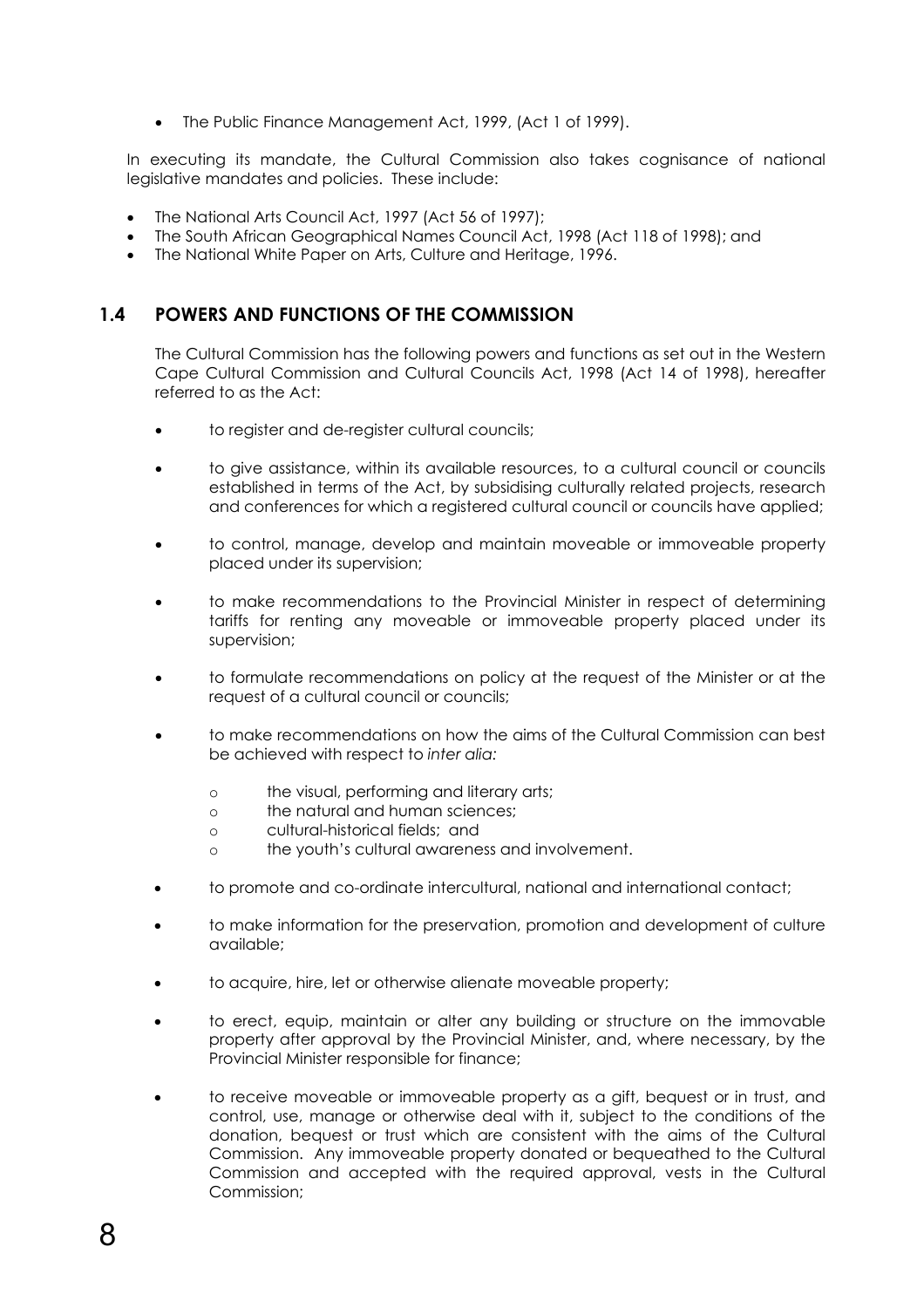- to establish, compile and maintain databases, including databases of persons, organisations, institutions, equipment and facilities relating to cultural affairs in the Western Cape; and
- to perform other functions assigned to the Cultural Commission.

## **2. HUMAN RESOURCE FRAMEWORK**

## **2.1 ORGANISATIONAL STRUCTURE**



## **2.2 MEETINGS OF THE CULTURAL COMMISSION AND ITS COMMITTEES**

The Cultural Commission had four plenary meetings during the 2002/2003 financial year.

The Executive Committee, consisting of Marlene le Roux (Chairperson), Terence April (Deputy Chairperson), Janette Deacon, Mathilda Burden and Vusisizwe Mchunu, met only once.

The Cultural Councils Committee, consisting of Janette Deacon (Chairperson), Pieter Bingle, Nombeko Mlambo and Amierordien du Toit, met only once during the past year.

The Funding Committee, consisting of Marlene le Roux (Chairperson), Terence April, David Piedt, Pieter Toerien, Anthony le Fleur, Nombeko Mlambo, Amierordien du Toit and Elvis Hermans, met three times during the year.

The Facilities Committee, consisting of Marlene le Roux (Chairperson), Simon Bruinders, Tajjuddien Akleker, Amierordien du Toit, Vusisizwe Mchunu and David Piedt, met three times during the year.

The Interim Geographical Names Committee was established as a committee of the Commission early in 2002, with Mathilda Burden acting as Chairperson. Its first meeting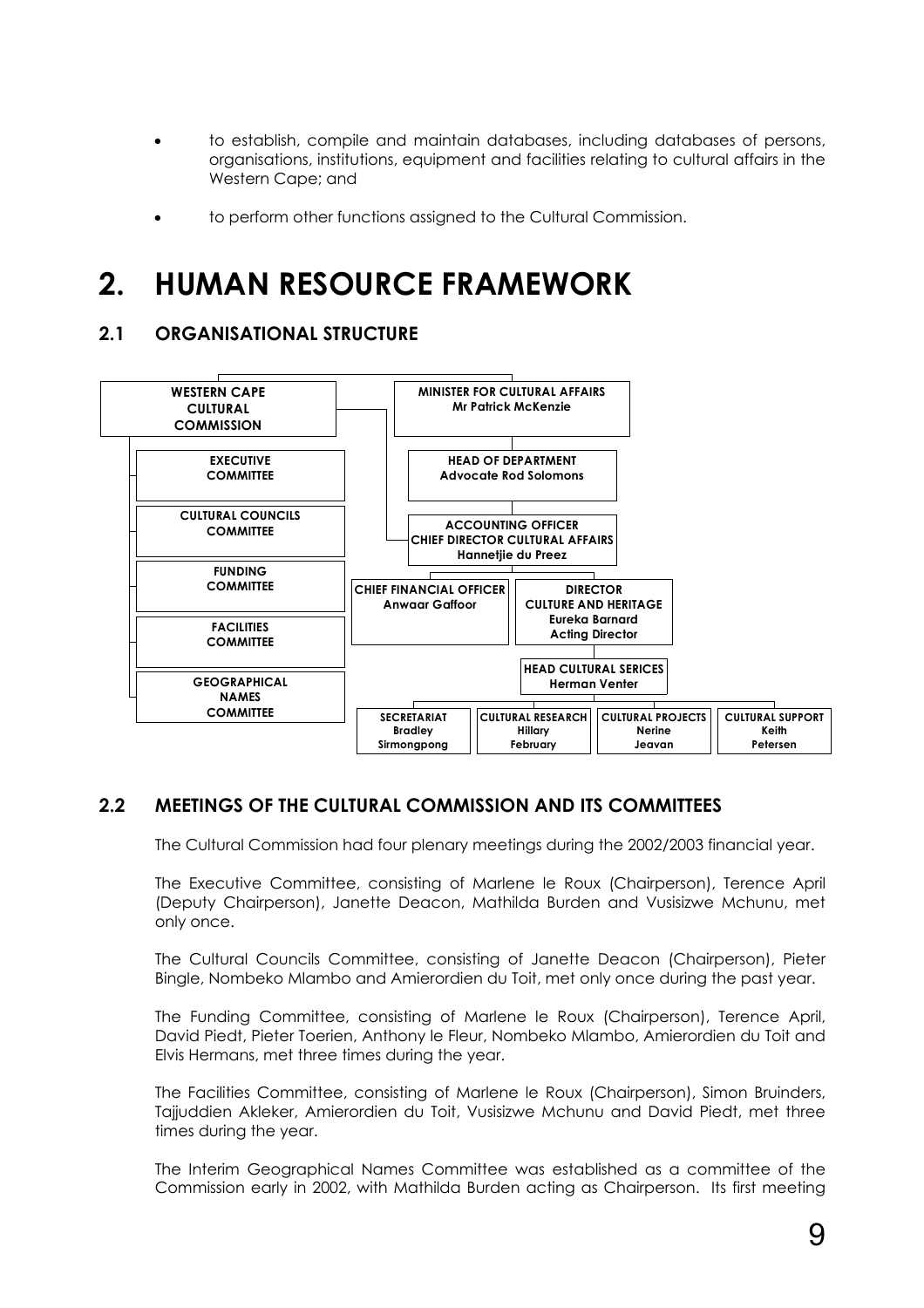was held on 23 January 2002. This committee has not met since, because the regulations that will enable it to establish its terms of reference were only promulgated by the national Department of Arts and Culture on 7 March 2003.

## **2.3 EXECUTION OF WORK**

Staff of the Chief Directorate Cultural Affairs of the Department of Cultural Affairs and Sport is responsible for the administrative work of the Cultural Commission. Mr Bradley Sirmonpong is the full-time secretary of the Cultural Commission.

## **2.4 POLICY DEVELOPMENTS**

During the year in review, there was a sense that the current funding system as a whole had to be revised. Various working groups were established, consisting of cultural officers, to review the method of work. This resulted in a number of workshops and planning sessions for staff involved in projects. It culminated in a presentation of a new approach to funding to the senior management of the Department and to the Cultural Commission. The proposal for the new financial year is that there will be only one funding system. This will be advertised in the media. Organisations would in future apply only once for an annual grant for both project and infrastructure costs.

## **3. PROGRAMME PERFORMANCE**

The services rendered by the Cultural Commission are aligned with the duties and powers of the Commission as set out in the Act.

## **3.1 REGISTRATION AND DE-REGISTRATION OF CULTURAL COUNCILS**

The Constitution of the Western Cape, 1997 (Act 1 of 1998) enables the provincial government to make provision for the establishment and reasonable funding, within its available resources, of a cultural council or councils for a community or communities that share a common language and heritage. The Western Cape Cultural Commission and Cultural Councils Act, 1998 (Act 14 of 1998) was promulgated to give effect to the above-mentioned provisions.

The following organisations are currently registered as Cultural Councils in terms of the Western Cape Cultural Commissions Act:

- Cochoqua Cultural Council
- Paarlse Afrikaanse Skakelforum
- Gouriqua House
- House of Gorachouqua
- Attaqua House
- National Griqua Cultural Council
- *FAK Gebiedsraad Kaap die Goeie Hoop*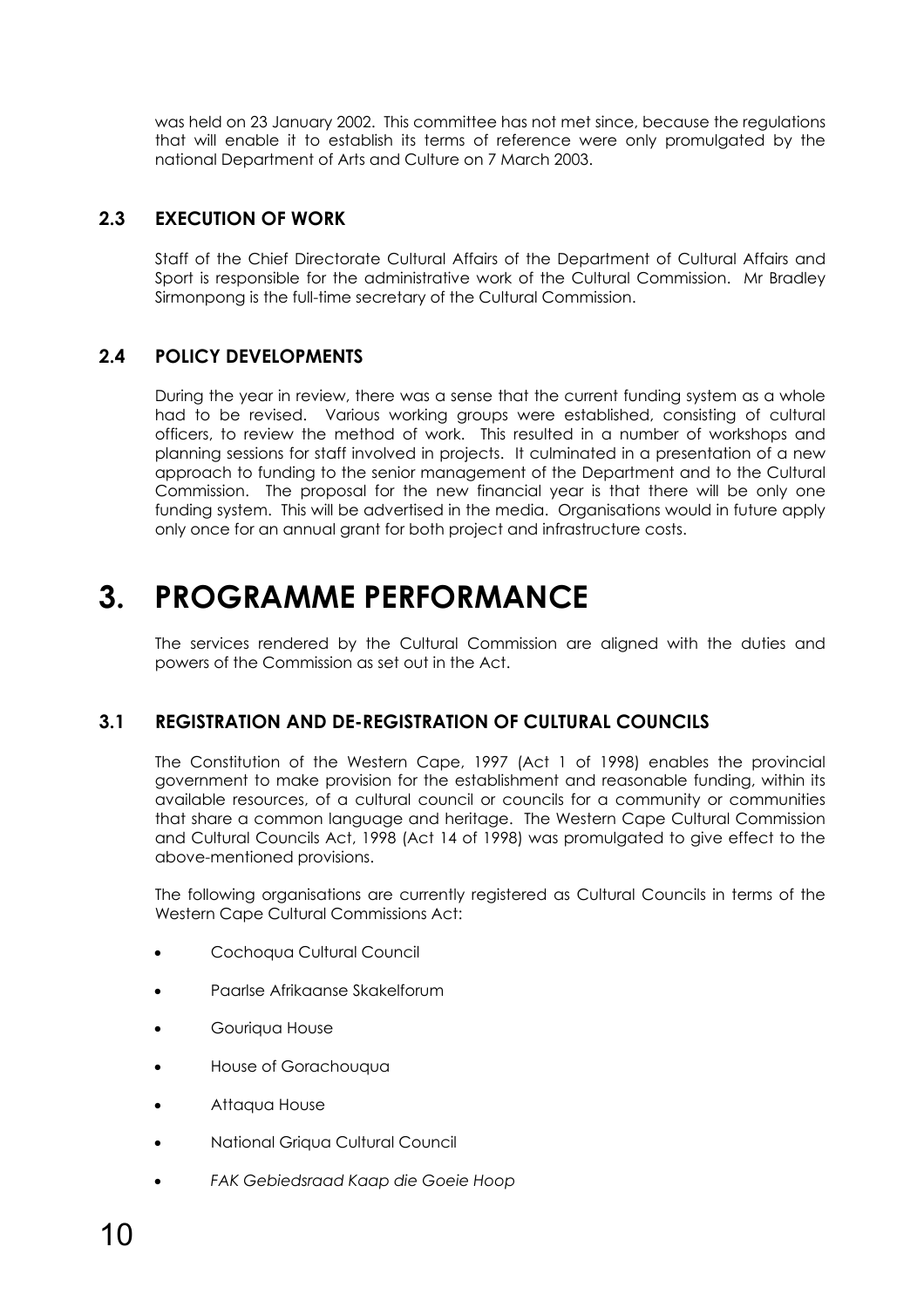- Nyabinghi House of Paarl
- Griqua National Conference of South Africa
- South African Melayu Cultural Society
- Hessequa Cultural Council
- Forum for Malay Culture in South Africa
- *Helderberg Kultuurraad*

The following cultural councils were allowed to register, provided that outstanding documentation about the organisation is received:

- Goringhaiqua Indigenous People's House
- Choinoqua Khoisan Cultural Council

Three new applications were approved:

- The Zulu Nation (Western Cape)
- *Bellville Afrikaanse Kultuurraad*
- *Vlaamse SA Kultuurstigting*

## **3.2 ASSISTANCE TO REGISTERED CULTURAL COUNCILS**

Only two of the applications for funding that were received from registered cultural councils, met the required criteria. These cultural councils received funding.

The Gorachouqua House received an amount of R668 as a contribution to the construction of a traditional Khoi hut at the Grassy Park Public Library. The hut was utilised during a work session as a cultural centre where Khoi objects were exhibited and workshops held to enhance and promote the Khoi culture.

The Gouriqua House received a contribution of R15,000 towards a conference that was held in Great Brak River from 13 to 15 December 2002. The theme of the conference was *Voetspore na Gister*.

A need was identified to host a workshop or a series of workshops to empower registered cultural councils to understand the funding system for projects laid down by the Cultural Commission. The fact that only two successful applications were received during the past year indicates that the needs of these communities must be assessed.

Given the significance of the event, the Cultural Commission made a special contribution towards the cost of transport for representatives of registered cultural councils sharing an interest in Khoi culture and heritage who attended the official funeral of Sarah Baartman in the Eastern Cape on national Women's Day, 9 August 2002.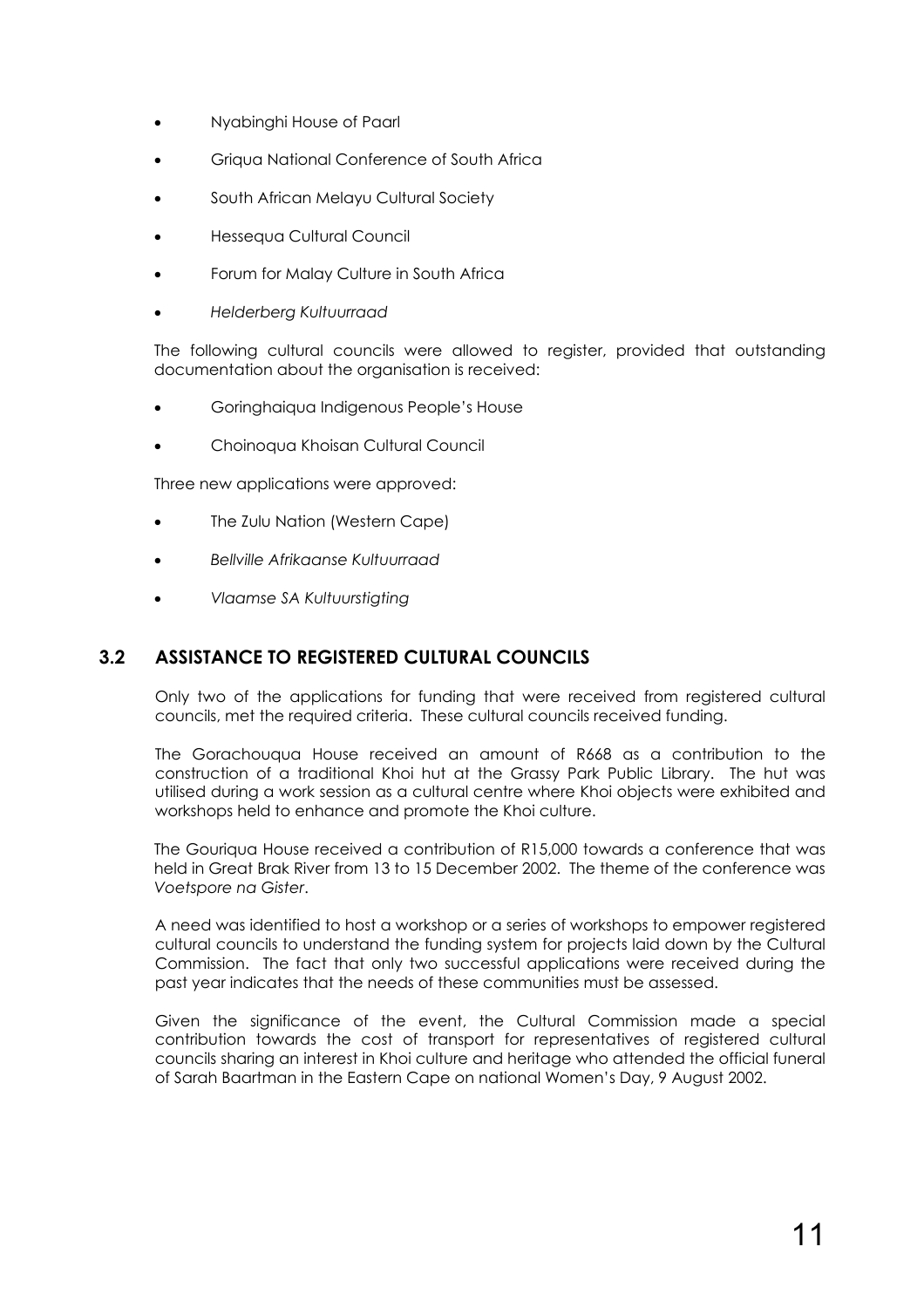## **3.3 CONTROL, MANAGEMENT, DEVELOPMENT AND MAINTENANCE OF FACILITIES PLACED UNDER THE SUPERVISION OF THE COMMISSION AND RECOMMENDATION OF TARIFFS**

#### **3.3.1 The control, management, development and maintenance of facilities**

Before 1999 the Western Cape Regional Council for Cultural Affairs (the predecessor of the Cultural Commission) controlled, managed and maintained various facilities in the Western Cape in terms of the Cultural Affairs Act (House of Assembly), 1989 (Act 65 of 1989). These properties are now managed by the Cultural Commission in terms of the assignment by the State President in 1995 of Act 65 of 1989 and the original agreements entered into by the various registered owners or their delegates and the Western Cape Regional Council for Cultural Affairs.

The Cultural Commission would like to express its appreciation to the officials of the Chief Directorate Cultural Affairs of the Department of Cultural Affairs and Sport for their contribution to the continued successful management and maintenance of the cultural facilities. A special word of thanks goes to those staff members responsible for reservation services, financial management, provisioning and transport. The dedication and commitment, especially of the managers of the facilities and the staff at the various facilities, are appreciated.

The facilities are:

#### **(a) Melkbos Cultural Centre and Melkbos Oppiesee, near Melkbosstrand**

The Melkbos Cultural Centre, just south of Melkbosstrand, is very popular as it is only 32 kilometres north of Cape Town. It is surrounded by well-preserved coastal fynbos, has access to the beach and offers a view of Robben Island across Table Bay. This facility forms part of the Blaauwberg Conservation Area.

The second facility situated at Melkbosstrand is known as Melkbos Oppiesee. This centre, just south of and adjacent to the Melkbos Cultural Centre, has a panoramic view of Table Bay, Robben Island and Table Mountain.

#### **(b) Schoemanspoort Cultural Centre near Oudtshoorn**

Situated some 15 km north of Oudtshoorn in a narrow kloof along the historic old pass leading to the Cango Valley through Schoemanspoort, the Schoemanspoort Cultural Centre consists of a number of rondavels and has a large hall equipped with a kitchen. This facility is mostly utilised by the communities of the Southern Cape and Little Karoo.

#### **(c) Koekenaap Cultural Centre near Lutzville**

Situated on the northern bank of the fertile Olifants River Valley, between Vredendal and Lutzville, the Koekenaap Cultural Centre is housed in a disused farm school and is surrounded by vineyards. The facility serves the needs of the rural communities in the West Coast region.

#### **(d) Okkie Jooste Cultural Centre in the Jonkershoek Valley near Stellenbosch**

Situated on the banks of the upper region of the Eerste River in the picturesque Jonkershoek Valley east of Stellenbosch, this is the most popular of the facilities under the management of the Cultural Commission.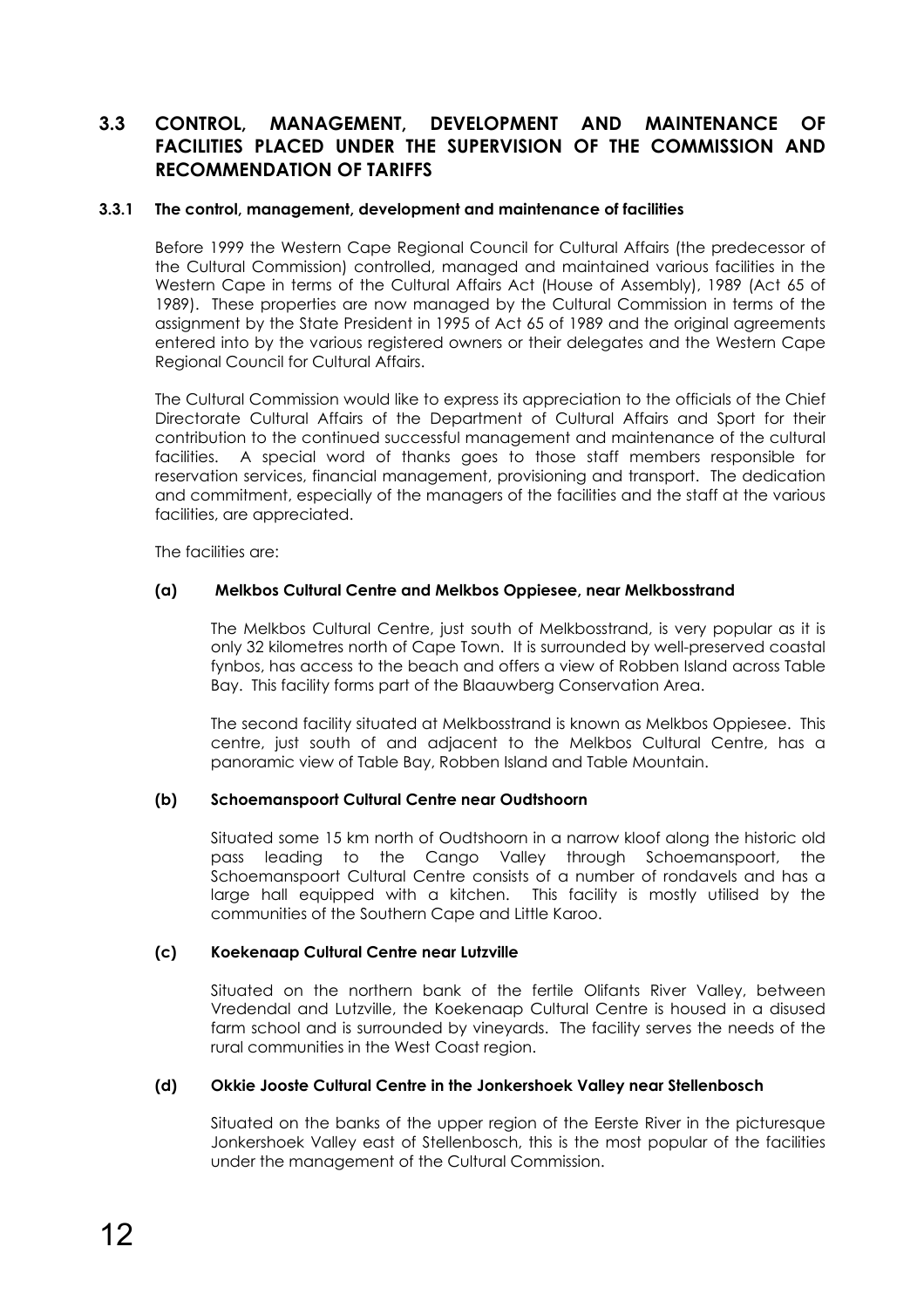#### **(e) Groot Drakenstein Cultural Centre near Simondium**

Situated in the Berg River Valley between Franschhoek and Paarl, the Groot Drakenstein Cultural Centre is housed in a disused correctional facility. Various structural and other modifications over recent years have turned this former prison into a more user-friendly facility. In 2002 this facility was repainted at a cost of R130 000.

#### **(f) Bien Donné Manor House near Simondium**

In July 1994 the farm was transferred from the Republic of South Africa to the Agricultural Research Council. In terms of a written agreement between the Agricultural Research Council and the Western Cape Regional Council for Cultural Affairs, dated 24 August 1994, the Council was given the use of the historical homestead and a portion of land. A servitude was registered against the title deed in favour of the Cultural Commission. The Agricultural Research Council indicated that it would consider making the entire historic Bien Donné farmstead available to the Cultural Commission, as the Council did not consider the management of the farmstead as its core business. Negotiations between the Western Cape government and the Agricultural Research Council to purchase the farmstead are in progress.

The neo-classical front gable of the farmstead dates from 1800 and the farmstead boasts an extensive herb garden. The homestead is used for art exhibitions, small conferences and cultural activities. It is open to visitors every day of the week. Visitors can view the house, attend exhibitions and learn more about the traditional use of herbs.

#### **3.3.2 Occupation of cultural facilities**

During the financial year the Cultural Commission did not receive any funds from the Western Cape government to maintain and develop the cultural facilities placed under its control.

| <b>Facility or cultural Centre</b> | Occupation of facilities:<br>Number of groups visiting |               |               | Occupation of facilities:<br>Number of persons visiting |               |               |
|------------------------------------|--------------------------------------------------------|---------------|---------------|---------------------------------------------------------|---------------|---------------|
|                                    | 2000/<br>2001                                          | 2001/<br>2002 | 2002/<br>2003 | 2000/<br>2001                                           | 2001/<br>2002 | 2002/<br>2003 |
| <b>Melkbos Cultural Centre</b>     | 81                                                     | 78            | 82            | 5 5 4 1                                                 | 5095          | 5 7 3 0       |
| Melkbos Oppiesee                   | 91                                                     | 75            | 83            | 3 9 4 3                                                 | 3 3 6 0       | 3 6 2 3       |
| Groot Drakenstein,<br>Simondium    | 85                                                     | 82            | 76            | 6 182                                                   | 5492          | 5 3 2 0       |
| Koekenaap, Vredendal               | 56                                                     | 45            | 62            | 1880                                                    | 2091          | 1779          |
| Bien Donné, Simondium              | 15                                                     | 16            | 16            | 6831                                                    | 7326          | 7432          |
| Schoemanspoort,<br>Oudtshoorn      | 53                                                     | 53            | 60            | 3742                                                    | 3517          | 3838          |
| Okkie Jooste, Stellenbosch         | 94                                                     | 102           | 103           | 8796                                                    | 9884          | 10317         |
| <b>TOTAL</b>                       | 460                                                    | 451           | 482           | 30 084                                                  | 36765         | 31 039        |

**Figure 1: Trends in the occupation of cultural facilities managed by the Western Cape Cultural Commission over the last three years** 

The following table provides a summary of the amenities available at the facilities under the control of the Cultural Commission: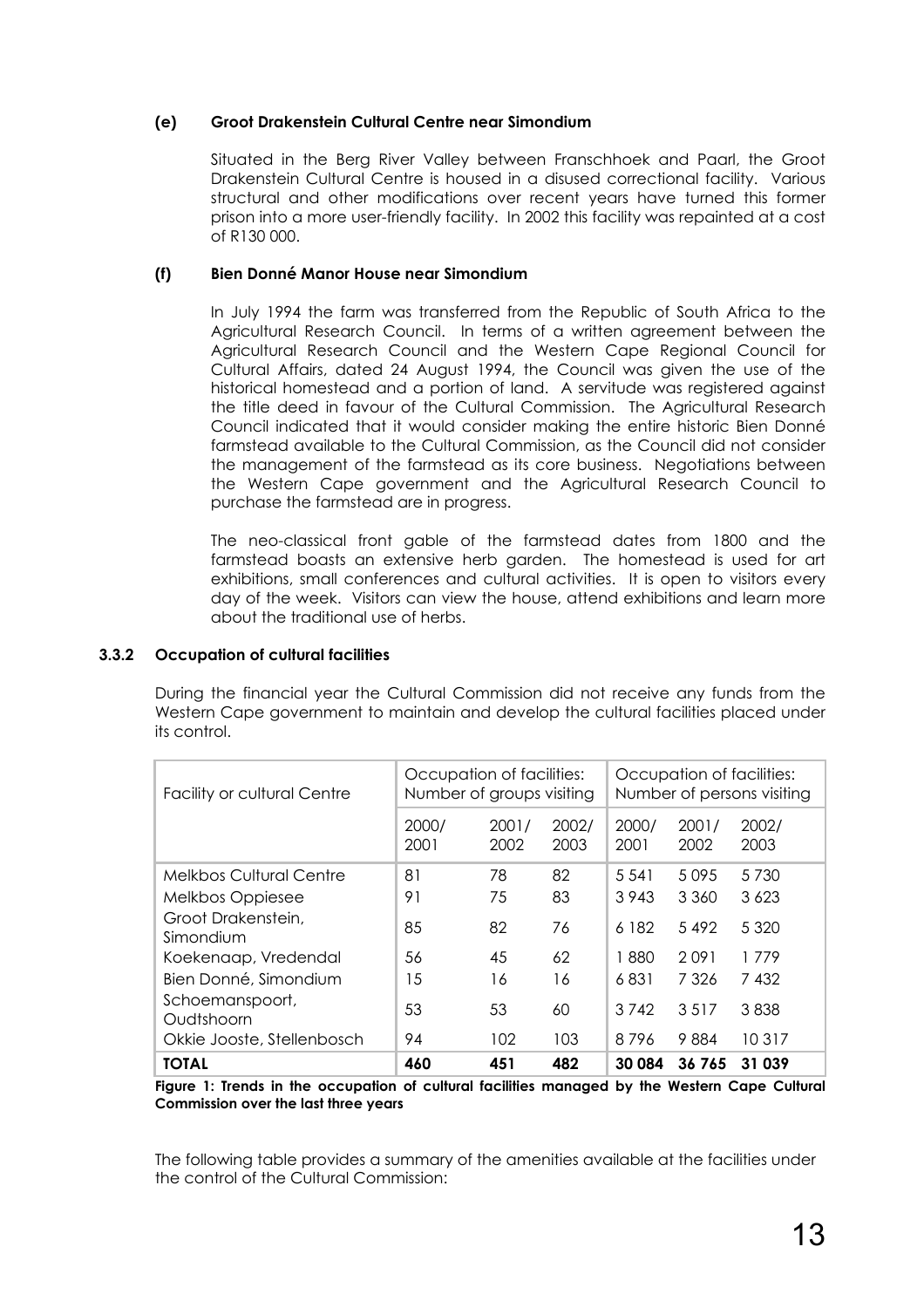|                                      | Bien Donné<br>Farmhouse | Melkbos Cultural<br>Centre | Oppiesee<br>Melkbos | Okkie Jooste<br><b>Stellenbosch</b> | Drakenstein<br>Groot | Schoemans-<br>Oudtshoorn<br>poort, | <oekenaap<br>Vredendal</oekenaap<br> |
|--------------------------------------|-------------------------|----------------------------|---------------------|-------------------------------------|----------------------|------------------------------------|--------------------------------------|
|                                      |                         |                            |                     |                                     |                      |                                    |                                      |
| Distance from Cape Town              | 60                      | 32                         | 31                  | 65                                  | 60                   | 400                                | 390                                  |
| Maximum number of beds               |                         | 105                        | 60                  | 220                                 | 170                  | 120                                | 70                                   |
| available                            |                         |                            |                     |                                     |                      |                                    |                                      |
| Number of bedrooms                   |                         | 17                         | 9                   | 31                                  | 13                   | 17                                 | 21                                   |
| Size of land (ha)                    | 1                       | 38                         | 38                  | 3                                   | 12                   | 551                                | $\overline{\mathcal{A}}$             |
| Swimming pool                        |                         |                            |                     | ✓                                   | $\checkmark$         | ✓                                  |                                      |
| Obstacle course                      |                         |                            |                     | ✓                                   | $\checkmark$         |                                    |                                      |
| Hall: seating capacity               | 60                      | 220                        | 120                 | 300                                 | 300                  | 300                                | 120                                  |
| Additional hall: seating<br>capacity |                         |                            | 40                  | 220                                 | 40                   |                                    |                                      |
| Television                           | 1                       | 1                          | 1                   | 1                                   | 1                    | 1                                  | 1                                    |
| <b>VCR</b>                           | 1                       | 1                          | 1                   | 1                                   | 1                    | 1                                  | 1                                    |
| Projection screen                    |                         |                            |                     | ✓                                   | ✓                    | ✓                                  |                                      |
| Public address system                |                         |                            |                     | ✓                                   |                      |                                    |                                      |
| Fireplace                            | ✓                       |                            | ✓                   | ✓                                   | ✓                    |                                    |                                      |
| <b>Braai facilities</b>              |                         | ✓                          | ✓                   | ✓                                   | ✓                    | ✓                                  |                                      |
| Access to river                      |                         |                            |                     |                                     | ✓                    | ✓                                  |                                      |
| Mountains                            |                         |                            |                     | ✓                                   |                      |                                    |                                      |
| Access to the beach                  |                         |                            | ✓                   |                                     |                      |                                    |                                      |
| Fynbos and natural                   |                         |                            | ✓                   | ✓                                   | ✓                    | ✓                                  |                                      |
| environment                          |                         |                            |                     |                                     |                      |                                    |                                      |
| Herb garden                          | ✓                       |                            |                     |                                     |                      |                                    |                                      |
| Number of showers                    |                         | 7                          | 8                   | 28                                  | 12                   | 16                                 | 19                                   |
| Number of baths                      |                         | $\overline{2}$             |                     |                                     | 3                    | $\overline{2}$                     | 3                                    |
| Number of toilets                    | 3                       | 10                         | 8                   | 28                                  | 14                   | 15                                 | 20                                   |
| Kitchen                              | 1                       | 1                          | 1                   | $\overline{2}$                      | $\overline{2}$       | 1                                  | 1                                    |
| Stove                                |                         |                            |                     | $\overline{c}$                      | $\overline{2}$       |                                    |                                      |
| Oven                                 |                         | 1                          | 1                   | $\overline{2}$                      | $\overline{2}$       |                                    | 1                                    |
| Microwave                            |                         | 1                          |                     | 1                                   | 1                    | 1                                  | 1                                    |
| Sinks                                |                         | $\overline{2}$             | $\overline{2}$      | $\overline{2}$                      | 2                    | $\mathbf{2}$                       | $\overline{2}$                       |
| Scullery                             |                         | 1                          |                     | 1                                   | 1                    |                                    |                                      |
| Freezer                              | 1                       | 1                          |                     | $\overline{2}$                      |                      |                                    | 1                                    |
| Fridge                               | 1                       | 1                          |                     | 3                                   | 2                    | 1                                  | 1                                    |
| Cold room                            |                         | 1                          |                     | 1                                   | 1                    |                                    |                                      |
| Kitchen utensils (set)               |                         |                            |                     | ✓                                   | ✓                    | ✓                                  | ✓                                    |
| Number of tables                     | 8                       | 24                         | 16                  | 20                                  | 15                   | 15                                 | 10                                   |
| Plastic chairs                       |                         | 80                         | 120                 | 400                                 | 120                  | 180                                | 200                                  |
| Padded chairs                        | 20                      |                            | 200                 | 40                                  |                      |                                    |                                      |
| Meeting room                         | 1                       | 1                          | 1                   | 1                                   | 1                    |                                    |                                      |
| Manager's                            |                         | 1                          |                     | 1                                   |                      |                                    | 1                                    |
| accommodation                        |                         |                            |                     |                                     |                      |                                    |                                      |
| Workers' accommodation               | 1                       | 3                          |                     | 3                                   | 4                    | 3                                  | $\overline{2}$                       |
| Other dwellings                      |                         |                            |                     | 1                                   | 1                    |                                    |                                      |
| Tennis courts                        |                         |                            |                     |                                     | ✓                    |                                    |                                      |

**Figure 2: A summary of the amenities available at the facilities of the Cultural Commission.**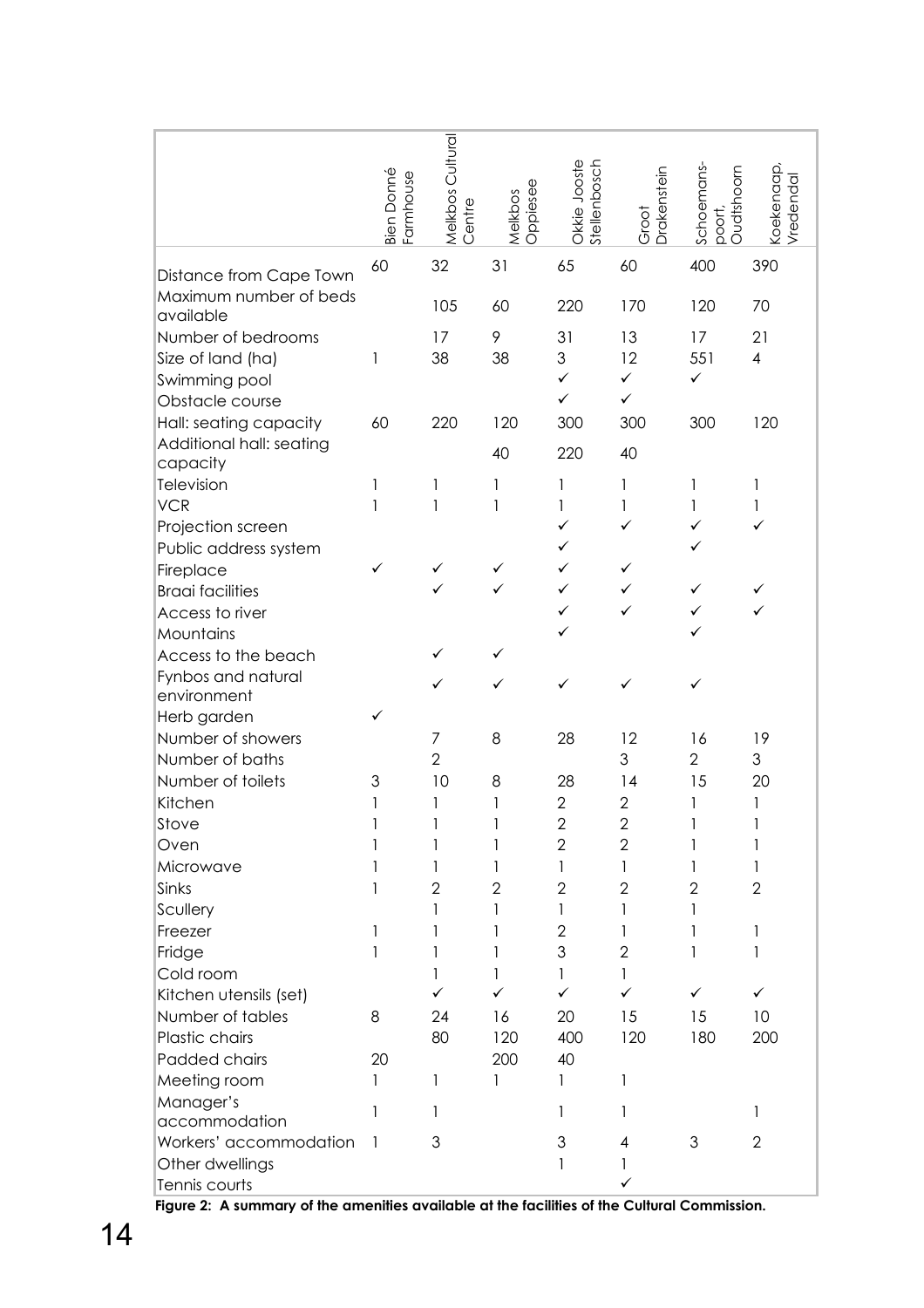#### **3.3.3 Transfer of facilities from national to provincial government in terms of constitutional provisions**

The Constitution of the Republic of South Africa, 1996 (Act 108 of 1996), states that, on presentation of a certificate by a competent authority, immoveable property owned by the State is vested in a particular government in terms of section 239 of the interim Constitution of the Republic of South Africa, 1993 (Act 200 of 1993), and that the Registrar of Deeds must make such entries or endorsements in or on any relevant register, title deed or other document to register such immoveable property in the name of that government. The Chief Directorate of Property Management of the Department of Economic Affairs, Agriculture and Tourism has been tasked with this responsibility.

Progress is slow regarding the formal application and eventual issuing of these certificates by the relevant authorities. The Cultural Commission has requested that this process should be formalised in terms of the Western Cape Cultural Commission and Cultural Councils Act, 1998 (Act 14 of 1998), subject to the Western Cape Land Administration Act, 1998 (Act 6 of 1998). This process must be completed in order to make a formal application for the transfer of the property to the Western Cape and to regulate the situation regarding the powers of the Minister of Cultural Affairs, Sport and Recreation to place these properties under the supervision of the Cultural Commission.

To date, only the Schoemanspoort facility has been transferred. The Cultural Commission is understandably reluctant to invest further capital resources in the other properties until finality has been reached regarding the future control, management and maintenance and until a formal user agreement, that will clarify the conditions that will apply, has been entered into.

#### **3.3.4 Tariffs for renting out the facilities**

The Cultural Commission recommended that the tariffs for the various cultural facilities should be increased from 1 January 2003 by an average of 10%.

#### **3.3.5 Marketing**

In order to promote transformation, and market the facilities to a broader audience, adverts were place in all the newspapers in the Western Cape during October 2002. Several radio interviews were also conducted. An information brochure on the facilities is also being developed.

### **3.4 THE PRESERVATION, PROMOTION AND DEVELOPMENT OF CULTURE IN THE WESTERN CAPE**

The principle of arms-length funding of arts and cultural activities, as outlined in the national White Paper on Arts, Culture and Heritage of 1996, was maintained. The Cultural Commission advised the Minister on the funding of various types of projects of bona fide arts and culture organisations, including:

- ad hoc grants for projects in the Western Cape,
- annual recurrent expenditure grants;
- professional arts organisations;
- projects for which the Cultural Commission received donor funds; and
- projects of the RDP arts and culture centres built in the Western Cape.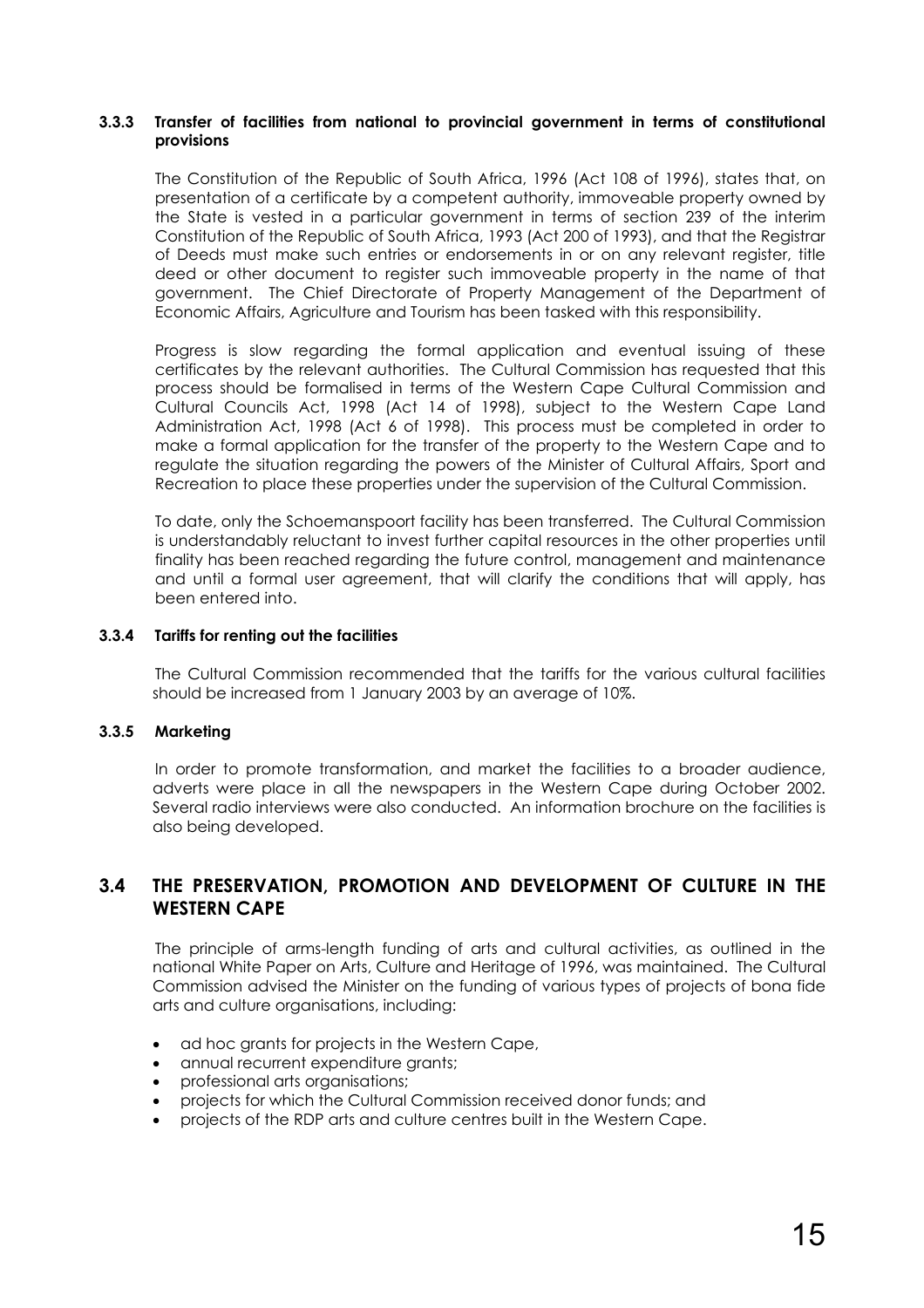#### **3.4.1 Ad hoc grants**

The ad hoc system is an inherited system that was used to fund community projects presented by bona fide cultural organisations. The strategic objective of ad hoc grants is to empower community organisations to preserve, promote and develop culture. The organisations meet this objective by presenting projects in the fields of visual, performing and literary arts, the natural and human sciences, cultural-historical fields and the youth's cultural awareness.

During the past year 237 ad hoc grants were approved to the value of R782 631. According to statistics submitted by the organisations that received funding, 289, 991 persons were involved, either by actively participating in these projects or benefiting from the projects as members of the audience.

Annexure A to the Annual Report lists the organisations that applied for funding, completed all the required documentation and received ad hoc funding from the Cultural Commission during the 2002/2003 financial year.

#### **3.4.2 Annual recurrent expenditure grants**

The annual recurrent expenditure grant system was successfully implemented and executed by the project team, consisting of Lindsay Jeptha, Louis Brown, Lulama Nojozi and Anita van der Merwe, cultural officers residing under the supervision of the Assistant Director, Nerine Jeaven.

On 15 May 2002, the Cultural Commission approved the annual recurrent expenditure grant process that consisted of the following phases:

| Process approval and placement of advertisements                 |
|------------------------------------------------------------------|
| Information workshops and completion of inspection reports       |
| Evaluation of applications and formulating recommendations to    |
| the Funding Committee of the Cultural Commission;                |
| Approval of the Cultural Commission Plenary and the Minister and |
| completion of memorandum of agreement                            |
| Preparation of ceremonies for handing over cheques               |
| Progress reports and processing of second cheques                |
| Financial reporting, project evaluation and closing of project   |
|                                                                  |

The advertisement in which bona fide cultural organisations are invited to apply for the available funding was placed in provincial, local and community newspapers. The advert appeared in the newspapers from 28 May 2002 to 3 June 2002.

Workshops were held in Caledon, Vredendal, Oudtshoorn, Cape Town and Worcester, to assist prospective applicants with the completion of the form. The workshops were also an opportunity for communities to meet the staff and gather information around what was expected in terms of documentation to be submitted and the running of an organisation. By 5 July 2002, 138 applications had been received, including 10 late applications. Thirty-three applicants were referred to the ad hoc funding system because of a lack of information regarding the running of the organisation. Nine applications from organisations were not considered as the scope of the proposed activities fell outside the mandate of the Cultural Commission. Cultural officers completed inspection visits at all the qualifying organisations throughout the Western Cape.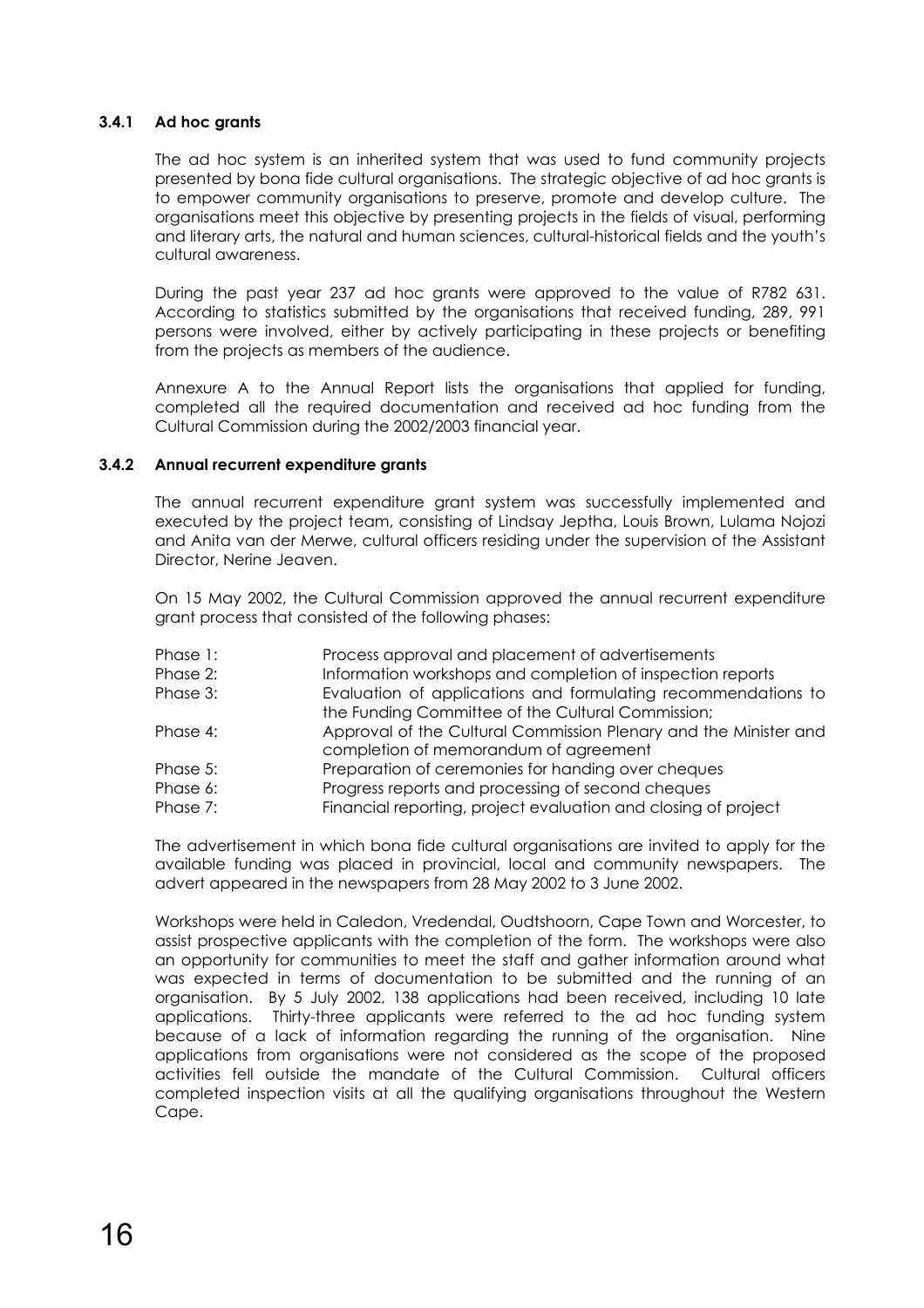| <b>REGION</b>                     | <b>YOUTH</b> | DANCE/<br><b>BALLET</b> | <b>OTHER</b><br><b>PERFORMING</b><br><b>ARTS</b> | <b>MUSIC</b>  | <b>OTHER</b><br><b>GENRES</b> | <b>TOTAL</b> |
|-----------------------------------|--------------|-------------------------|--------------------------------------------------|---------------|-------------------------------|--------------|
| West Coast                        |              |                         | 4                                                | $\mathcal{P}$ | 3                             | 9            |
| Breede River/<br>Winelands        |              |                         | 4                                                | 4             |                               | 10           |
| Garden Route<br>/Little Karoo     |              |                         |                                                  | $\mathcal{P}$ |                               | 4            |
| Central Karoo                     |              |                         |                                                  |               |                               |              |
| Overberg                          |              |                         | 3                                                |               |                               | 4            |
| Cape Town<br>Metropolitan<br>Area | 6            | 8                       | 15                                               | 9             | 21                            | 59           |
| <b>TOTAL</b>                      | 8            | Q                       | 25                                               | 17            | 28                            | 87           |

**Figure 3: Review of applications for annual recurrent expenditure grants received during 2002/2003** 

The funding system implemented was modelled on the project management principles, which ensured that the process ran smoothly and according to schedule. The result was improved service delivery and fewer queries from the public.

Annexure B lists the organisations whose applications for the annual recurrent expenditure grants to the Cultural Commission were successful during the 2002/2003 financial year, after inspection visits by the cultural officers.

| ANNUAL RECURRENT EXPENDITURE GRANTS FOR 2002/2003<br><b>DISTRIBUTION PER GENRE</b> |                       |                      |  |  |  |
|------------------------------------------------------------------------------------|-----------------------|----------------------|--|--|--|
| <b>GENRE</b>                                                                       | <b>AMOUNT</b>         | <b>ORGANISATIONS</b> |  |  |  |
| Dance                                                                              | R <sub>16</sub> 1 500 | 9                    |  |  |  |
| Heritage                                                                           |                       |                      |  |  |  |
| Multi-discipline                                                                   | R280 000              | 20                   |  |  |  |
| Orchestral, music and                                                              | R226 000              | 17                   |  |  |  |
| song                                                                               |                       |                      |  |  |  |
| Theatre                                                                            | R418450               | 25                   |  |  |  |
| Visual                                                                             | R <sub>108</sub> 500  | 8                    |  |  |  |
| Youth                                                                              | R <sub>100</sub> 500  | 8                    |  |  |  |
| <b>TOTAL</b>                                                                       | R1 294 950            | 87                   |  |  |  |

**Figure 4: The division of annual recurrent expenditure grants paid to organisations in the different genres during 2002/2003** 

| ANNUAL RECURRENT EXPENDITURE GRANTS FOR 2002/2003 DISTRIBUTION PER REGION |                     |                      |  |  |  |  |
|---------------------------------------------------------------------------|---------------------|----------------------|--|--|--|--|
| <b>REGION</b>                                                             | <b>AMOUNT</b>       | <b>ORGANISATIONS</b> |  |  |  |  |
| <b>Breede River/Winelands</b>                                             | R188000             | 10                   |  |  |  |  |
| Cape Town Metropolitan Area                                               | R917450             | 59                   |  |  |  |  |
| Central Karoo                                                             | R <sub>10</sub> 500 |                      |  |  |  |  |
| Southern Cape and Little Karoo                                            | R55 000             | 4                    |  |  |  |  |
| Overberg                                                                  | R45 500             | 4                    |  |  |  |  |
| <b>West Coast</b>                                                         | R78 500             | 9                    |  |  |  |  |
| <b>TOTAL</b>                                                              | R1 294 950          | 87                   |  |  |  |  |

**Figure 5: The distribution by region of annual recurrent expenditure grants paid out by the Cultural Commission during 2002/2003**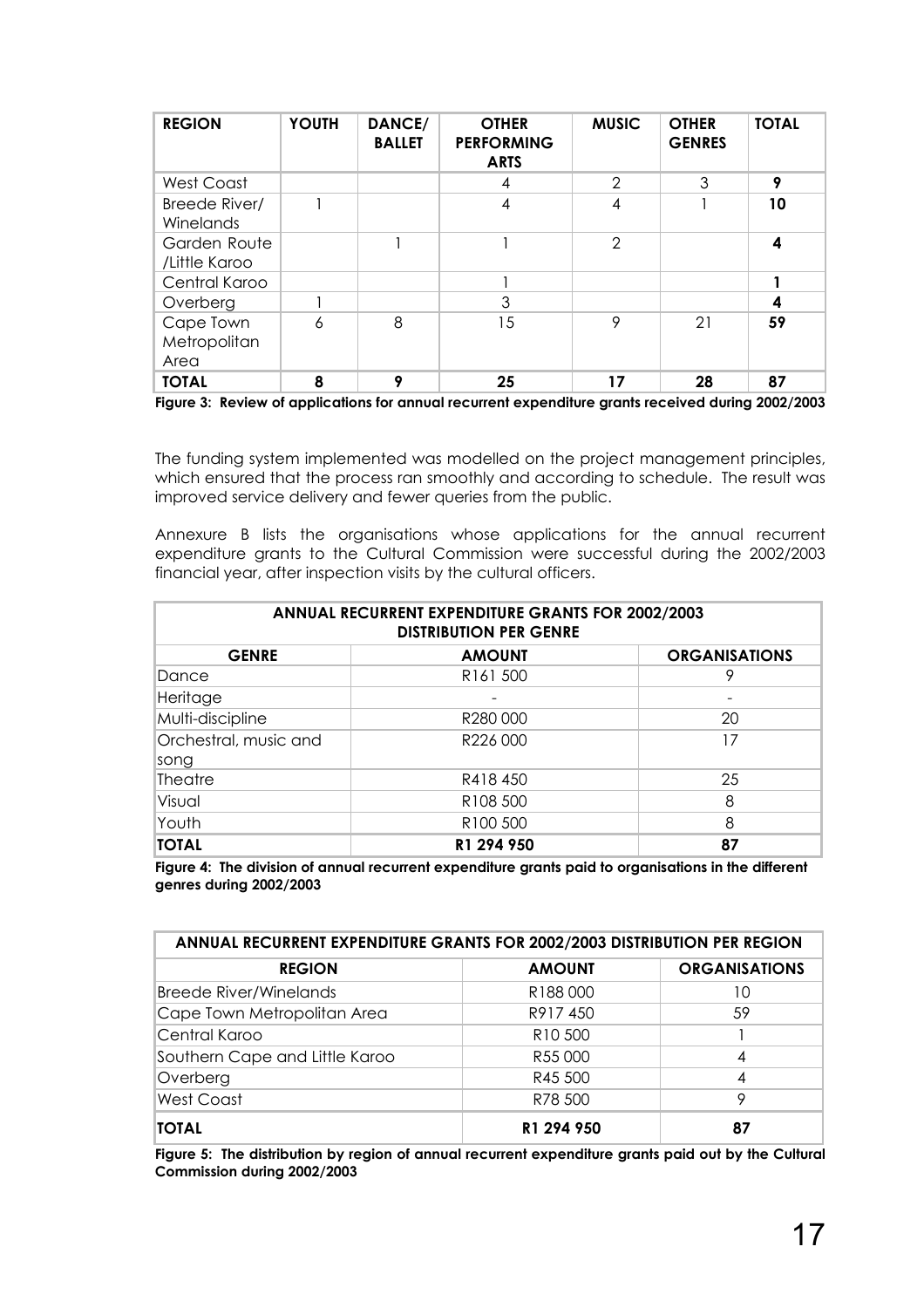#### **3.4.3 Professional arts organisations**

In line with the national White Paper for Arts, Culture and Heritage, published by the national Department of Arts, Culture, Science and Technology in July 1996, the Western Cape Government, through the Cultural Commission, provided funding to professional arts organisations. In doing so, the Cultural Commission ensured that a professional environment is maintained for artists, technicians and other cultural workers in the Western Cape. At the same time, the sustainability of the independent professional arts companies is supported and job opportunities for aspiring and talented young performers are created to promote and develop the arts, as well as support audience development within communities in the Western Cape.

The majority of the professional arts organisations in the Western Cape use the Artscape Theatre Centre as their base. The Theatre Centre is the property of the Western Cape government. It leases the Theatre Centre to Artscape, who is responsible for its management. Artscape plays a leading role in assessing and interacting with the community by presenting community-based programmes.

The professional arts companies must also ensure that outreach and development programmes are maintained in communities that were formerly denied access to these art forms. In this regard, the Cultural Commission is co-funding various developmental programmes.

Dance for All is a community-based project that seeks to uplift children from underprivileged communities through the medium of dance. This organisation teaches about 200 people every day, taking children off the streets and exposing them to the magic of dance.

The Cape Town Philharmonic Orchestra received an additional amount of R1,5 million this year from the Western Cape Government via the Cultural Commission to implement the transformation programme. This programme is a joint venture between the Western Cape Provincial Government, the National Department of Arts and Culture and the City of Cape Town.

Jazzart received several awards at the 2002 FNB Vita Dance Indaba in Cape Town:

- The Jazzart Dancers collectively received the award for the best choreography in a contemporary style;
- Jacqueline Manyaapelo for the most promising performance in a contemporary style; and
- Namjive a Special Judges Award for their performance in "!jam Goed/Hou Goed".

The African Opera Renaissance is upon us! The bravura of opera has met the vibrancy of Africa! A union in which the richly woven tapestry of music, drama and art form a unique cultural pillar on a continent hungry for expression. The Cultural Commission contributes R1 million annually towards opera development.

Ballet is one of the most popular dance forms in the Western Cape. Cape Town City Ballet is affording young dancers the dream and the platform.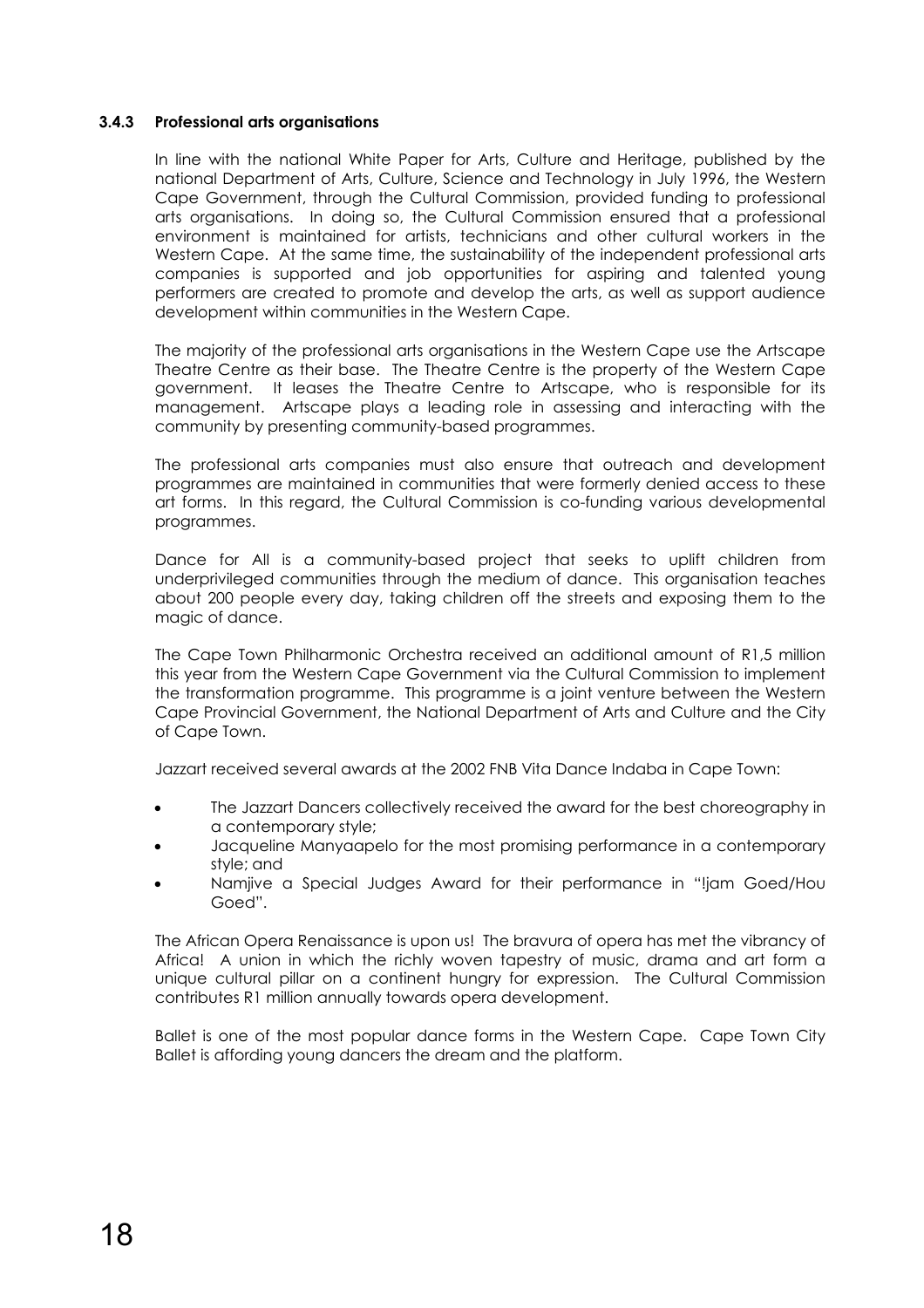| <b>PROFESSIONAL ARTS ORGANISATIONS</b> | <b>GRANT ALLOCATION</b> |                        |  |  |
|----------------------------------------|-------------------------|------------------------|--|--|
|                                        | 2001/2002               | 2002/2003              |  |  |
| Cape Town Opera                        | R <sub>1</sub> 100 000  | R <sub>1</sub> 100 000 |  |  |
| Opera Development Trust                | R <sub>1</sub> 000 000  | R <sub>1</sub> 000 000 |  |  |
| Cape Town City Ballet                  | R <sub>2</sub> 000 000  | R <sub>2</sub> 000 000 |  |  |
| Jazzart Dance Company                  | R <sub>250</sub> 000    | R <sub>250</sub> 000   |  |  |
| Dance for All                          | R <sub>150</sub> 000    | R150,000               |  |  |
| <b>Baxter Theatre Centre</b>           | R <sub>250</sub> 000    | R <sub>250</sub> 000   |  |  |
| Cape Town Philharmonic                 | R980000                 | R <sub>2</sub> 300 000 |  |  |
| <b>TOTAL</b>                           | R5 730 000              | R7 050 000             |  |  |

**Figure 6: A comparison of funding made availed by the Western Cape Cultural Commission to the Professional Performing Arts Companies in 2001/2002 and 2002/2003** 

#### **3.4.4 The utilisation of the RDP community multi-purpose arts and culture centres**

All three centres in the Western Cape that were built or rehabilitated, using co-funding from the RDP Fund, international donor funding as well as provincial resources are operational. They are the Simunye Community Arts and Culture Centre in Kwanokuthula, Plettenberg Bay, the Guga S'thebe Multi-purpose Arts and Culture Centre in Langa, Cape Town and the District Six Museum. The Cultural Commission made funding available to community organisations that use the facilities for empowerment and skills development projects in the arts and culture field. Amounts of R40,000 each were earmarked for the Simunye Community Arts and Culture Centre in Kwanokothula and the Guga S'thebe Multipurpose Arts and Culture Centre. Each centre has become a hive of activity and are well utilised by the communities in which they are situated.

Since April 2001 the Simunye Community Arts and Culture Centre has successfully hosted poverty-alleviation projects through funding made available by the National Treasury through the national Department of Arts and Culture. Other cultural activities at the Centre include school choir competitions and performances of local drama and kwaito music groups to hundreds of youths in the open-air amphitheatre.

The Guga S'thebe Multi-purpose Arts and Culture Centre in Langa was constructed with funding from the RDP Fund and the provincial Department of Social Services. The City of Cape Town made the site available. Ongoing arts and culture programmes at the Centre include beadwork, traditional dance, scriptwriting, drama, pottery and photography. The venue is also used for workshops, conferences and community information sessions.

The District Six Museum is a vibrant place of interaction for the community. Not only does it receive visitors from South Africa, but it is also one of the prime destinations of foreign tourists in Cape Town. The facilitating role of the Cultural Commission in co-ordinating the various donors to ensure a viable project was acknowledged in the new exhibition at the Museum.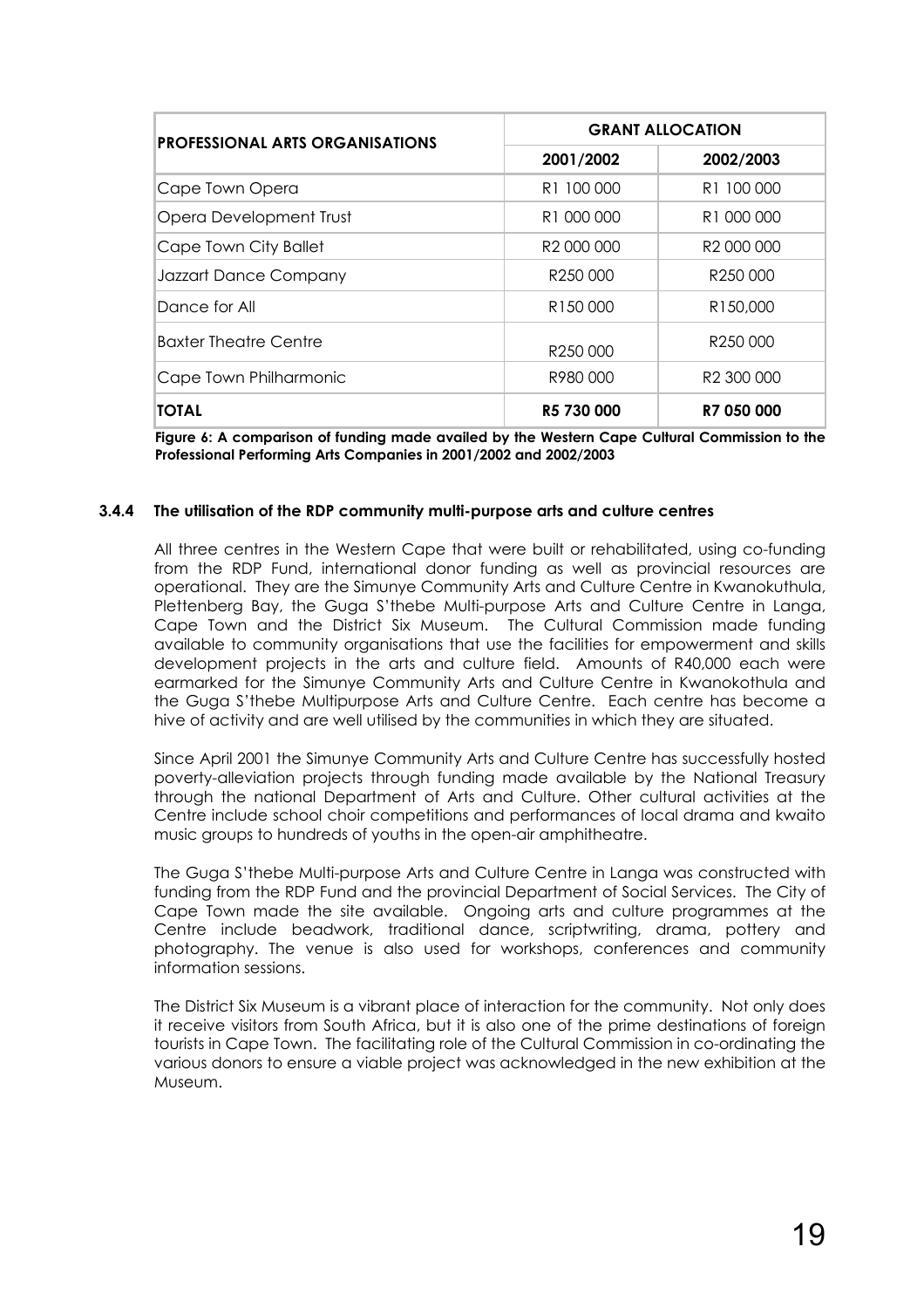#### **3.4.5 Other projects related to the performing, visual and literary arts, human and natural sciences, cultural-historical fields and the youth's cultural awareness and involvement**

#### **(a) Cape Minstrels Carnival**

The Cape Minstrels Carnival is one of the most colourful tourism attractions of the Cape. An amount of R500,000 has been allocated by the Western Cape Government via the Cultural Commission towards this traditional festivity held on 2 January each year. The funds were utilised for transport costs (160 busses transported the participants of the 44 participating troupes) and as a contribution towards the cost of the garments of the various troupes. Approximately 250,000 people lined the streets of Cape Town to view the spectacle.

#### **(b) Christmas Choirs**

The Christmas Choirs is another cultural phenomenon typical of the Cape. These choirs have an annual march on 24 December during which they take to the streets of Cape Town with Christmas music and songs. An amount of R250,000 was allocated by the Western Cape Government via the Cultural Commission as a contribution towards transport costs and the outfits of the 63 participating choirs.

#### **(c) The Cape Malay Choirs**

The Cape Malay Choir Board is the largest of the three Malay Choir Boards in the Western Cape. An amount of R220,000 has been allocated by the Western Cape Government via the Cultural Commission to this organisation. Of this, R25,000 was utilised to offset administrative costs and the balance was distributed between the 34 member choirs as a contribution towards transport costs to performances and competitions. Further amounts of R10,000 and R20,000 respectively have been allocated by the Western Cape Government via the Cultural Commission to the *Suid Afrikaanse Koorraad* and *the Tafelberg Maleier Koorraad*.

#### **(d) Festival for Xhosa Choirs**

An amount of R250,000 has been allocated by the Western Cape Government via the Cultural Commission towards a festival for Xhosa choirs. This festival will take place during the next financial year.

#### **(e) Cultural History**

Many members of the cultural councils registered with the Cultural Commission took part in the centenary commemoration of the release of Paramount Chief Andrew Abraham Stokenström le Fleur, Griqua leader and prophet, from the Breakwater Prison in 1903. The commemoration was commemorated with a travelling exhibition designed by the Museum Service of the Department of Cultural Affairs and Sport and officially opened on 31 March 2003 at Oudtshoorn during the *Klein Karoo Nasionale Kunstefees.* Other functions to commemorate this event will follow in the new financial year.

#### **(f) The youth's cultural awareness and involvement**

 The provision of affordable facilities to organisations, especially from previously disadvantaged communities, for cultural activities such as the presentation of workshops, training, team-building programmes and cultural development is one of the objectives of the Cultural Commission when it considers the tariff structure for the use of the cultural facilities under its control. The Cultural Commission is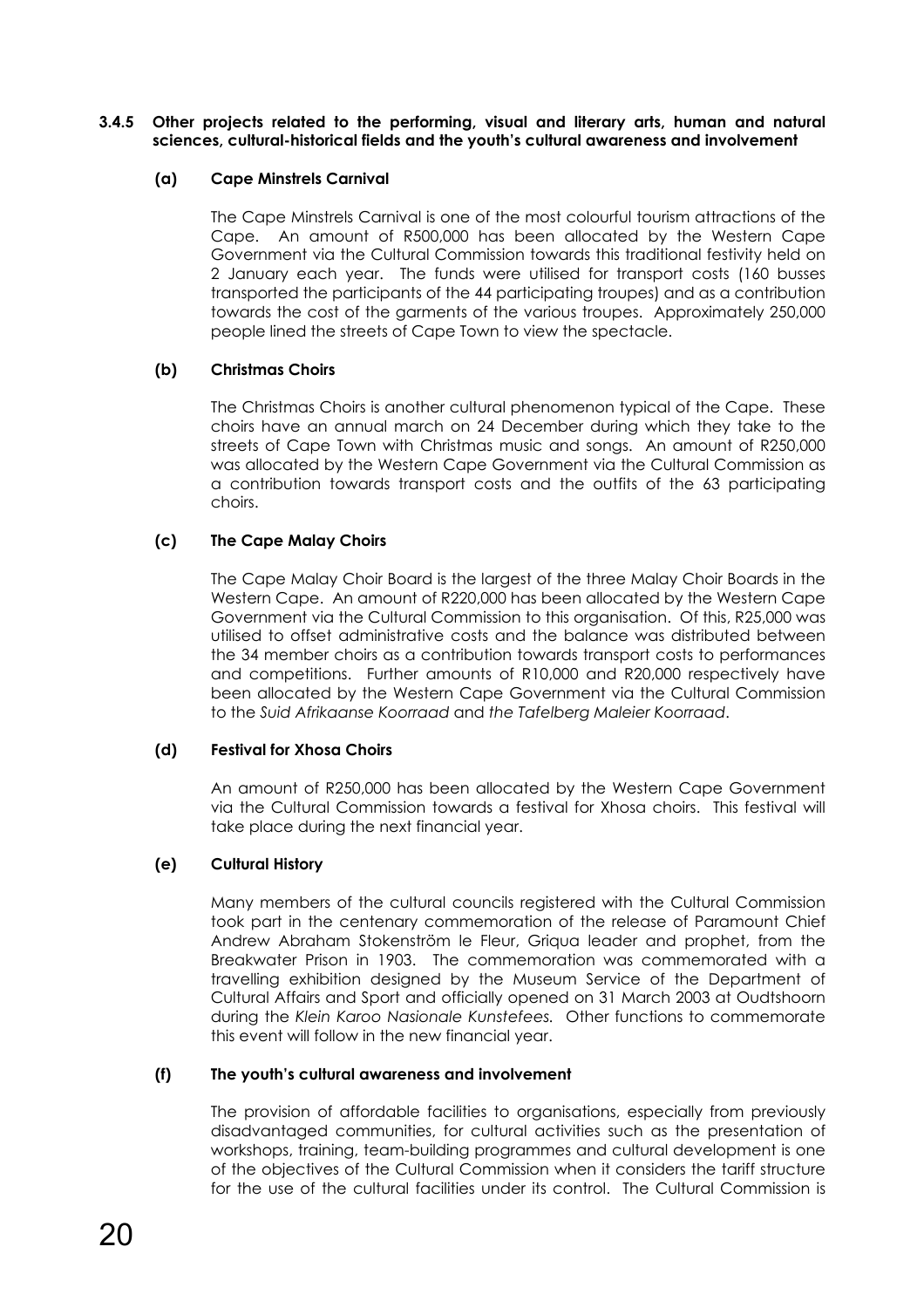particularly proud that 217 of the 482 groups that made use of its facilities during the financial year presented programmes specifically targeted at the youth's cultural awareness and involvement.

 A Young Artist Exhibition took place in Knysna and attracted young people from all the schools in the area. The best items in pencil drawings, paintings, pastel drawings, charcoal drawings, crayon drawings, pottery, weaving and sculptures were exhibited at the Knysna Art Gallery. It was attended by 592 people and many unknown artists were given the opportunity to be exposed to the general public.

The Ratem Eisteddfod was presented in Riversdal to give all children with an interest in musical instruments, poetry and singing an opportunity to display their talent.

### **3.5 DONOR FUNDING RECEIVED FOR THE RESTORATION OF GENADENDAL**

In 2001 a project was initiated to ensure the preservation of the cultural heritage and the development of the heritage tourism infrastructure in Genadendal. The project seeks to empower and develop the local community for the duration of the project and through the skills the community will have gained after completion of the project.

In July 2001 the Dutch ministries of Foreign Affairs and Education, Culture and Science confirmed a subsidy for the project to the amount of  $E1$  015 763.96, payable over three years. The Faculty of Architecture at the Technical University of Delft in the Netherlands and the Cultural Commission are directing the project jointly.

One of the requirements of the subsidy approval was that South Africa contributes 55% towards the total cost of the project in cash or kind. The project is therefore an integrated one, involving role-players from a number of provincial departments, local government and the community that are all contributing to the project in some way.

The restoration/conservation architect, Lucien le Grange Architects & Urban Planners, was appointed in May 2002 to spearhead the project. The first task of the architect was to develop a conservation and use plan, as well as conservation guidelines for the project and any other project that would be embarked on in Genadendal in future.

A local project team, consisting of representatives in Genadendal, the restoration architect and the project manager, was formed in July 2002. The team has ably assisted the architect with determining the construction needs of the project. Later in 2002 the quantity surveyors, Slabber Fick Associates and the archaeologist, Antonia Malan, were appointed to give input on the project. Early in 2003 a structural engineer, Henry Fagan & Associates, was also appointed. Finally, a contracts manager was employed in March 2003 to advise and monitor the contractors, as well as oversee the procurement and storage of building materials.

Most of the year was spent planning the various phases of the project, determining construction needs and costs for each building, installing the necessary bulk services, completing plans of both *werf* buildings and the houses that will be restored in Berg Street to form a historic streetscape and formulating community-friendly tender and procurement documentation. Thatching reed was ordered so that work could commence during the autumn months.

A skills and training needs audit within the greater Genadendal was completed in September 2002 to identify residents who could be utilised on the project immediately, as well as residents who could be trained in the different construction skills to obtain work with the contractors. The first training course in thatching for artisans in the town was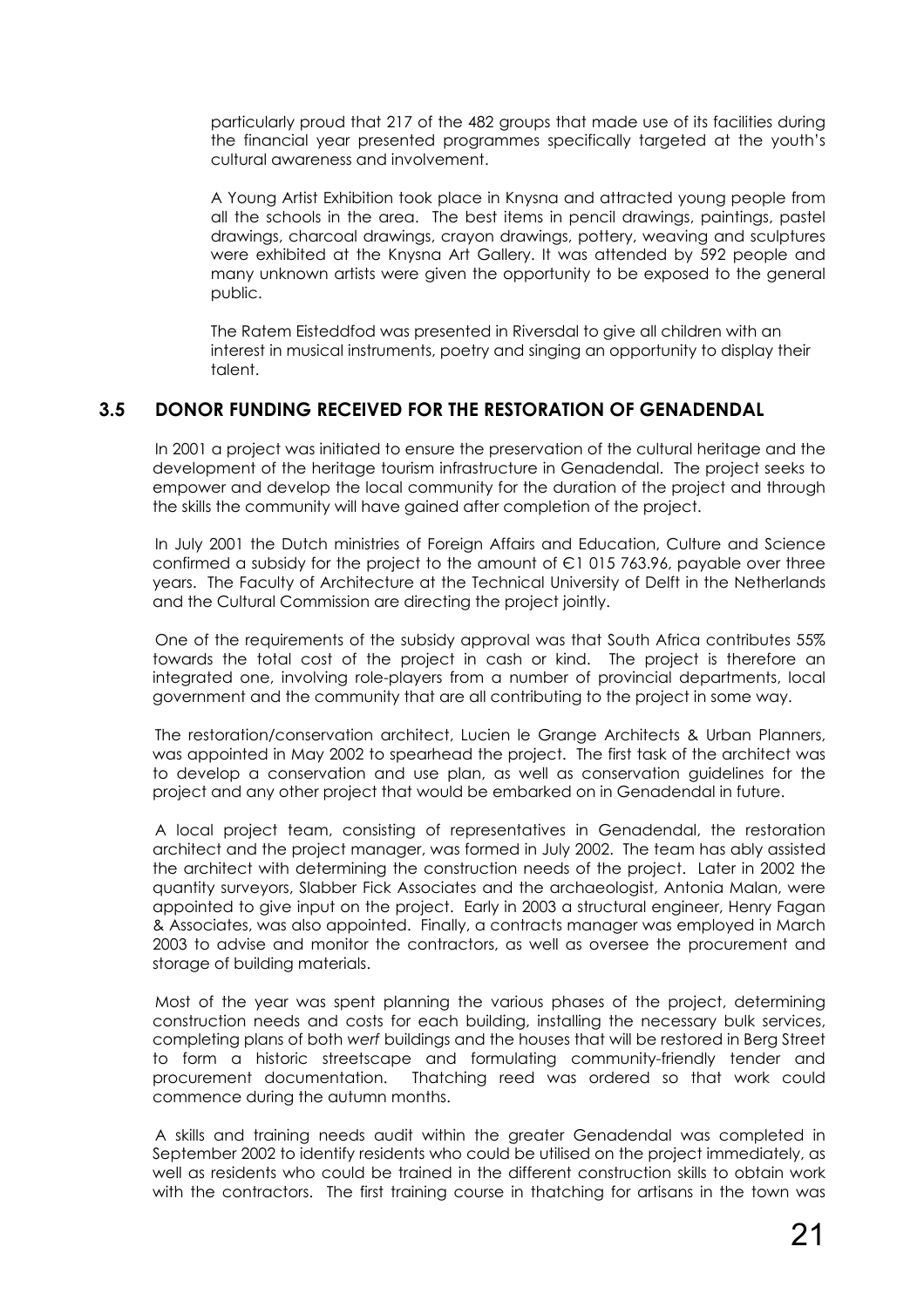successfully completed in December 2002. The eleven trainees will form part of the workforce for the thatching work on the *werf* and in the village throughout the project and will be able to use the experience gained to seek work elsewhere after the completion of the project. Thatching work commenced on the *werf* at the end of March 2003. The implementation phase of the project was formally launched at that time.

Regular reports have been submitted to the Dutch donors, including a verbal one in Paris, France in October 2002.

The Dutch counterparts (from Delft University) visited the project at the end of March 2003 and spent most of their visit in Genadendal to view the commencement of work, advise on the project and, together with the architect and the project manager, commenced discussions for a training workshop of professionals later in 2003.

### **3.6 OTHER FUNCTIONS**

#### **3.6.1 Geographical Names Committee**

The South African Geographical Names Council Act, 1998 (Act 118 of 1998) was promulgated to establish a permanent advisory body to advise the national Minister responsible for arts and culture on the standardisation for official purposes, and, where necessary, the transformation, of geographical names in South Africa. However, provincial and local geographical names committees must also be established to advise the national Council.

 After careful consideration, the Minister agreed that the Cultural Commission should be tasked to establish a committee to act as a Provincial Geographical Names Committee for the Western Cape.

The Committee was also tasked to invite role-players and stakeholders from various sectors in the Western Cape to advise the committee on matters relating to geographical names in the Western Cape. These include:

- the members serving currently on the South African Council for Geographical Names residing in the Western Cape (currently three members);
- a representative of organised local government;
- a representative of the Western Cape Language Committee;
- members of the Cultural Commission;
- ex officio representatives of the Western Cape Departments of Local Government, Planning, Transport, Tourism, Cultural Affairs and the Language Unit;
- an ex officio representative of the South African Post Office's regional office in the Western Cape:
- an ex officio representative of the Surveyor-General's Office in Cape Town;
- an ex officio representative of the Department of Water Affairs and Forestry's regional office in Cape Town;
- a representative of the Names Society of Southern Africa;
- an ex officio representative of the Office of the Premier responsible for intergovernmental liaison; and
- an expert or experts on geographical names, including cartographers and geographers.

The Committee can only start with its task once the national Department of Arts and Culture clarifies the responsibilities of provincial geographical committees. Although regulations to this effect have been promulgated in March 2003, it is still unclear what the legal responsibilities of a provincial committee are, as the power to assign and change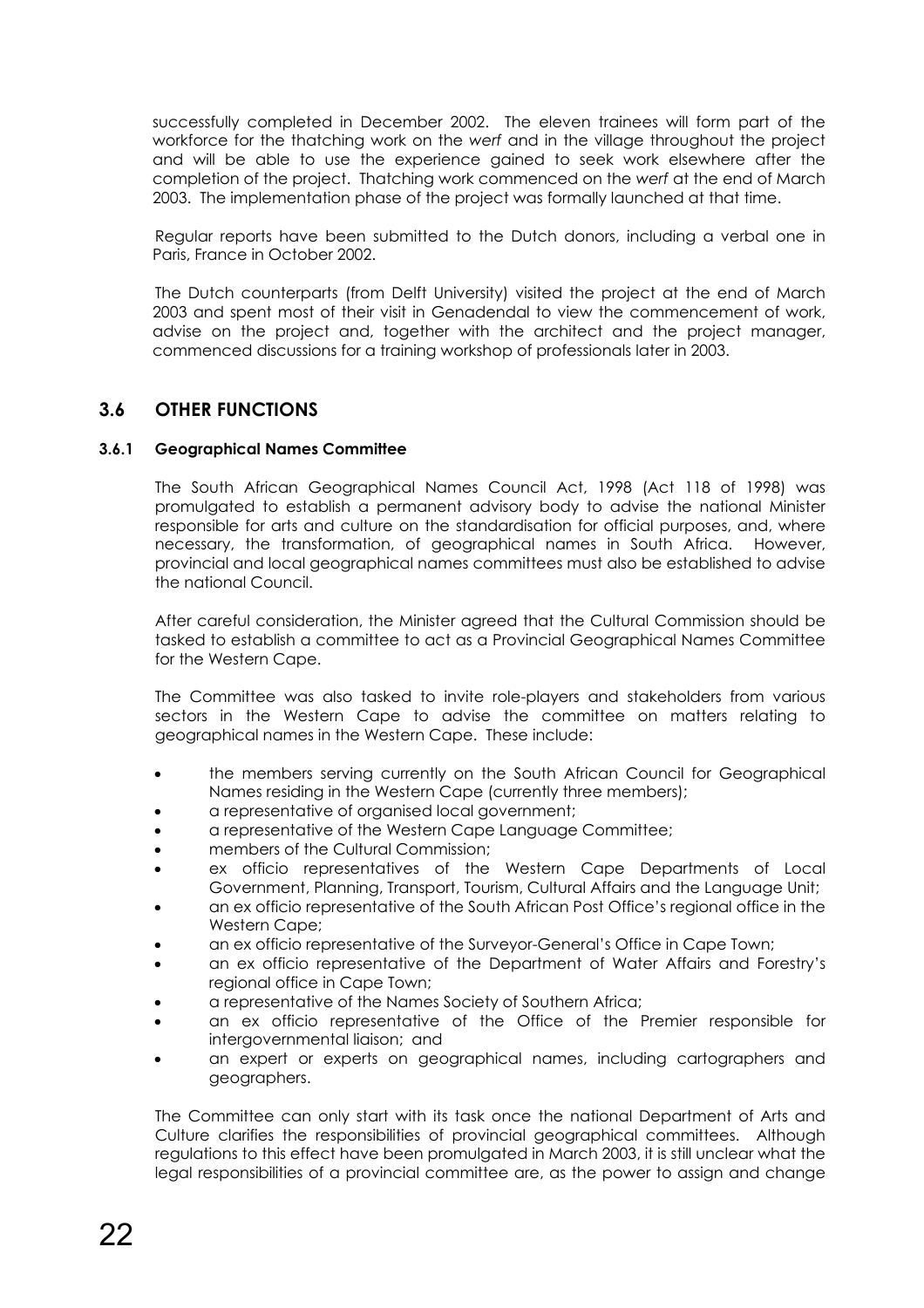names, other than those for which local authorities are responsible, rests with the national Minister of Arts and Culture.

#### **3.6.2 Other events**

Although the Cultural Commission is of the opinion that its primary responsibility is not to prescribe which arts and culture projects should be presented, certain projects require logistical intervention and assistance when the Minister makes such a request. These include the facilitation of the commemoration of specific events, such as National Freedom Day.

#### **(a) National Freedom Day: 27 April 2002**

The Provincial Freedom Day celebrations took place at the D'Almeida Stadium in Mossel Bay with the then Premier of the Western Cape as the guest speaker. This event received good media coverage via *Die Burger*, the SABC and other radio stations and was attended by approximately 2 500 people. Activities included traditional Xhosa dances, drum majorette displays, gumboot dancing and choral performances.

The National Department of Arts and Culture made R100 000 available to each province to facilitate these celebrations. As this is an important event contributing to nation building, the Cultural Commission facilitated the funding and the event was organised by a cultural officer from the Department of Cultural Affairs and Sport, Rica le Roux, who was assisted by community arts workers.

#### **(b) Youth Day Celebration, 16 June 2002**

The Provincial Youth Day celebrations took place in the community hall of the Phillippi East Sports Complex. Seven members of the Western Cape Cabinet attended this function at which the cream of Cape Town's artists performed. More than 5 000 people attended this function.

#### **(c) Enrobement ceremony of Sarah Baartman, 4 August 2002.**

The return of the remains of Sarah Baartman to South Africa marked the end of lengthy diplomatic discussions between France and South Africa. It may be remembered for years to come as one of the most important events in the revival of Khoisan culture. The enrobement ceremony is a Khoisan tradition of dressing the remains of a person in preparation for the burial ceremony. Singing and the burning of herbs accompany it. The Cultural Commission assisted the national Department of Arts and Culture in facilitating the Cape Town event. Approximately 5 000 people attended the emotional ceremony in the Civic Centre in Cape Town.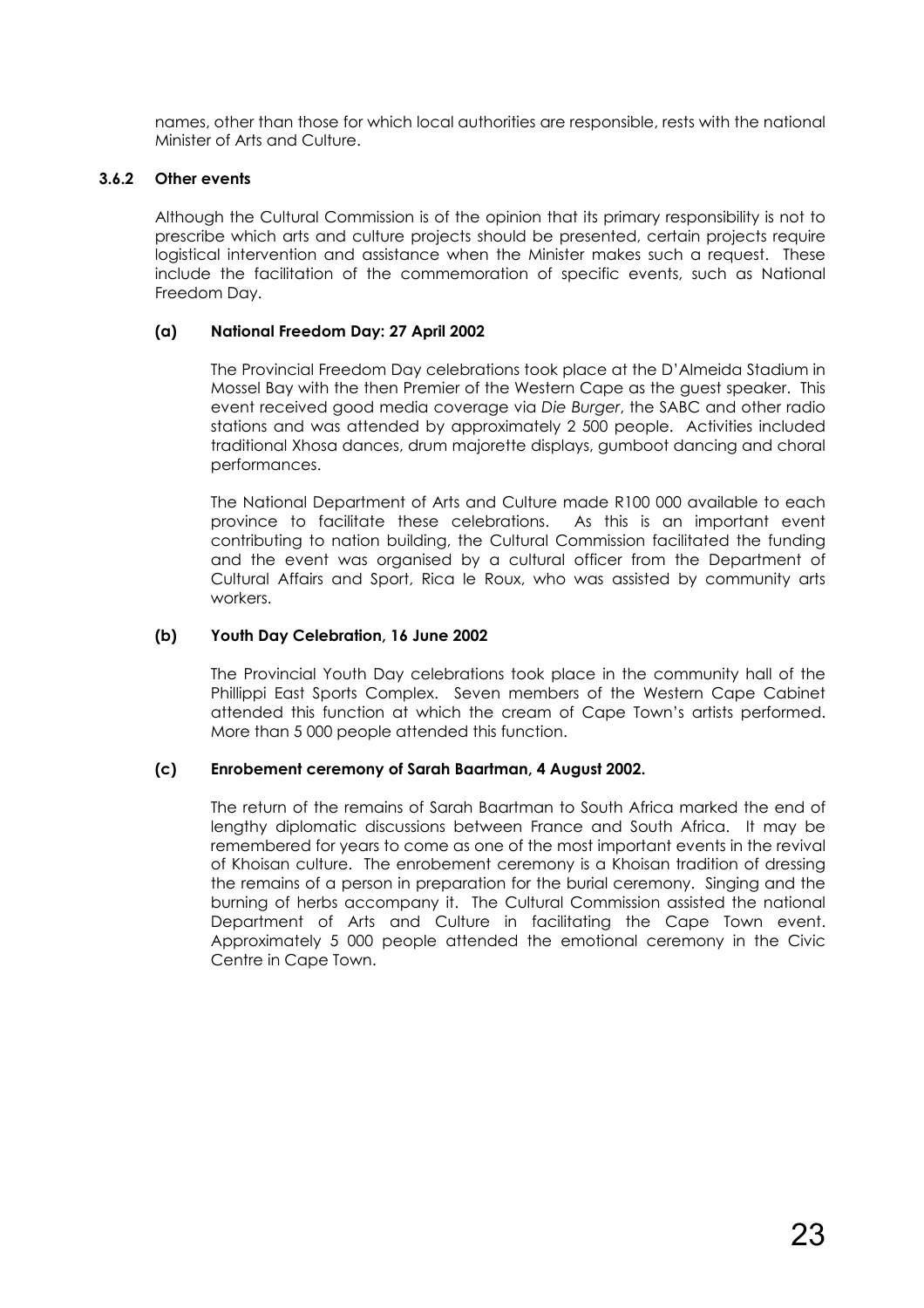

#### **REPORT OF THE AUDITOR-GENERAL TO THE EXECUTIVE AUTHORITY ON THE FINANCIAL STATEMENTS OF THE WESTERN CAPE CULTURAL COMMISSION FOR THE YEAR ENDED 31 MARCH 2003**

#### **1. AUDIT ASSIGNMENT**

The financial statements as set out on pages 27 to 34, for the year ended 31 March 2003, have been audited in terms of section 188 of the Constitution of the Republic of South Africa, 1996 (Act No. 108 of 1996), read with sections 3 and 5 of the Auditor-General Act, 1995 (Act No. 12 of 1995). These financial statements, the maintenance of effective control measures and compliance with relevant laws and regulations are the responsibility of the accounting officer. My responsibility is to express an opinion on these financial statements, based on the audit.

#### **2. NATURE AND SCOPE**

The audit was conducted in accordance with Statements of South African Auditing Standards. Those standards require that I plan and perform the audit to obtain reasonable assurance that the financial statements are free of material misstatement.

An audit includes:

- examining, on a test basis, evidence supporting the amounts and disclosures in the financial statements,
- assessing the accounting principles used and significant estimates made by management, and
- evaluating the overall financial statement presentation.

Furthermore, an audit includes an examination, on a test basis, of evidence supporting compliance in all material respects with the relevant laws and regulations, which came to my attention and are applicable to financial matters.

I believe that the audit provides a reasonable basis for my opinion.

#### **3. QUALIFICATION**

#### **Controls over cash collections**

In common with similar organisations it is not feasible for the Commission to institute accounting controls over cash collections from donations prior to the initial entry of the collections into the accounting records. Accordingly, it was impractical for us to extend our examination beyond the receipts actually recorded.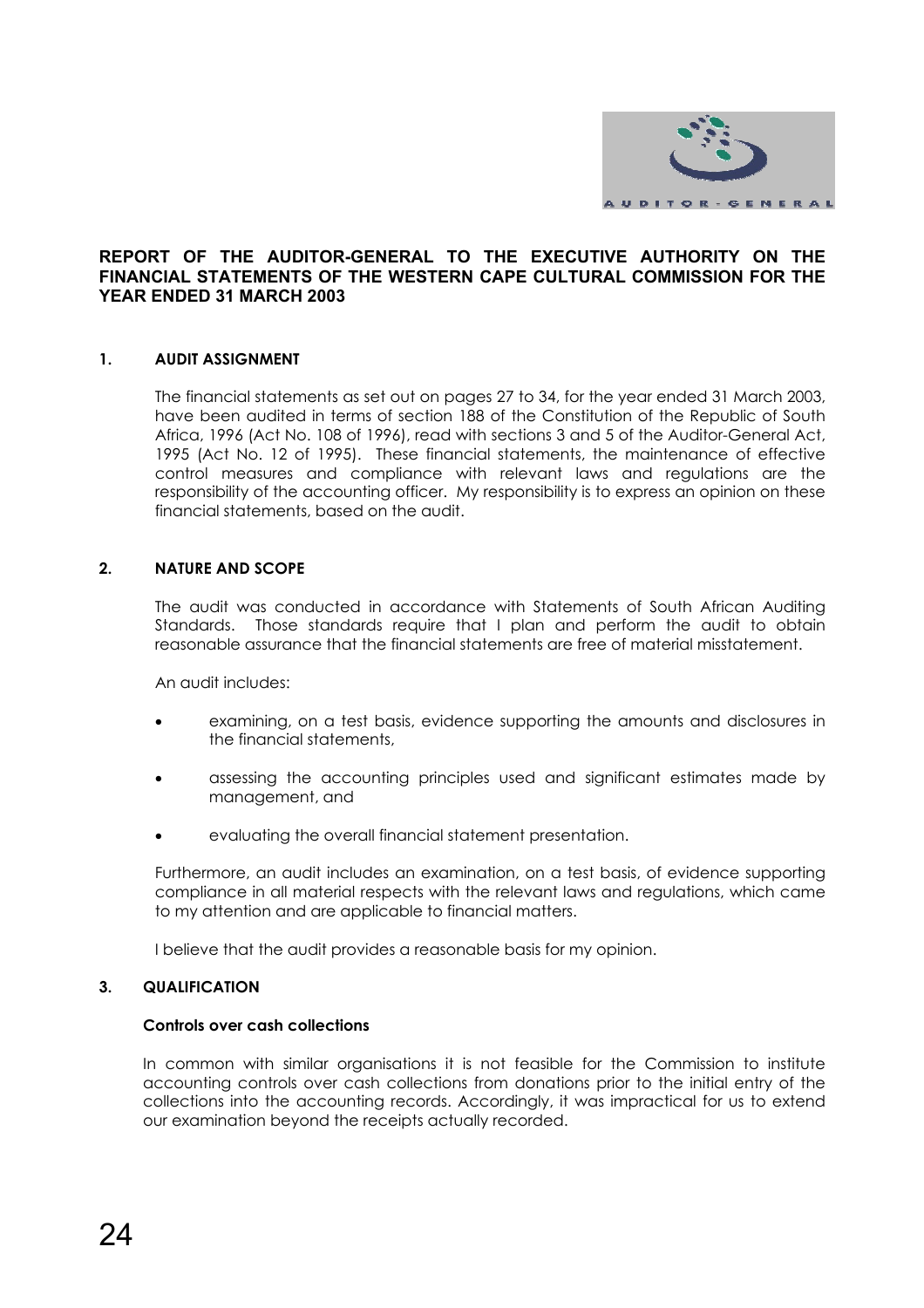#### **4. QUALIFIED AUDIT OPINION**

In my opinion, except for the effect on the financial statements of the matter referred to in paragraph 3, the financial statements fairly present, in all material respects the financial position of the Commission at 31 March 2003 and the results of its operations and cash flows for the year then ended in accordance with the generally accepted accounting practice and in the manner required by the Public Finance Management Act 1999 (Act No.1 of 1999).

#### **5. EMPHASIS OF MATTER**

Without further qualifying the audit opinion expressed above, attention is drawn to the following matters:

#### **Matters not affecting the financial statements**

#### **5.1 Internal Audit and Audit Committee**

The Commission utilises the shared Internal Audit Unit and Audit Committee of the Western Cape Department of Cultural Affairs and Sport (WCDCAS).

During the 2002-2003 financial year the shared internal audit department formed part of Vote 1 – Premier, Director-General and Corporate Services. An evaluation of the internal audit function of the Western Cape Province is included in the Report of the Auditor-General on the financial statements of the afore-mentioned vote for the year ended 31 March 2003.

#### **5.2 Risk assessment and fraud prevention plan**

According to the Western Cape Provincial Treasury Instructions and read in conjunction with National Treasury Regulations (3.2.1), the accounting officer must ensure that a risk assessment is conducted to identify emerging risks of the institution. It further states that a risk management strategy, which must include a fraud prevention plan, must be used to direct internal audit effort and priority, and to determine the skills required of managers and staff to improve controls and to manage these risks. The Commission, however, only prepared a generic fraud prevention plan.

In terms of paragraph 5.1 above, the Commission utilises the shared Internal Audit Unit and Audit Committee of WCDCAS. WCDCAS is investigating the possibility of appointing a risk manager to manage the risk process.

#### **5.3 Internal control weakness identified**

In addition to the above mentioned matters, the following material internal control weakness was identified during the audit:

#### *Inadequate review of subsidiary information*

There is inadequate review of subsidiary information prior to its inclusion in the financial statements. The debtors age analysis, bank reconciliations, journal entries and creditors listing were not reviewed on a regular basis. Management has indicated that a new structure including the appointment of a chief financial officer and other support staff, as well as a computerised accounting system, will be implemented during the 2003/2004.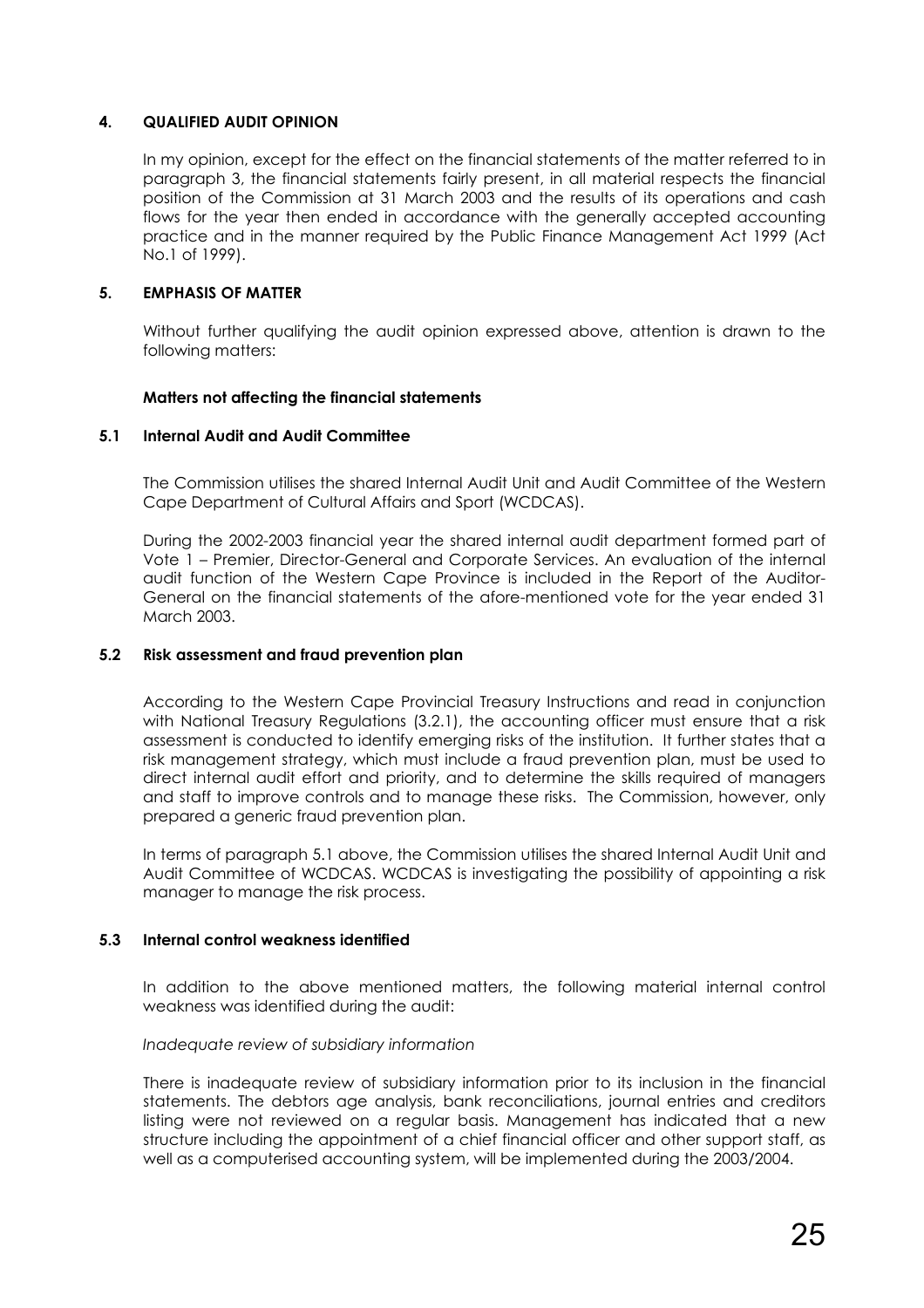### **6. APPRECIATION**

The assistance rendered by the personnel of the Commission during the audit is sincerely appreciated.

Jarliner Platin

**B. RAHIM**   *for* **Auditor-General** 

 **Cape Town 30 July 2003**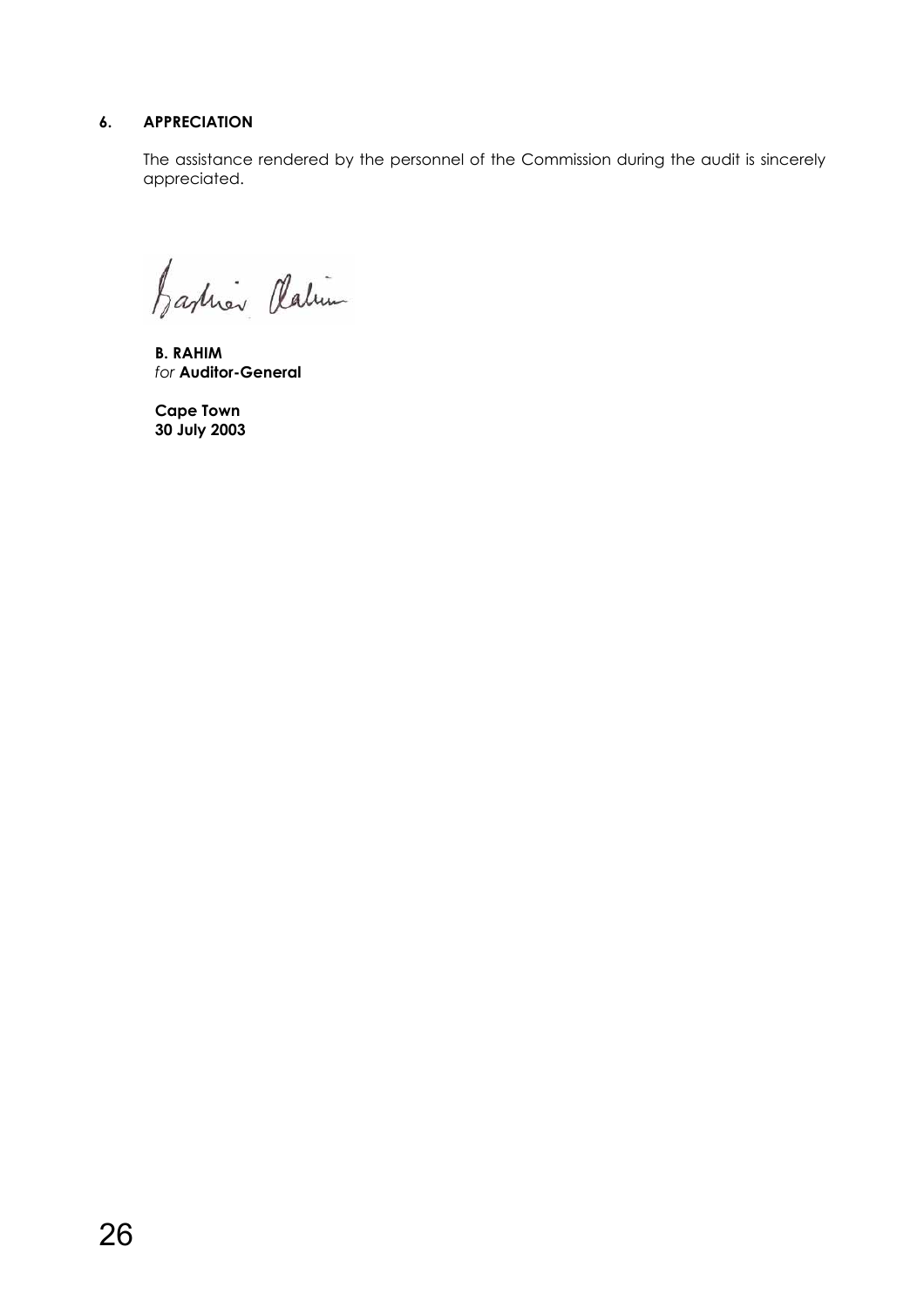#### **BALANCE SHEET at 31 March 2003**

|                               | <b>Notes</b> | 2003<br>R    | 2002<br>R  |
|-------------------------------|--------------|--------------|------------|
| <b>ASSETS</b>                 |              |              |            |
| <b>Non-current assets</b>     |              | 104,671      | 120,678    |
| Equipment                     | 5            | 104,671      | 120,678    |
| <b>Current assets</b>         |              | 18, 132, 249 | 18,226,976 |
| Accounts receivable           | 6            | 605,312      | 790,924    |
| Cash and cash equivalents     | 7            | 17,526,937   | 17,436,052 |
| <b>Total assets</b>           |              | 18,236,920   | 18,347,654 |
| <b>EQUITY AND LIABILITIES</b> |              |              |            |
| <b>Capital and reserves</b>   |              | 17,656,333   | 13,399,961 |
| Accumulated funds             |              | 13,978,600   | 7,850,807  |
| <b>Trust funds</b>            | 8            | 3,677,733    | 5,549,154  |
| <b>Current liabilities</b>    |              | 580,587      | 4,947,693  |
| Accounts payable              |              | 580,587      | 4,947,693  |
| <b>Equity and liabilities</b> |              | 18,236,920   | 18,347,654 |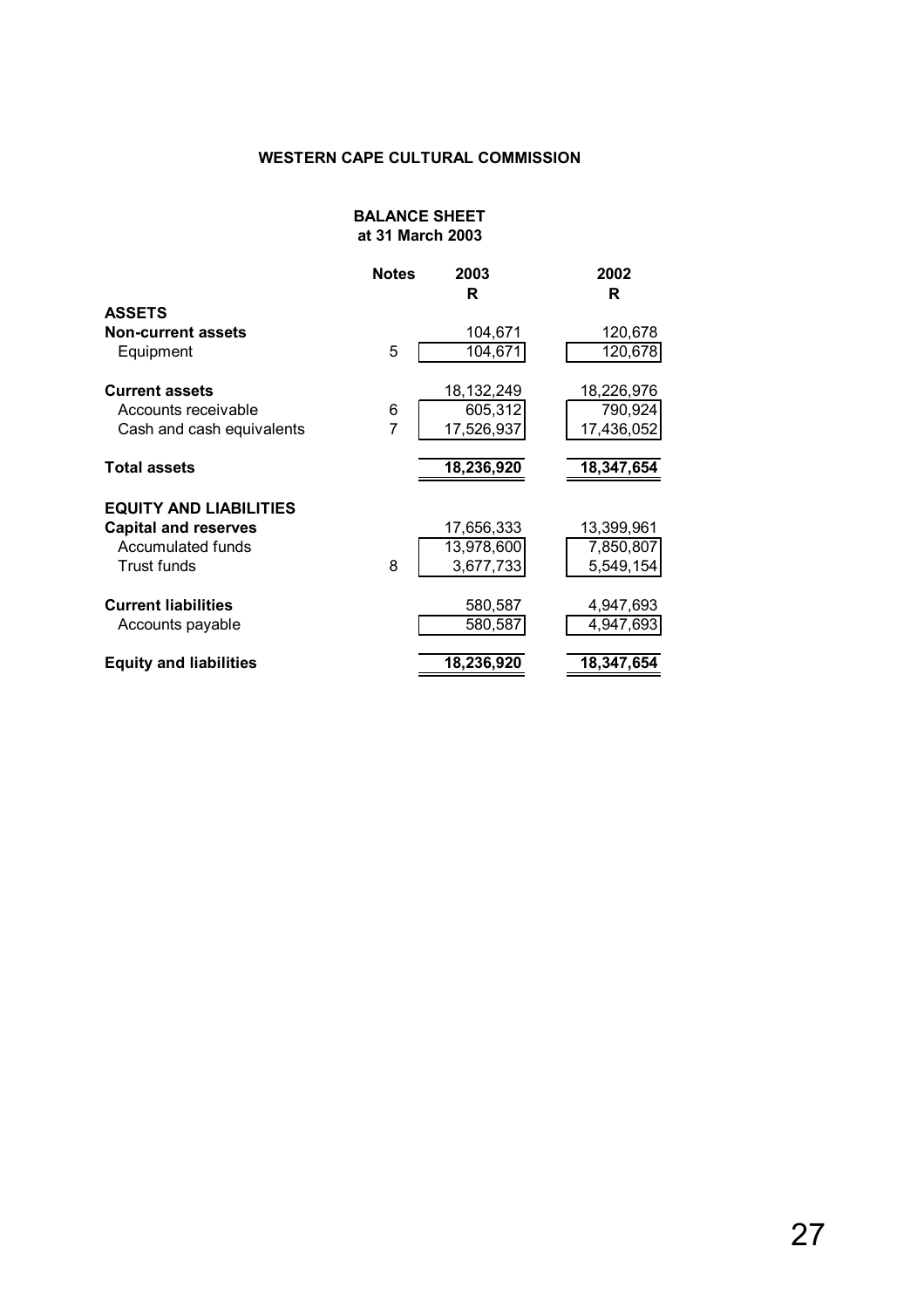#### **INCOME STATEMENT for the year ended 31 March 2003**

|                         | <b>Notes</b> | 2003<br>R      | 2002<br>R     |
|-------------------------|--------------|----------------|---------------|
| Revenue                 |              | 12,399,861     | 8,665,751     |
| Expenditure             |              | (10, 831, 368) | (7, 217, 140) |
| Operating expenses      | 3            | (10, 526, 574) | (7,048,281)   |
| Administrative expenses | 4            | (304, 794)     | (168, 859)    |
| Surplus for the year    |              | 1,568,493      | 1,448,611     |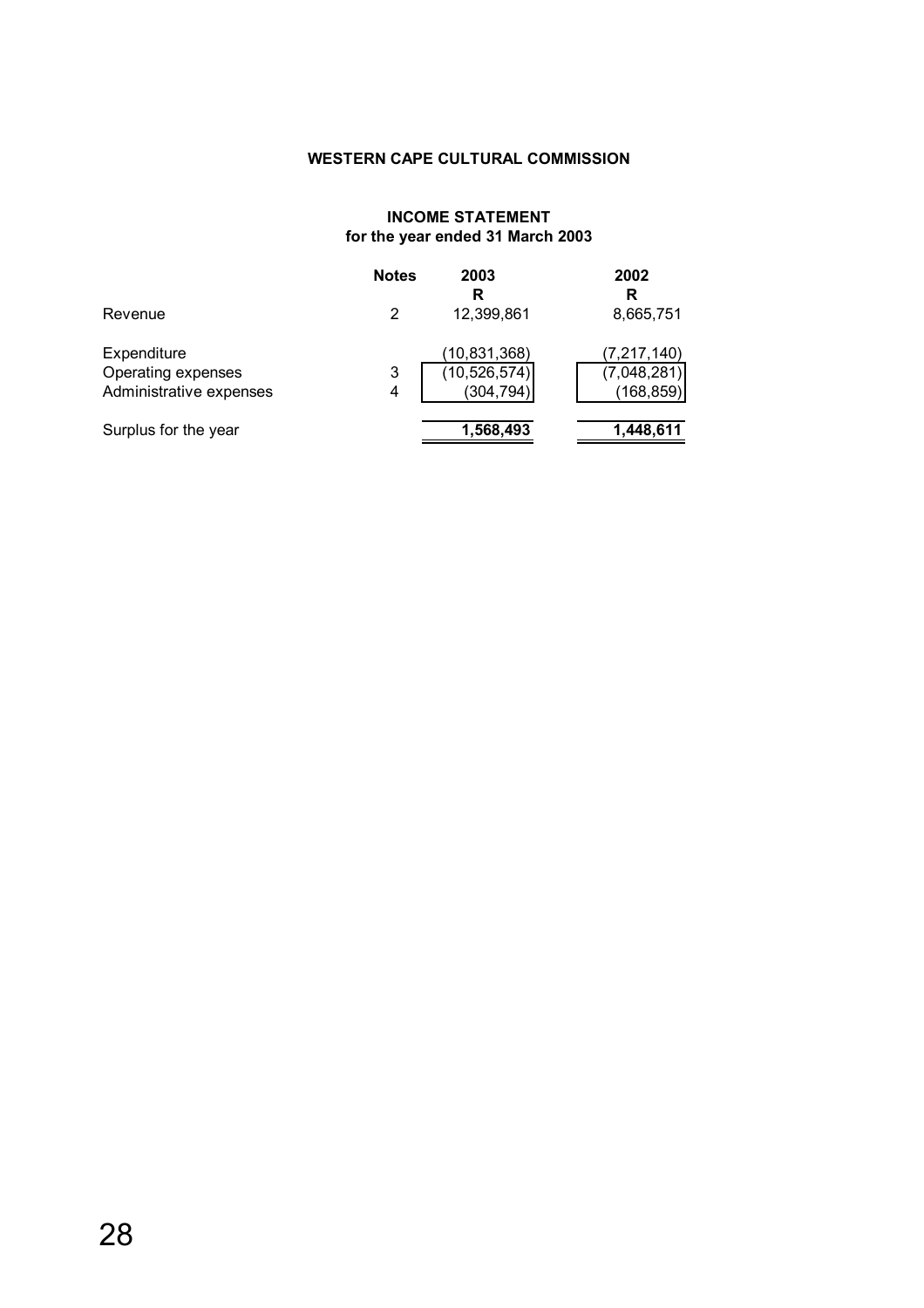#### **STATEMENT OF CHANGES IN EQUITY for the year ended 31 March 2003**

|                                          | 2003<br>R                   | 2003<br>R          | 2003<br>R    | 2002<br>R    |
|------------------------------------------|-----------------------------|--------------------|--------------|--------------|
|                                          | <b>Accumulated</b><br>funds | <b>Trust funds</b> | <b>Total</b> | <b>Total</b> |
| Balance at beginning of the year         | 7,850,807                   | 5,549,154          | 13,399,961   | 11,459,285   |
| Transfers to Accum funds/ Funds received | 4,559,300                   | 1,515,929          | 6,075,229    | 944,091      |
| Interest received                        |                             | 377,615            | 377,615      | 283,830      |
| Funds utilised                           |                             | (3,764,965)        | (3,764,965)  | (735, 856)   |
| Net surplus for the year                 | 1,568,493                   |                    | 1,568,493    | 1,448,611    |
| Balance at end of the year               | 13,978,600                  | 3,677,733          | 17,656,333   | 13,399,961   |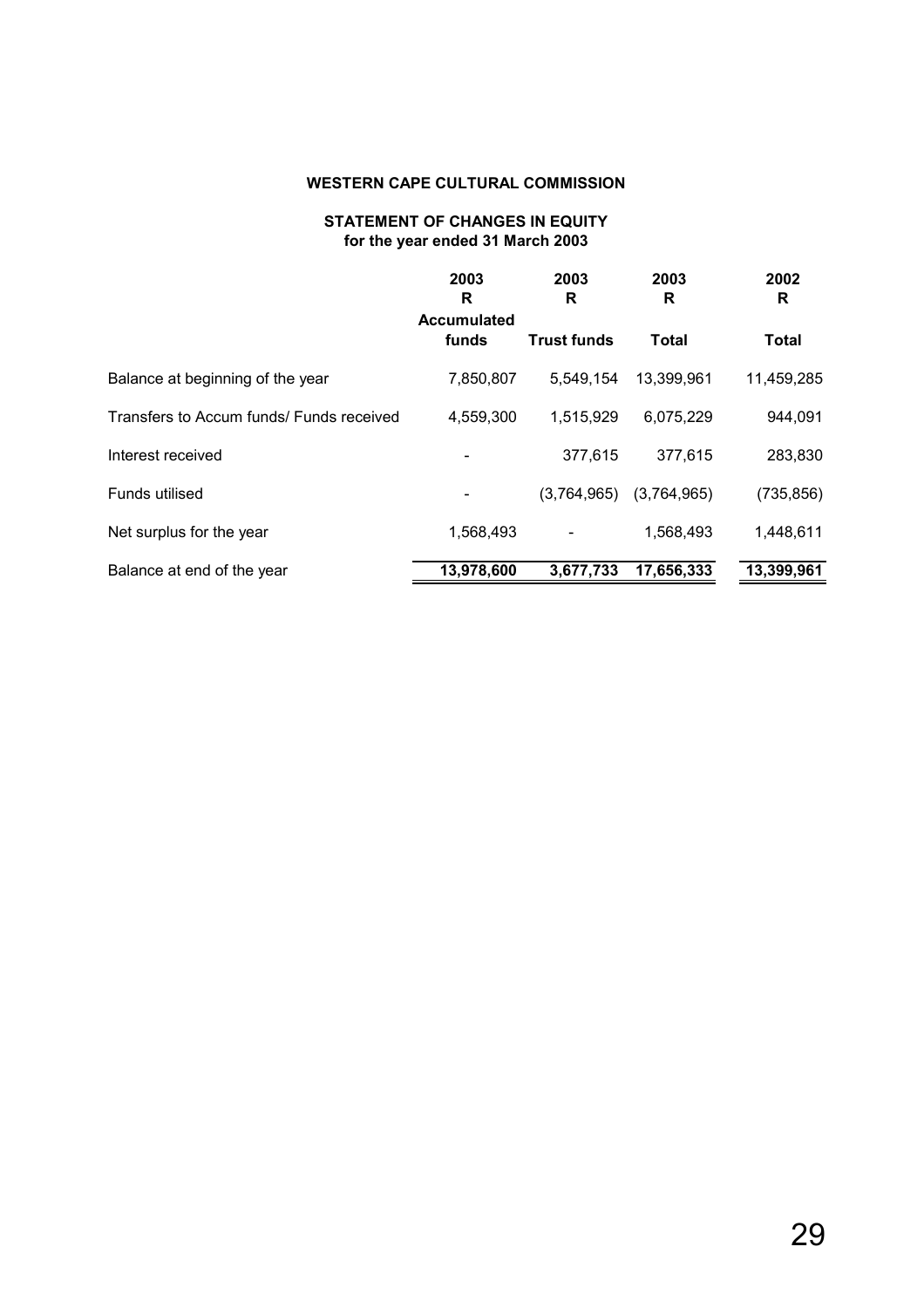#### **CASH FLOW STATEMENT for the year ended 31 March 2003**

|                                                 |              | 2003           | 2002           |
|-------------------------------------------------|--------------|----------------|----------------|
|                                                 | <b>Notes</b> | R              | R.             |
| Cash flow from operating activities             |              |                |                |
| Cash received from customers                    | 10.1         | 11, 187, 465   | 6,778,119      |
| Cash paid to suppliers and members              | 10.2         | (15, 155, 685) | (13, 214, 976) |
| Cash utilised for operations                    |              | (3,968,220)    | (6, 436, 857)  |
| Interest received                               |              | 1,398,008      | 1,251,618      |
| Net cash flow utilised for operating activities | 10.3         | (2,570,212)    | (5, 185, 239)  |
| Cash flow utilised for investing activities     |              | (26,782)       | (17,807)       |
| Acquisition of equipment                        |              | (26, 782)      | (17,807)       |
| Cash flow from financing activities             |              | 2,687,879      | 5,225,166      |
| Increase in trust fund                          |              | 2,687,879      | 5,225,166      |
| Increase in cash and cash equivalents           |              | 90,885         | 22,120         |
| Cash and cash equivalents at 1 April 2002       |              | 17,436,052     | 17,413,932     |
| Cash and cash equivalents at 31 March 2003      | 7            | 17,526,937     | 17,436,052     |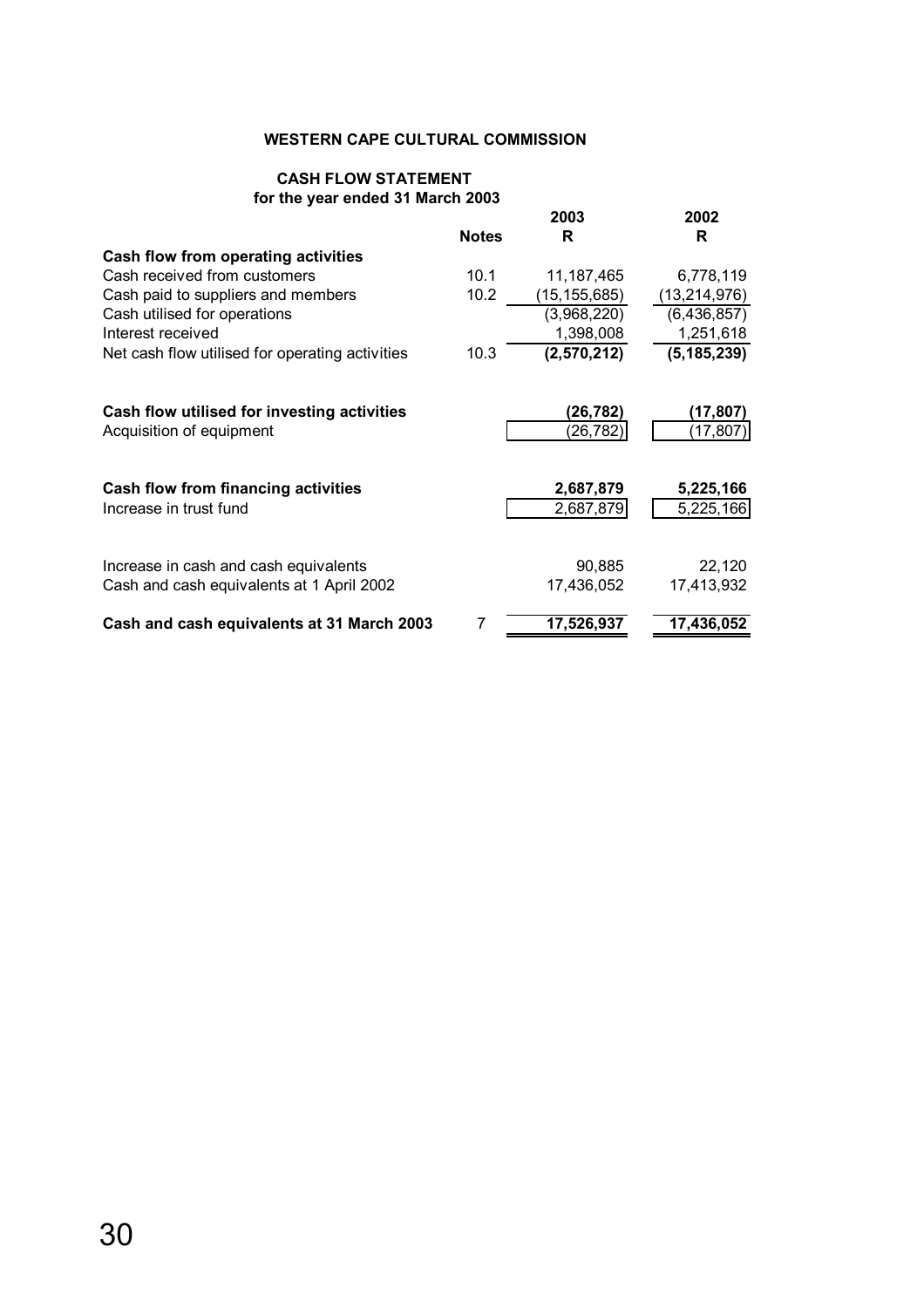### **NOTES TO FINANCIAL STATEMENTS for the year ended 31 March 2003**

#### **1. Basis of preparation**

The annual financial statements have been prepared on the historical cost basis. The principal accounting policies adopted in the preparation of the annual financial statements are set out below.

#### **1.1 Revenue recognition**

Income is reconised on the accrual basis, except for donations and voluntary receipts that are recognised in the year of receipt.

#### **1.2 Government grants**

Government grants received are accounted for in the period in which they apply. There are no unfulfilled conditions or other contingencies relating to these subsidies.

#### **1.3 Equipment**

Equipment acquired by Commission is stated at historical cost. Depreciation on equipment is calculated on a straight line method to write-off the historical amount of the equipment over their expected useful life of 5 years (20%).

|    |                           | 2003       | 2002      |
|----|---------------------------|------------|-----------|
|    |                           | R          | R         |
| 2. | <b>Revenue</b>            |            |           |
|    | Interest received         | 1,398,008  | 1,251,617 |
|    | Rent received             | 1,602,954  | 1,448,075 |
|    | Casual labour             | 279,958    | 222,896   |
|    | <b>Advances</b>           |            | 14,100    |
|    | Government grant          | 9,113,659  | 5,723,579 |
|    | <b>Donations</b>          | 5,025      | 190       |
|    | Miscellaneous income      | 0          | 4,268     |
|    | <b>Refunds</b>            | 257        | 1,026     |
|    |                           | 12,399,861 | 8,665,751 |
|    |                           |            |           |
| 3. | <b>Operating expenses</b> |            |           |
|    | <b>Audit fees</b>         | 61,573     | 17,020    |
|    | Traveling & meeting costs | 50,133     | 102,194   |
|    | Depreciation              | 42,789     | 39,046    |
|    | Casual labour             | 279,958    | 222,896   |
|    | <b>Advances</b>           |            | 14,100    |
|    | <b>Subsidies</b>          | 9,014,787  | 5,615,000 |
|    | Water and electricity     | 308,095    | 264,472   |
|    | Maintenance               | 753,405    | 744,699   |
|    | Consumables               | 14,998     | 22,043    |
|    | Miscellaneous expenditure | 836        | 6,811     |
|    |                           | 10,526,574 | 7,048,281 |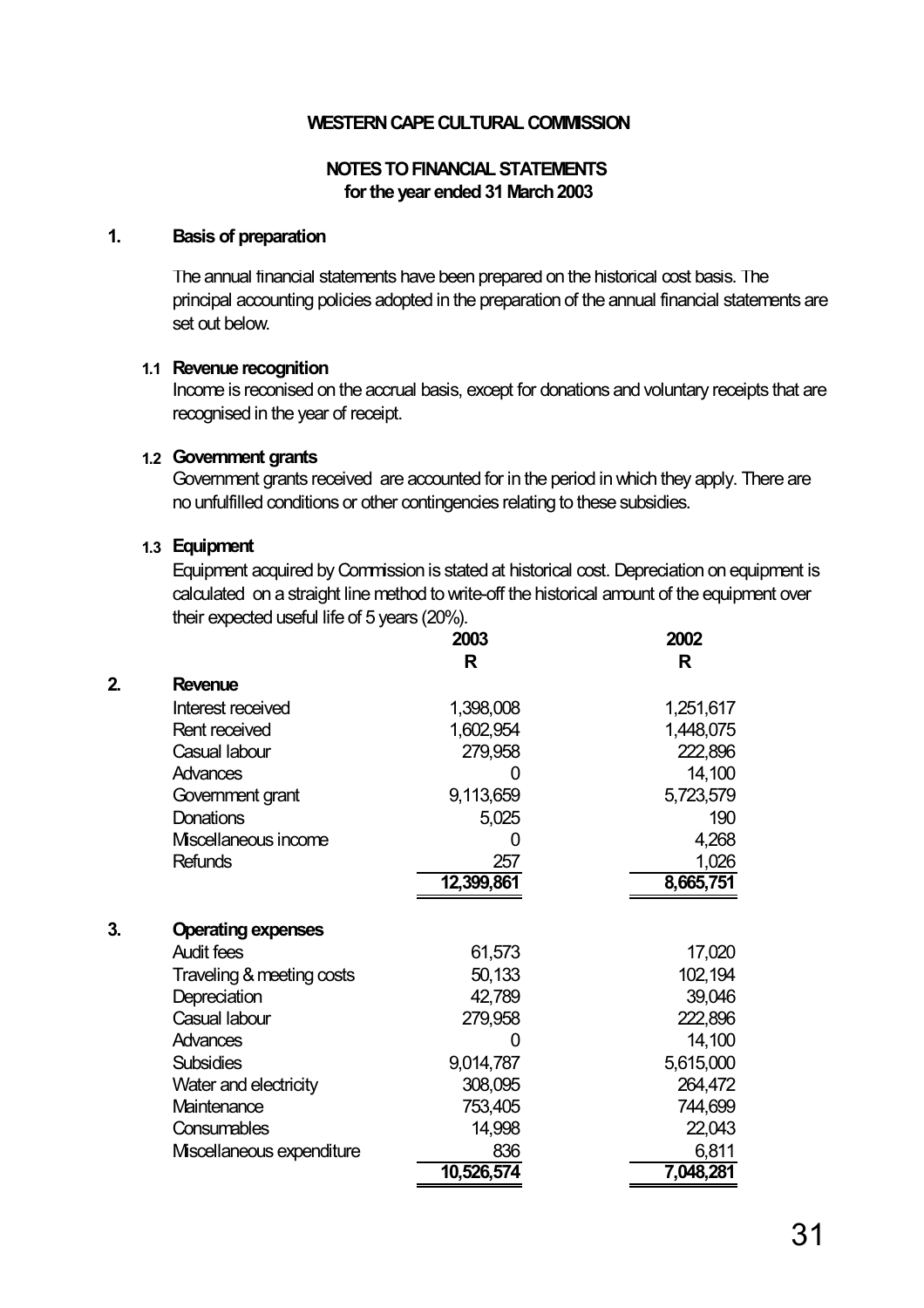|    |                                    | 2003                    |           | 2002                       |                             |                      |
|----|------------------------------------|-------------------------|-----------|----------------------------|-----------------------------|----------------------|
|    |                                    | $\mathsf{R}$            |           | $\mathsf{R}$               |                             |                      |
| 4. | Administrative expenses            |                         |           |                            |                             |                      |
|    | Bank charges                       | 29,957                  |           | 21,953                     |                             |                      |
|    | Members empluments                 | 85,454                  |           | 54,054                     |                             |                      |
|    | Insurance                          | 41,047                  |           | 37,640                     |                             |                      |
|    | Advertising                        | 111,712                 |           | 50,092                     |                             |                      |
|    | Printing                           | 24,030                  |           | 1,346                      |                             |                      |
|    | Postage                            | 4,800                   |           | 0                          |                             |                      |
|    | Telephone                          | 7,794<br>304,794        |           | 3,774<br>168,859           |                             |                      |
| 5. | Equipment                          | 2003                    |           | 2002                       |                             |                      |
|    |                                    | $\mathsf{R}$            |           | R                          |                             |                      |
|    |                                    | <b>Total</b>            |           | <b>Total</b>               |                             |                      |
|    | Net book value at beginning of the |                         |           |                            |                             |                      |
|    | year                               | 120,678                 |           | 141,918                    |                             |                      |
|    | Acquisitions                       | 26,782                  |           | 17,806                     |                             |                      |
|    | Depreciation                       | (42,789)                |           | (39,046)                   |                             |                      |
|    | Net book value at end of the year  | 104,671                 |           | 120,678                    |                             |                      |
| 6. | <b>Accounts receivable</b>         |                         |           |                            |                             |                      |
|    | Trade debtors                      | 207,628                 |           | 687,669                    |                             |                      |
|    | Sundry debtors                     | 397,684                 |           | 103,255                    |                             |                      |
|    |                                    | 605,312                 |           | 790,924                    |                             |                      |
| 7. | Cash and cash equivalents          |                         |           |                            |                             |                      |
|    | Notice deposit                     | 16,047,346              |           | 15,035,047                 |                             |                      |
|    | <b>Bank</b>                        | 1,474,791               |           | 2,396,705                  |                             |                      |
|    | Cash on hand                       | 4,800                   |           | 4,300                      |                             |                      |
|    |                                    | 17,526,93               |           | 17,436,052                 |                             |                      |
| 8. | Trust funds - 2003                 |                         |           |                            |                             |                      |
|    |                                    | Genadendal R.D.P. Funds |           | <b>Special</b><br>projects | 2003<br><b>Total</b>        | 2002<br><b>Total</b> |
|    | Balance at 1 April 2002            | 528,398                 | 254,139   | 4,766,617                  | 5,549,154                   | 5,057,089            |
|    | Funds received                     | 772,057                 |           | 743,872                    | 1,515,929                   | 944,091              |
|    | Interest received                  | 48,098                  | 20,203    | 309,314                    | 377,615                     | 283,830              |
|    | Funds utilised                     | (687, 483)              | (114,868) |                            | $(2,962,613)$ $(3,764,965)$ | (735, 856)           |
|    | Balance at 31 March 2003           | 661,070                 | 159,474   |                            | 2,857,189 3,677,733         | 5,549,154            |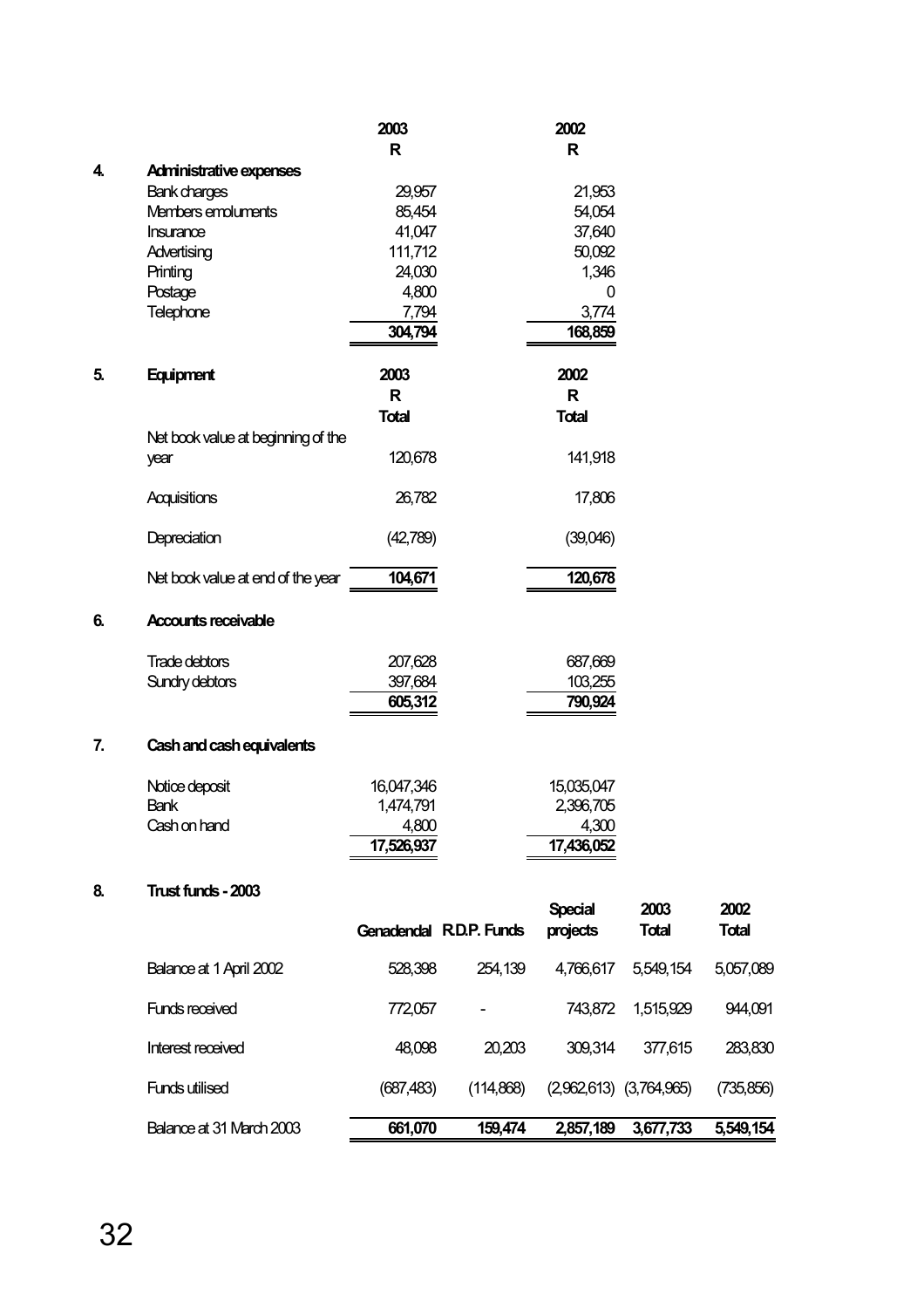## **NOTES TO FINANCIAL STATEMENTS (Continued) for the year ended 31 March 2003**

| 9. | <b>Members emoluments</b> | Amount |
|----|---------------------------|--------|
|    | <b>Meeting allowance</b>  |        |
|    | Mr. T Akleker             | 6,531  |
|    | Mr. T April               | 7,436  |
|    | Dr. P Bingle              | 4,364  |
|    | Mr. S Bruinders           | 4,665  |
|    | Dr. M Burden              | 2,799  |
|    | Dr. J Deacon              | 5,297  |
|    | Mr. A Du Toit             | 8,397  |
|    | Mr. E Hermans             | 4,665  |
|    | Mr. A Le Fleur            | 5,598  |
|    | Ms. M Le Roux             | 15,178 |
|    | Mr. V Mchunu              | 2,799  |
|    | Ms. N Mlambo              | 7,464  |
|    | Mr. Piedt                 | 5,598  |
|    | Mr. P Toerien             | 4,665  |
|    |                           | 85,454 |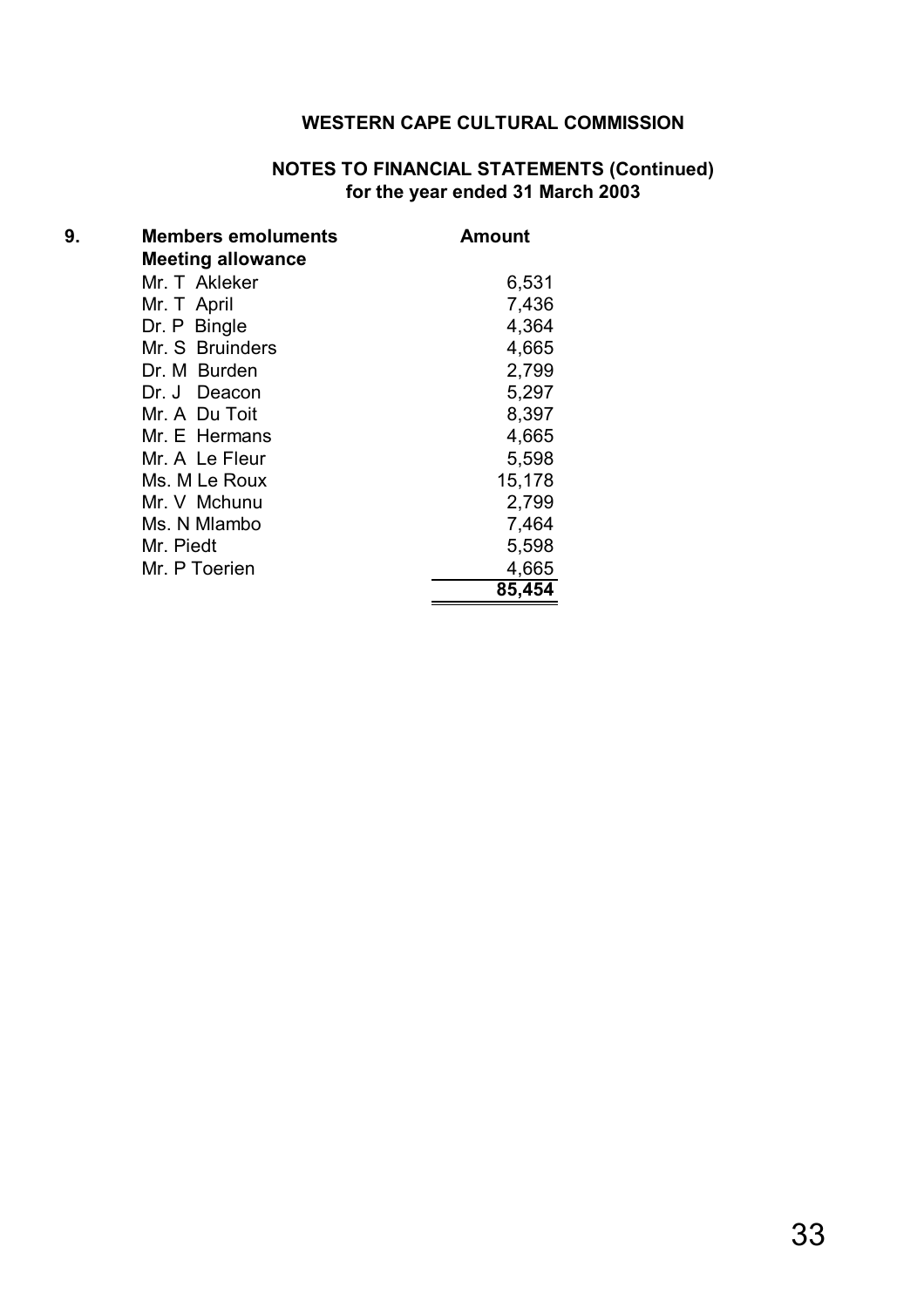### **NOTES TO FINANCIAL STATEMENTS (Continued) for the year ended 31 March 2003**

| 10   | Notes to cash flow statement                  |              |             |
|------|-----------------------------------------------|--------------|-------------|
|      |                                               | 2003         | 2002        |
|      |                                               | R            | R           |
| 10.1 | <b>Cash received from customers:</b>          |              |             |
|      | Revenue:                                      | 12,399,861   | 8,665,751   |
|      | Adjust for:                                   |              |             |
|      | Interest received                             | (1,398,008)  | (1,251,617) |
|      | Opening balance of trade debtors              | 790,924      | 154,909     |
|      | Closing balance of trade debtors              | (605, 312)   | 790,924)    |
|      |                                               | 11, 187, 465 | 6,778,119   |
|      |                                               |              |             |
| 10.2 | Cash paid to suppliers and Commission members |              |             |
|      | <b>Operating expenses</b>                     | 10,526,574   | 7,048,281   |
|      | Administrative expenses                       | 304,794      | 168,859     |
|      | Adjust for:                                   |              |             |
|      | Depreciation                                  | (42, 789)    | (39,046)    |
|      | Opening balance of trade                      |              |             |
|      | creditors and other payables                  | 4,947,693    | 10,984,575  |
|      | Closing balance of trade creditors            |              |             |
|      | and other payables                            | (580, 587)   | (4,947,693) |
|      |                                               | 15, 155, 685 | 13,214,976  |
|      |                                               |              |             |
| 10.3 | Net cash from operating activities            |              |             |
|      | Surplus for the year                          | 1,568,493    | 1,448,611   |
|      | Adjust for:                                   |              |             |
|      | Depreciation                                  | 42,789       | 39,046      |
|      | Decrease in accounts receivables              | 185,612      | (636, 014)  |
|      | Decrease in accounts payables                 | (4,367,106)  | (6,036,882) |
|      |                                               | (2,570,212)  | (5,185,239) |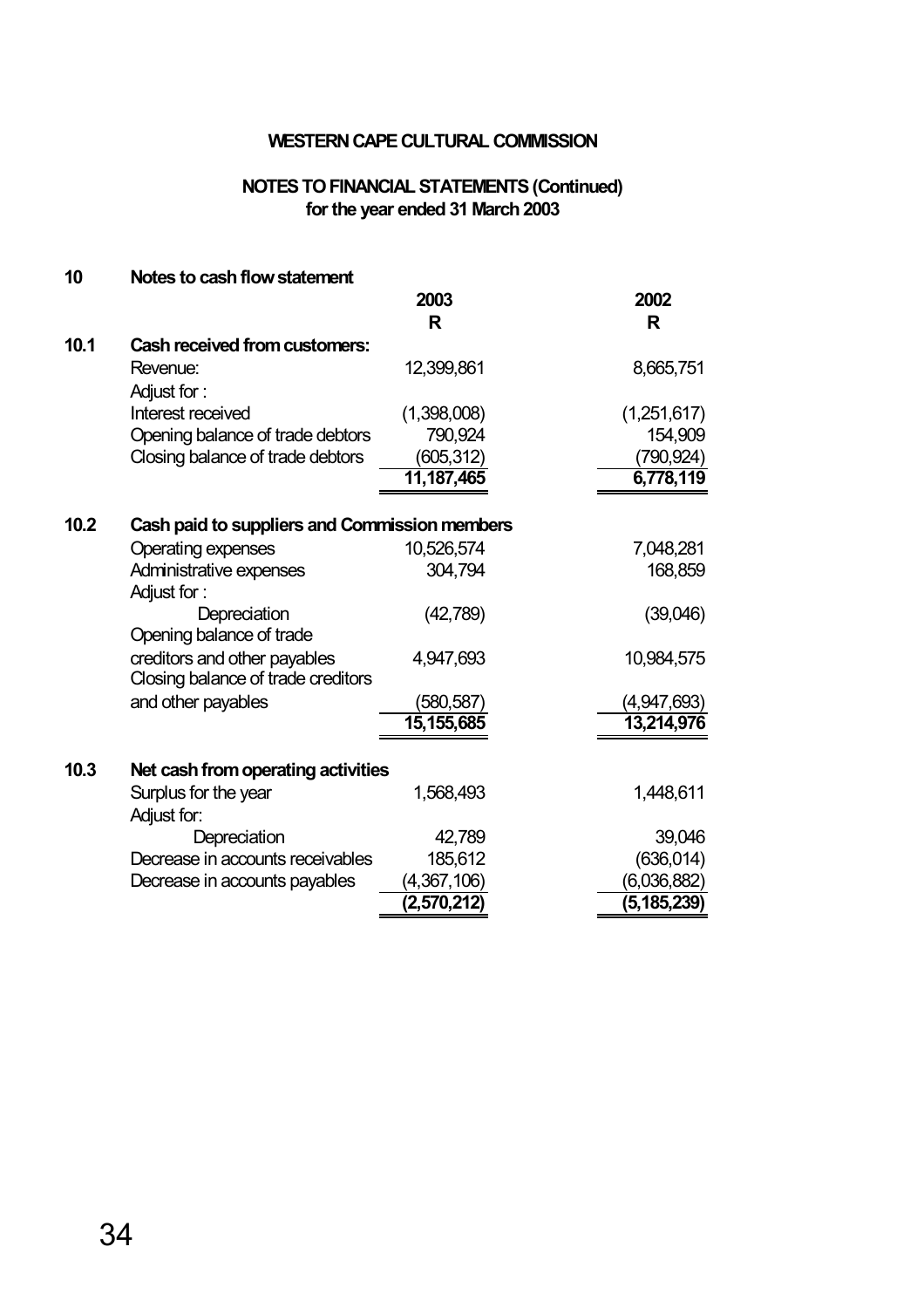## **5. CONCLUSION AND CHALLENGES**

In conclusion, the Cultural Commission looks back on a year spent on formulating policies, implementing the Public Finance Management Act, 1999 (Act 1 of 1999) and a year filled with planning and restructuring. These actions impacted on service delivery, but it was also a year in which the lives of thousands of people have been touched by the facilities that are maintained and the funds that the Cultural Commission has distributed.

The Cultural Commission expanded on the pioneering work undertaken by the first Commission. During the 2003/2004 financial year, key challenges will include:

- further negotiations with the relevant authorities regarding the management of the facilities placed under the Cultural Commission's control;
- the possibility of establishing a provincial cultural centre;
- finalising policy regarding the assistance to registered cultural councils and the co-ordination of research undertaken by registered cultural councils;
- information and training workshops for non-governmental organisations in the Western Cape regarding the criteria set and conditions attached to financial assistance to ensure accountability;
- ongoing liaison with stakeholders and other role-players to ensure that the aim of the Commission is met;
- changing facilities into more vibrant cultural centres, where culture could be showcased in different forms; and
- the successful implementation of the Western Cape Geographical Names Committee as a committee of the Commission.

A special word of thanks to the Minister of Cultural Affairs, Sport and Recreation, Mr Patrick McKenzie, members of the Cultural Commission, the Head of the former Department of Environmental Affairs, Cultural Affairs and Sport and the staff of the Chief Directorate Finance and Administration of the Department, the Head of the Department of Cultural Affairs and Sport and the staff of the Chief Directorate Cultural Affairs and more specifically the Directorate of Culture and Heritage for their support during the last financial year.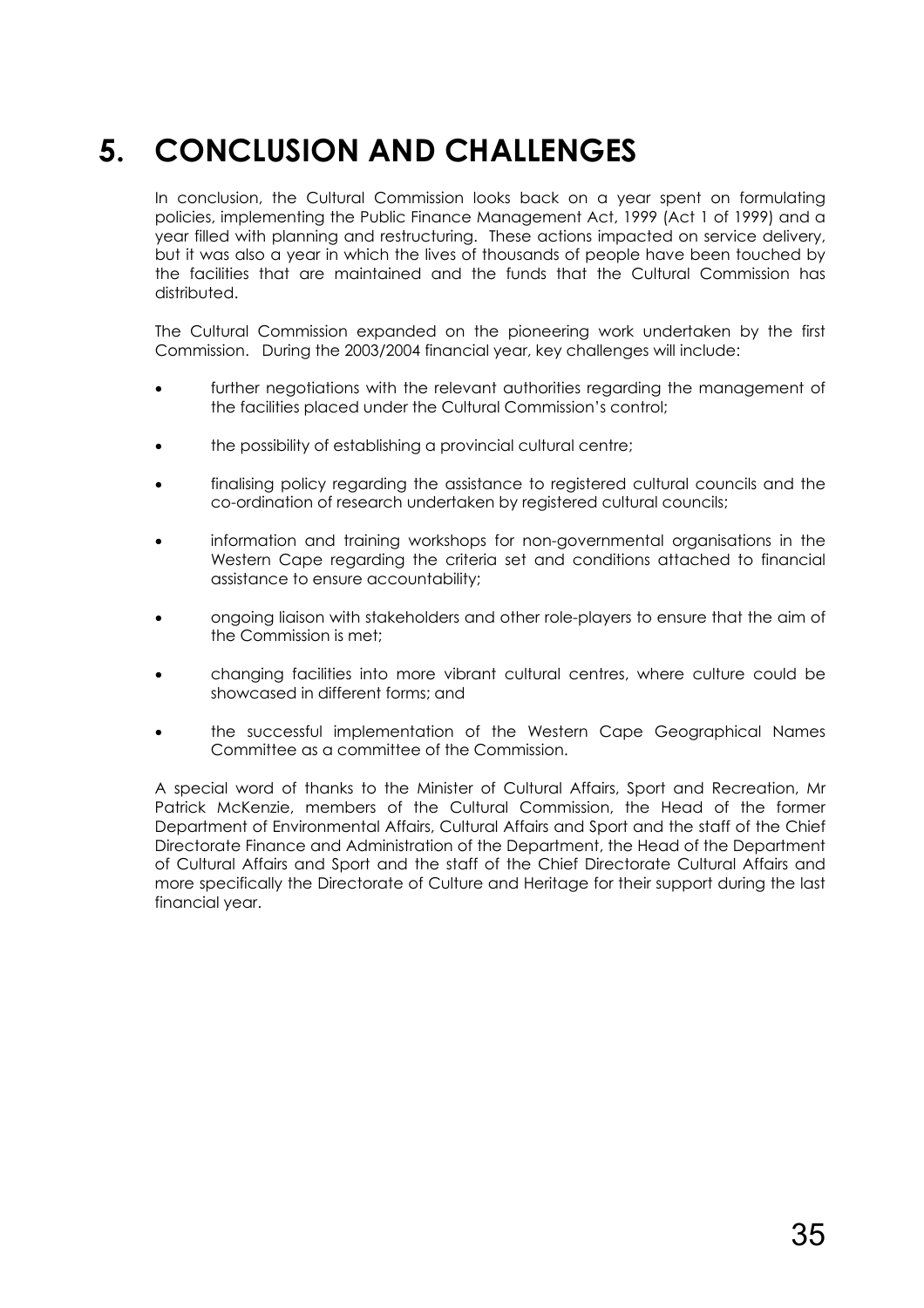## **BYLAE A ANNEXURE A ISIHLOMELO A**

## **AD HOC BEFONDSING VIR 2002/3 AD HOC FUNDING FOR 2002/3 INKXASO-MALI ENGENA-NGOKUNGENA YOWE-2002/3**

| <b>NAME OF ORGANISATION</b><br><b>NAAM VAN ORGANISASIE</b><br><b>IGAMA LEQUMRHU</b> | <b>PROJECT</b><br><b>PROJEK</b><br><b>IPROJEKTHI</b> | <b>REGION/TOWN</b><br><b>DORP/STREEK</b><br><b>IDOLOPHU</b> | <b>ATTENDANCE</b><br><b>BYWONING</b><br><b>ABAKHOYO</b> | <b>FUNDS</b><br><b>FONDSE</b><br><b>INKXASO</b> |
|-------------------------------------------------------------------------------------|------------------------------------------------------|-------------------------------------------------------------|---------------------------------------------------------|-------------------------------------------------|
| Ilanga Le Afro Suns Promotions                                                      | <b>Traditional Music</b><br>Workshop                 | Langa                                                       | 46                                                      | R3 600                                          |
| Perfect Joy                                                                         | An Evening in Culture                                | <b>Groot Brakrivier</b>                                     | 200                                                     | R650                                            |
| Ilanga Le Afro Suns Promotions                                                      | <b>Traditional Music</b><br>Workshop                 | Langa                                                       | 48                                                      | R3 600                                          |
| Ilanga Le Afro Suns Promotions                                                      | <b>Traditional Music</b><br>Workshop                 | Langa                                                       | 45                                                      | R3 600                                          |
| Umthombo We - Afrika                                                                | <b>Break the Silence</b>                             | Athlone                                                     | 6855                                                    | R5 949                                          |
| Dreamshop                                                                           | Theatre Improvisation &<br>Showcase Performance      | Langa                                                       | 26                                                      | R1 248                                          |
| Vusabantu                                                                           | Performing Arts Project                              | Langa                                                       | 43                                                      | R1 980                                          |
| Setyazana Storytellers                                                              | Storytelling Workshop                                | Cape Town                                                   | 78                                                      | R <sub>2</sub> 336                              |
| S.A. Vereniging vir<br>Kultuurgeskiedenis                                           | Kultuuraand                                          | Stellenbosch                                                | 56                                                      | R 224                                           |
| Masomelele Celestial Youth                                                          | Umcimb'Use Mbo<br><b>Cultural Concert</b>            | Old Crossroads                                              | 630                                                     | R <sub>2</sub> 520                              |
| Masibambisane Youth Educational<br>Drama Org.                                       | Freedom Day Drama                                    | Khayelitsha                                                 | 1 0 0 5                                                 | R1850                                           |
| Helderberg Village Music Society                                                    | Flute/Harp Recital                                   | Somerset West                                               | 102                                                     | R 200                                           |
| Yeyele Bafazi Craft Initiative                                                      | <b>Bead-Your-Story</b><br>Workshop                   | Woodstock                                                   | 90                                                      | R <sub>2</sub> 720                              |
| St. Joseph's Cultural Programme                                                     | Creative Workshop                                    | Rondebosch                                                  | 29                                                      | R1 250                                          |
| Phumelela Cultural Group                                                            | Freedom Day<br><b>Celebration Concert</b>            | <b>Delft</b>                                                | 208                                                     | R 832                                           |
| George Music Society                                                                | Music Concert                                        | George                                                      | 132                                                     | R520                                            |
| Masivuke Ma - Africa Arts                                                           | Vuka L.P. Phase Two                                  | Nyanga East                                                 | 288                                                     | R2 100                                          |
| <b>Ekhaya Cultural Society</b>                                                      | Culel'Inkululeko                                     | Khayelitsha                                                 | 928                                                     | R3 500                                          |
| Hospitaalkoor                                                                       | Sang- & Musiekaand                                   | Ladismith                                                   | 411                                                     | R1 644                                          |
| Zakheni                                                                             | <b>Beadwork Project</b>                              | Langa                                                       | 22                                                      | R1760                                           |
| Vukani Black Arts                                                                   | Soft Pastel Workshop                                 | Langa                                                       | 30                                                      | R1 920                                          |
| Vukani Black Arts                                                                   | Charcoals & Inks<br>Workshop                         | Langa                                                       | 31                                                      | R <sub>2</sub> 480                              |
| Cape Town School of Eurythmy                                                        | Eurythmy Performance                                 | Cape Town                                                   | 200                                                     | R776                                            |
| Cape Town School of Eurythmy                                                        | Eurythmy Performance                                 | Cape Town                                                   | 185                                                     | R708                                            |
| Cape Town School of Eurythmy                                                        | Eurythmy Performance                                 | Cape Town                                                   | 219                                                     | R868                                            |
| Cape Town School of Eurythmy                                                        | Eurythmy Performance                                 | Cape Town                                                   | 198                                                     | R780                                            |
| Cape Town School of Eurythmy                                                        | Eurythmy Performance                                 | Cape Town                                                   | 216                                                     | R864                                            |
| Cape Town School of Eurythmy                                                        | Eurythmy Performance                                 | Cape Town                                                   | 192                                                     | R768                                            |
| Helderberg Village Music Society                                                    | Oboe/Recorder Recital                                | Somerset West                                               | 72                                                      | R200                                            |
| Somerset West Music Society                                                         | Autumn Concert                                       | Somerset West                                               | 73                                                      | R200                                            |
| Sifunda Sidlala Kiddies Cultural<br>Group                                           | Performance Workshop                                 | Cape Town                                                   | 57                                                      | R1 728                                          |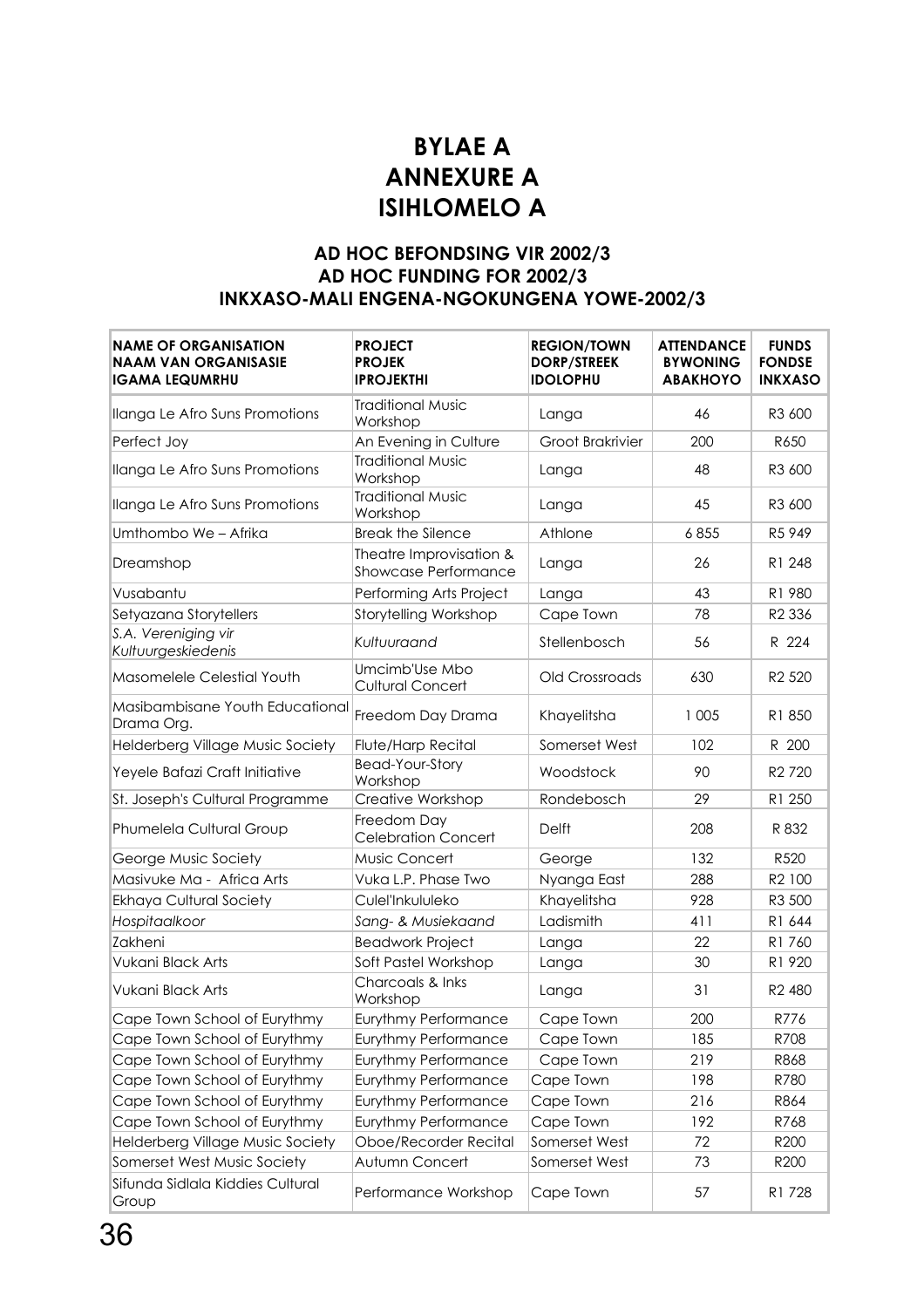| <b>NAME OF ORGANISATION</b><br><b>NAAM VAN ORGANISASIE</b><br><b>IGAMA LEQUMRHU</b> | <b>PROJECT</b><br><b>PROJEK</b><br><b>IPROJEKTHI</b>   | <b>REGION/TOWN</b><br><b>DORP/STREEK</b><br><b>IDOLOPHU</b> | <b>ATTENDANCE</b><br><b>BYWONING</b><br><b>ABAKHOYO</b> | <b>FUNDS</b><br><b>FONDSE</b><br><b>INKXASO</b> |
|-------------------------------------------------------------------------------------|--------------------------------------------------------|-------------------------------------------------------------|---------------------------------------------------------|-------------------------------------------------|
| Intshetshewula Arts Educators                                                       | Youth Day Event                                        | Nyanga                                                      | 700                                                     | R2 800                                          |
| <b>Belhar Environmental Cultural</b><br>Organisation                                | Evening of Song                                        | <b>Belhar</b>                                               | 1 300                                                   | R1 099                                          |
| Art For All                                                                         | Tekenkursus                                            | <b>Brackenfell</b>                                          | 270                                                     | R2 400                                          |
| Boland Drama & Theatre Project                                                      | <b>Boland High Schools</b><br><b>Easter Production</b> | Worcester                                                   | 991                                                     | R3 512                                          |
| Victorian Rural Players                                                             | Musiekwerkswinkel                                      | Worcester                                                   | 600                                                     | R1 920                                          |
| <b>West Coast Cultural Movement</b>                                                 | Leierskapsontwikkeling                                 | Clanwilliam                                                 | 277                                                     | R <sub>2</sub> 600                              |
| Clanwilliam Leeskring                                                               | Skryfskool                                             | Clanwilliam                                                 | 115                                                     | R1 280                                          |
| Cederberg Ontwikkelingsforum                                                        | <b>Toneelwerk Clanwilliam</b>                          | Clanwilliam                                                 | 620                                                     | R <sub>2</sub> 480                              |
| Wupperthal Kultuurvereniging                                                        | Kultuurweek -<br>Wupperthal                            | Clanwilliam                                                 | 1 1 2 5                                                 | R4 500                                          |
| Voortrekkers                                                                        | Leierskap in die Natuur                                | Oudtshoorn                                                  | 170                                                     | R1865                                           |
| Somerset West Music Society                                                         | Piano Recital                                          | Somerset West                                               | 74                                                      | R 200                                           |
| Rapportryers                                                                        | Koorwerkswinkel                                        | <b>Beaufort West</b>                                        | 52                                                      | R1 248                                          |
| George Society of Arts                                                              | Artsfest 2002 Showcase                                 | George                                                      | 248                                                     | R2 164                                          |
| Hyde Park Environmental Club                                                        | <b>Cultural Awareness</b>                              | Lotus River                                                 | 28                                                      | R 896                                           |
| Glenco                                                                              | <b>Cultural Awareness</b>                              | Lotus River                                                 | 54                                                      | R1 632                                          |
| Vanguard Environmental Club                                                         | <b>Cultural Awareness</b>                              | Athlone                                                     | 87                                                      | R <sub>2</sub> 784                              |
| Vanguard Environmental Club                                                         | <b>Cultural Awareness</b>                              | Athlone                                                     | 87                                                      | R <sub>2</sub> 784                              |
| Ikamva Lethu Youth Group                                                            | Cultural Workshop                                      | Nyanga                                                      | 40                                                      | R 640                                           |
| Uncedo Pottery                                                                      | <b>Advanced Pottery</b><br>Workshop                    | Gugulethu                                                   | 31                                                      | R <sub>2</sub> 400                              |
| <b>Uncedo Pottery</b>                                                               | Intermediate Pottery<br>Workshop                       | Gugulethu                                                   | 31                                                      | R <sub>2</sub> 400                              |
| Kaapse Jeugavontuur Vereniging                                                      | Maak Van Krale                                         | <b>Bellville</b>                                            | 98                                                      | R1 280                                          |
| Art For All                                                                         | Tekenkursus                                            | <b>Brackenfell</b>                                          | 270                                                     | R <sub>2</sub> 240                              |
| Musiekvereniging - Worcester                                                        | Klavieruitvoering                                      | Worcester                                                   | 71                                                      | R 200                                           |
| Helderberg Village Music Society                                                    | <b>Viola Recital</b>                                   | Somerset West                                               | 80                                                      | R 200                                           |
| Zizandla Zethu                                                                      | <b>Cultural Day</b>                                    | Mitchells Plain                                             | 530                                                     | R <sub>2</sub> 720                              |
| Monte Vista Afrikaanse<br>Kultuurvereniging                                         | Jeugleierskamp                                         | Monte Vista                                                 | 85                                                      | R <sub>2</sub> 272                              |
| Musiekvereniging - Worcester                                                        | Magic Flute Trio                                       | Worcester                                                   | 78                                                      | R292                                            |
| Zakheni                                                                             | <b>Beadwork Project</b>                                | Langa                                                       | 22                                                      | R1760                                           |
| Vukani Black Arts                                                                   | Lino Art                                               | Langa                                                       | 31                                                      | R <sub>2</sub> 480                              |
| Vukani Black Arts                                                                   | Water Colours Workshop                                 | Langa                                                       | 28                                                      | R <sub>2</sub> 240                              |
| Vukani Black Arts                                                                   | Powder Tempera Colour<br>Workshop                      | Langa                                                       | 31                                                      | R1 984                                          |
| Vukani Black Arts                                                                   | Acrylics Workshop                                      | Langa                                                       | 30                                                      | R <sub>2</sub> 400                              |
| Wupperthal Kultuurvereniging                                                        | Skrywers & Drama<br>Slypskool                          | Wupperthal                                                  | 72                                                      | R1 900                                          |
| Tankiso Skills Development Project                                                  | African Design Exhibition<br>Show                      | Khayelitsha                                                 | 263                                                     | R1 000                                          |
| Arts in Action                                                                      | Creativity Workshop                                    | Langa                                                       | 60                                                      | R4 275                                          |
| Sibanye Cultural Project                                                            | Cultural Awareness                                     | Langa                                                       | 479                                                     | R1 828                                          |
| Ikamva Le Afrika Youth Group                                                        | Abavuki Basic Theatre<br>Drama Skills                  | Nyanga                                                      | 44                                                      | R <sub>2</sub> 700                              |
| Zanokhanyo Youth Development<br>Club                                                | Youth Leaders Against<br>Crime                         | Khayelitsha                                                 | 910                                                     | R3 240                                          |
| Phumelela Cultural Group                                                            | <b>Youth Day Celebrations</b>                          | Delft                                                       | 620                                                     | R <sub>2</sub> 320                              |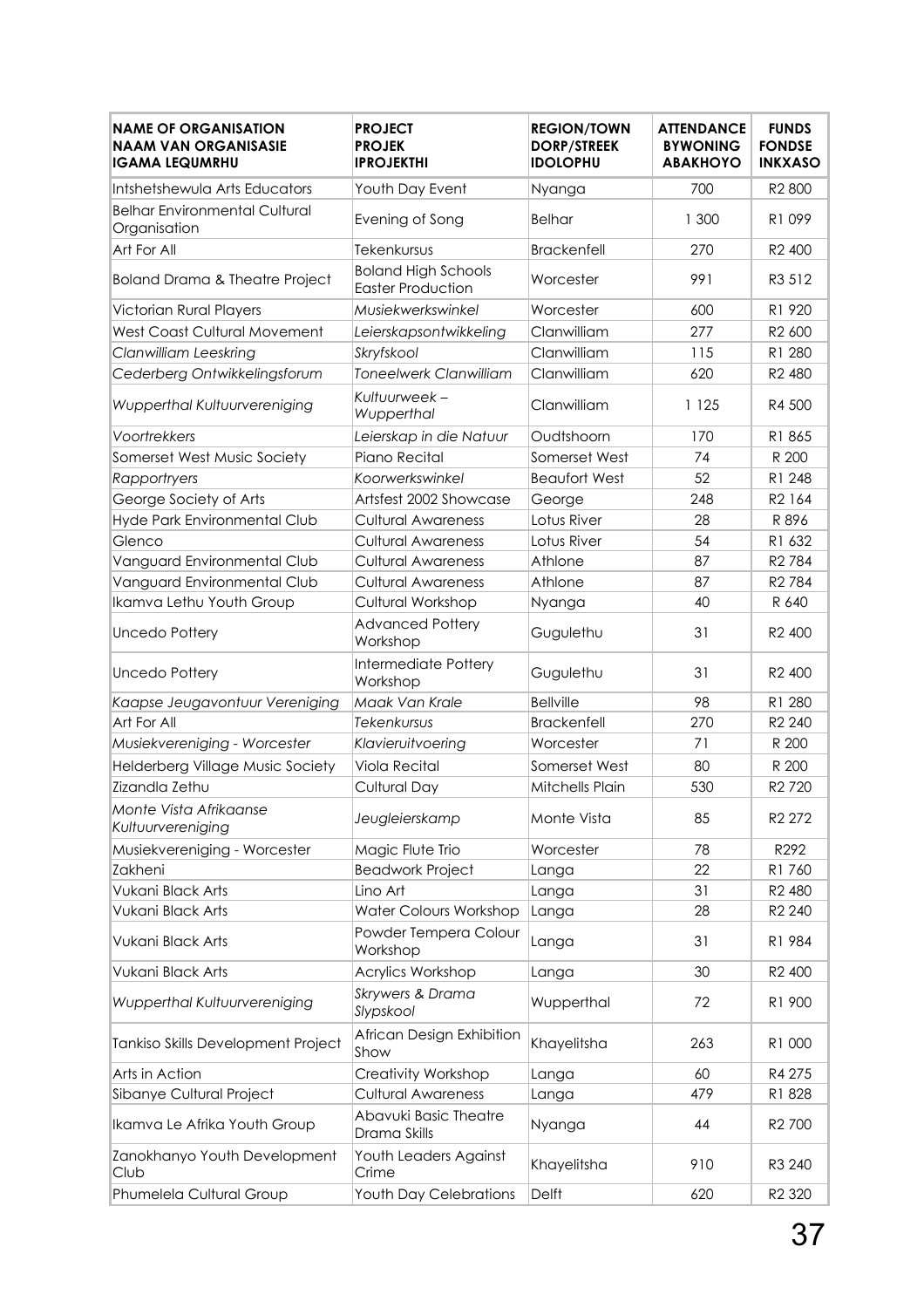| <b>NAME OF ORGANISATION</b><br><b>NAAM VAN ORGANISASIE</b><br><b>IGAMA LEQUMRHU</b> | <b>PROJECT</b><br><b>PROJEK</b><br><b>IPROJEKTHI</b> | <b>REGION/TOWN</b><br><b>DORP/STREEK</b><br><b>IDOLOPHU</b> | <b>ATTENDANCE</b><br><b>BYWONING</b><br><b>ABAKHOYO</b> | <b>FUNDS</b><br><b>FONDSE</b><br><b>INKXASO</b> |
|-------------------------------------------------------------------------------------|------------------------------------------------------|-------------------------------------------------------------|---------------------------------------------------------|-------------------------------------------------|
| Remix Dance Project Trust                                                           | Performance Fellowship                               | Cape Town                                                   | 357                                                     | R1 020                                          |
| <b>Rosmead Dance Society</b>                                                        | Cultural Evening                                     | Cape Town                                                   | 65                                                      | R260                                            |
| Sisonke Arts & Culture Project                                                      | Oil Pastels                                          | Langa                                                       | 27                                                      | R2 160                                          |
| Sisonke Arts & Culture Project                                                      | <b>Acrylic Painting</b><br>Workshop                  | Langa                                                       | 22                                                      | R1 408                                          |
| Zenzela Arts & Culture                                                              | <b>Beadwork Workshop</b>                             | Langa                                                       | 22                                                      | R1760                                           |
| Sunrising Youth Project                                                             | "Imbono Yembono"                                     | Nyanga East                                                 | 230                                                     | R1 000                                          |
| Sunrising Youth Project                                                             | "Sikhala - Sonke"                                    | Nyanga East                                                 | 657                                                     | R1 000                                          |
| Boland Drama & Theatre Project                                                      | Drama & Theatre Mini<br>Festivals Programme          | <b>Boland</b>                                               | 1 3 2 4                                                 | R1 228                                          |
| Porterville A Capella Koor                                                          | Koorwerkswinkel                                      | Wellington                                                  | 50                                                      | <b>R800</b>                                     |
| Suid-Kaap Volkspelevereniging                                                       | S.H Pellissierweek                                   | Oudtshoorn                                                  | 60                                                      | R <sub>2</sub> 280                              |
| Suid-Kaap Volkspelevereniging                                                       | <b>Judith Pellissierweek</b>                         | Hartenbos                                                   | 56                                                      | R1 880                                          |
| Suid-Kaap Volkspelevereniging                                                       | Vormingsweek                                         | Heroldsbaai                                                 | 39                                                      | R1 307                                          |
| <b>Bronxo Live Art</b>                                                              | Dans & Drama 1                                       | Barrydale                                                   | 516                                                     | R1918                                           |
| <b>Bronxo Live Art</b>                                                              | Dans & Drama 2                                       | Van Wyksdorp                                                | 466                                                     | R1768                                           |
| <b>Bronxo Live Art</b>                                                              | Dans & Drama 3                                       | Zoar                                                        | 466                                                     | R1768                                           |
| <b>Bronxo Live Art</b>                                                              | Dans & Drama 4                                       | Ladismith                                                   | 466                                                     | R1768                                           |
| <b>Bronxo Live Art</b>                                                              | Dans & Drama 5                                       | De Rust                                                     | 396                                                     | R1 518                                          |
| <b>Bronxo Live Art</b>                                                              | Dans & Drama 6                                       | <b>Beaufort West</b>                                        | 396                                                     | R1918                                           |
| <b>Bronxo Live Art</b>                                                              | Dans & Drama 7                                       | Prince Albert                                               | 450                                                     | R1768                                           |
| <b>Bronxo Live Art</b>                                                              | Dans & Drama 8                                       | Barrydale                                                   | 466                                                     | R1 518                                          |
| <b>Bronxo Live Art</b>                                                              | Dans & Drama 9                                       | Oudtshoorn                                                  | 466                                                     | R1 058                                          |
| Guga S'Thebe Arts & Cultural<br>Centre                                              | Art Workshop                                         | Langa                                                       | 32                                                      | R <sub>2</sub> 400                              |
| <b>Heavenly Sound Gospel Group</b>                                                  | Alive in Song                                        | Worcester                                                   | 750                                                     | R3 000                                          |
| Phumelela Cultural Group                                                            | Siyakhanya Project                                   | Gugulethu                                                   | 60                                                      | R <sub>2</sub> 640                              |
| Kaaplandse Voortrekkers                                                             | Leierskapkamp                                        | Parow                                                       | 65                                                      | R1 000                                          |
| Comm - Art                                                                          | Art Project-2                                        | Phillipi                                                    | 60                                                      | R1 920                                          |
| Comm - Art                                                                          | Art Project - 1                                      | Langa                                                       | 46                                                      | R1 472                                          |
| Nontuthuzelo Traditional Beads &<br>Sewing Co-Operative                             | <b>Beading Workshop</b>                              | Khayelitsha                                                 | 39                                                      | R1 248                                          |
| Nontuthuzelo Traditional Beads &<br>Sewing Co-Operative                             | <b>Beading Workshop</b>                              | Khayelitsha                                                 | 28                                                      | R672                                            |
| Siyaphambili Beads Project                                                          | Beading & Sewing<br>Workshop                         | Khayelitsha                                                 | 50                                                      | R <sub>2</sub> 400                              |
| Masibambisane Youth Educational<br>Drama Org.                                       | Drama Showcase Day                                   | Khayelitsha                                                 | 979                                                     | R3 392                                          |
| Helderberg Village Music Society                                                    | <b>Clarinet Recital</b>                              | Somerset West                                               | 71                                                      | R200                                            |
| Helderberg Village Music Society                                                    | <b>Vocal Recital</b>                                 | Somerset West                                               | 92                                                      | R200                                            |
| Eendrag Volkspelelaer                                                               | Volkspele Saamtrek<br>Werkswinkel                    | George                                                      | 190                                                     | R1 520                                          |
| <b>Mountainview Performers</b>                                                      | A Winters Tale                                       | Touwsriver                                                  | 1 0 0 2                                                 | R4 000                                          |
| Art For All                                                                         | Etching                                              | <b>Brackenfell</b>                                          | 27                                                      | R2 160                                          |
| Art For All                                                                         | Recycling Paper &<br><b>Acrylics Painting</b>        | <b>Brackenfell</b>                                          | 21                                                      | R1 680                                          |
| <b>Boland Drama &amp; Theatre Project</b>                                           | Theatre Project                                      | <b>Boland</b>                                               | 1514                                                    | R <sub>2</sub> 315                              |
| Boland Drama & Theatre Project                                                      | Stage Set Making &<br>Designing Workshop             | Worcester                                                   | 84                                                      | R1 264                                          |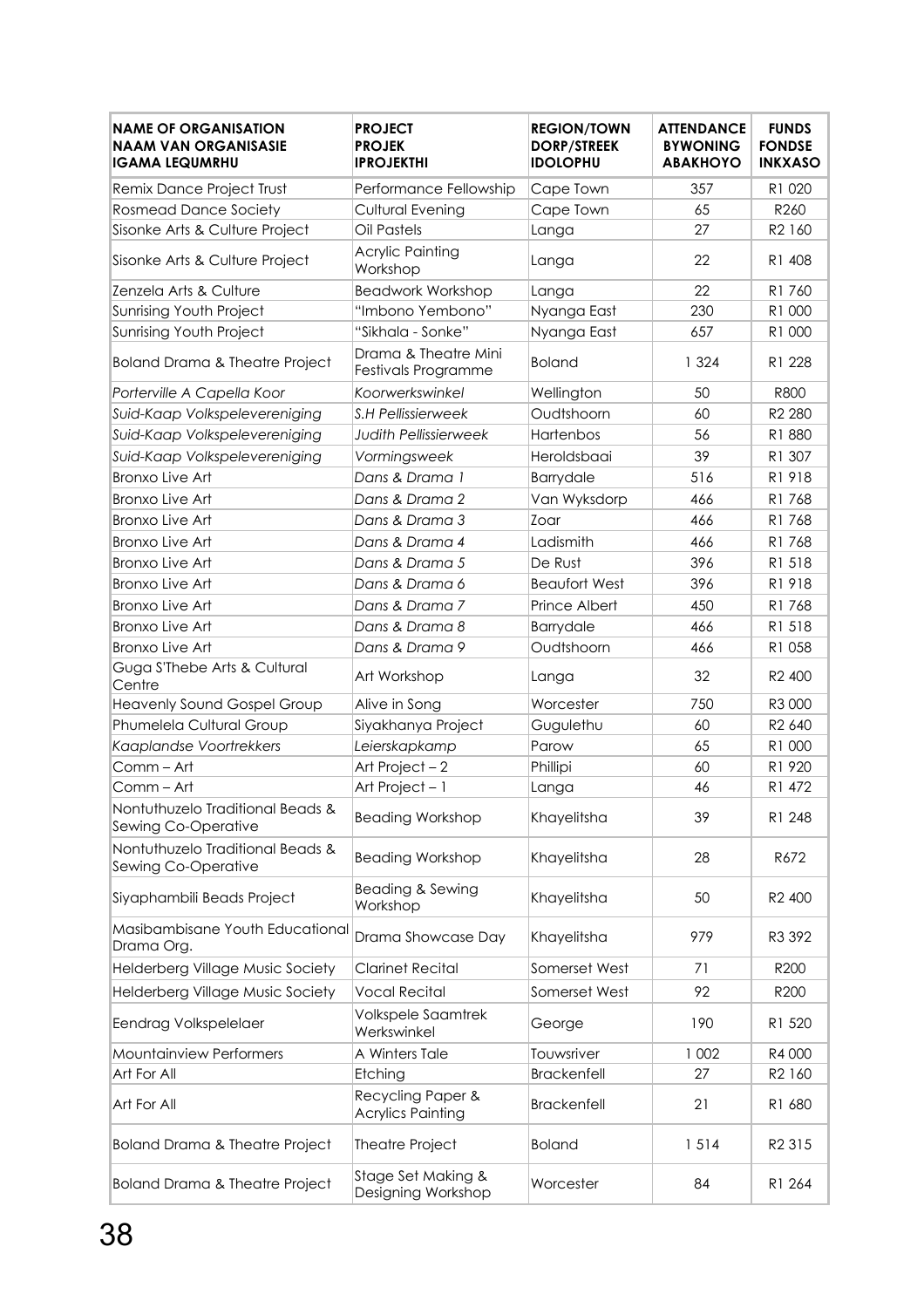| <b>NAME OF ORGANISATION</b><br><b>NAAM VAN ORGANISASIE</b><br>IGAMA LEQUMRHU | <b>PROJECT</b><br><b>PROJEK</b><br><b>IPROJEKTHI</b> | <b>REGION/TOWN</b><br><b>DORP/STREEK</b><br><b>IDOLOPHU</b> | <b>ATTENDANCE</b><br><b>BYWONING</b><br><b>ABAKHOYO</b> | <b>FUNDS</b><br><b>FONDSE</b><br><b>INKXASO</b> |
|------------------------------------------------------------------------------|------------------------------------------------------|-------------------------------------------------------------|---------------------------------------------------------|-------------------------------------------------|
| <b>Boland Drama &amp; Theatre Project</b>                                    | <b>Sharing Day Event</b><br>"Publicity Workshops"    | Worcester                                                   | 49                                                      | R656                                            |
| <b>Boland Drama &amp; Theatre Project</b>                                    | Drama Production                                     | Worcester                                                   | 1 0 5 2                                                 | R <sub>2</sub> 042                              |
| Wellington Arts                                                              | Candle Making                                        | Wellington                                                  | 17                                                      | R1 360                                          |
| <b>Star Development Organisation</b>                                         | <b>Cultural Show</b>                                 | Phillipi                                                    | 50                                                      | R200                                            |
| <b>Helderberg Village Music Society</b>                                      | <b>Orchestral Concert</b>                            | Somerset West                                               | 216                                                     | R156                                            |
| Helderberg Village Music Society                                             | Flute, Violin & Double<br><b>Bass Recital</b>        | Somerset West                                               | 90                                                      | R200                                            |
| Helderberg Village Music Society                                             | <b>String Quartet Recital</b>                        | Somerset West                                               | 88                                                      | R200                                            |
| <b>Kaapland Voortrekkers</b>                                                 | Kultuur- en<br>Leierskapskamp                        | Franschhoek                                                 | 89                                                      | R <sub>2</sub> 136                              |
| Zweletemba Arts & Culture<br>Committee                                       | Heritage Day<br>Celebrations                         | Worcester                                                   | 1982                                                    | R6 968                                          |
| Dance For All                                                                | Winter Workshop                                      | Gugulethu                                                   | 119                                                     | R574                                            |
| <b>Just Africa</b>                                                           | <b>Fabric Painting</b>                               | Unicity                                                     | 48                                                      | R3072                                           |
| Just Africa                                                                  | Pottery Workshop                                     | Unicity                                                     | 41                                                      | R3 200                                          |
| Ikhwezi Lomso Youth Development<br>Project                                   | Children's Life Skills<br>Camp                       | Khayelitsha                                                 | 75                                                      | R <sub>2</sub> 400                              |
| Maskam Kultuurvereniging                                                     | Sangaand                                             | Vanrhynsdorp                                                | 430                                                     | R1 720                                          |
| Maskam Kultuurvereniging                                                     | <b>Talentaand</b>                                    | Vanrhynsdorp                                                | 410                                                     | R1 640                                          |
| Maskam Kultuurvereniging                                                     | Kultuuraand                                          | Vanrhynsdorp                                                | 360                                                     | R900                                            |
| Asijiki Cultural Group                                                       | <b>Cultural Concert</b>                              | Cape Town                                                   | 821                                                     | R3 284                                          |
| Mendu Cultural Youth Group                                                   | <b>Cultural Event</b>                                | Gugulethu                                                   | 687                                                     | R2 696                                          |
| Ikamva Music Project                                                         | <b>Cultural Concert</b>                              | Cape Town                                                   | 1 040                                                   | R4 160                                          |
| Afrikaanse Kultuurraad                                                       | Kultuuraand                                          | George                                                      | 200                                                     | <b>R800</b>                                     |
| George Music Society                                                         | Violin and piano concert George                      |                                                             | 901                                                     | R1 000                                          |
| Ceres Community Choir                                                        | Reüniekonsert                                        | Ceres                                                       | 350                                                     | R1 171                                          |
| Ceres Community Choir                                                        | Choral Bonanza                                       | Ceres                                                       | 372                                                     | R1 488                                          |
| Jesu Klub                                                                    | Printing Stensil & Stamp<br>Method                   | <b>Brackenfell</b>                                          | 14                                                      | R1 120                                          |
| Kuns Vir Almal                                                               | Waterverf 1                                          | <b>Brackenfell</b>                                          | 12                                                      | R960                                            |
| Kuns Vir Almal                                                               | Waterverf 2                                          | <b>Brackenfell</b>                                          | 12                                                      | R960                                            |
| College of Magic                                                             | Cape Magicians' Month                                | Cape Peninsula                                              | 509                                                     | R4 436                                          |
| Ruyterwacht Gemeenskapskoor                                                  | Sangfees vir Seniors 2002                            | Ruyterwacht                                                 | 1785                                                    | R1 980                                          |
| Silverstar House of Youth                                                    | <b>Batik Textile Workshop</b>                        | Cape Town                                                   | 23                                                      | R1 600                                          |
| Silverstar House of Youth                                                    | <b>Advance Textile Resist</b><br>Workshop            | Cape Town                                                   | 22                                                      | R1 600                                          |
| Cape Town School of Eurythmy                                                 | Eurythmy Performance                                 | Cape Town                                                   | 244                                                     | R920                                            |
| Cape Town School of Eurythmy                                                 | Eurythmy Performance                                 | Cape Town                                                   | 216                                                     | R840                                            |
| Sekunjalo Drama Society                                                      | Youth Storytelling<br>Programme                      | <b>Boland</b>                                               | 747                                                     | R <sub>2</sub> 540                              |
| West Coast Cultural Movement                                                 | Phakama<br>Dramawerkswinkel                          | Vredendal                                                   | 49                                                      | R1 568                                          |
| Cape Town Minstrel Carnival<br>Association                                   | Kaapse Klopse Karnaval                               | Cape Town                                                   | 36 200                                                  | R24 900                                         |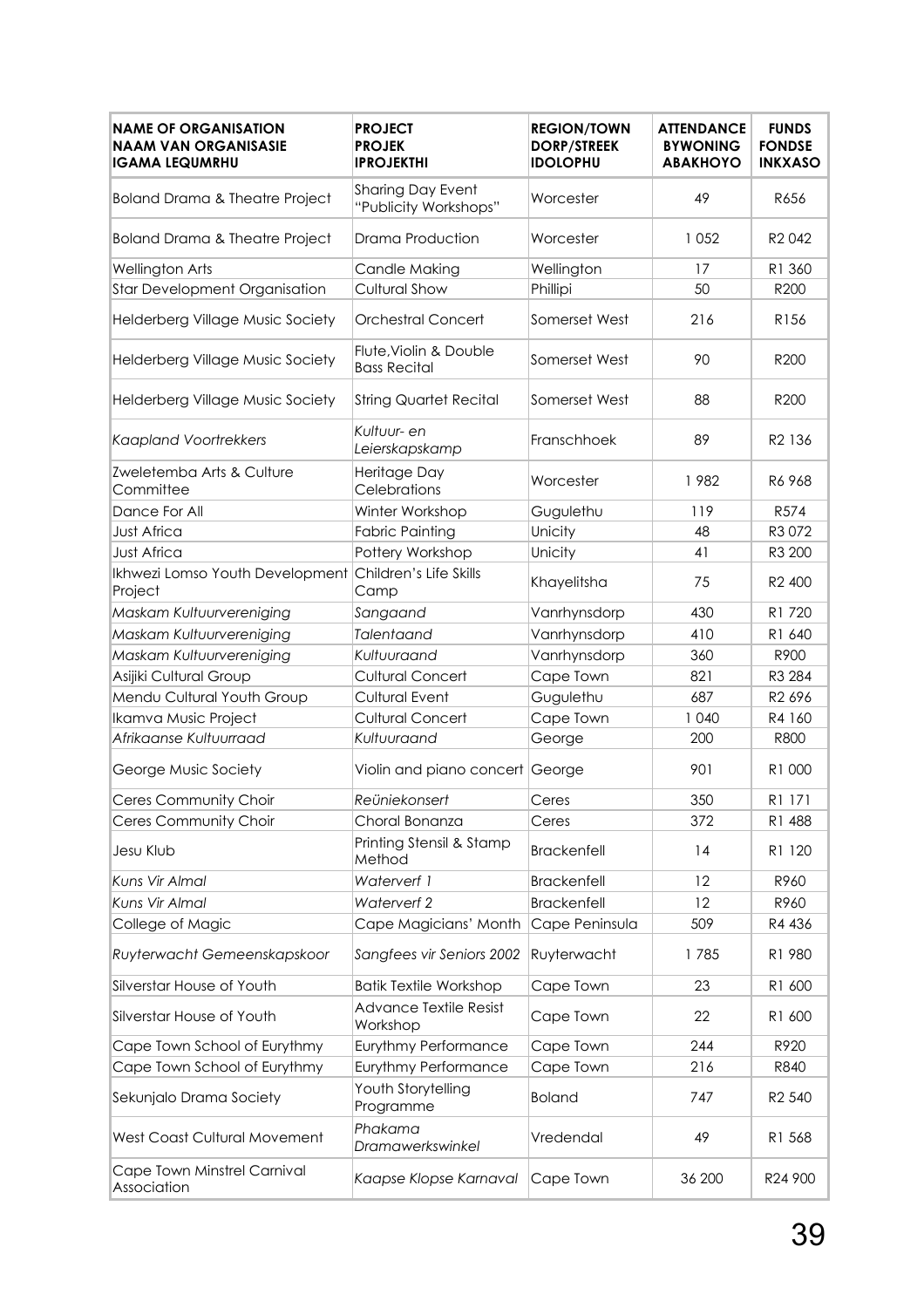| <b>NAME OF ORGANISATION</b><br><b>NAAM VAN ORGANISASIE</b><br><b>IGAMA LEQUMRHU</b> | <b>PROJECT</b><br><b>PROJEK</b><br><b>IPROJEKTHI</b> | <b>REGION/TOWN</b><br><b>DORP/STREEK</b><br><b>IDOLOPHU</b> | <b>ATTENDANCE</b><br><b>BYWONING</b><br><b>ABAKHOYO</b> | <b>FUNDS</b><br><b>FONDSE</b><br><b>INKXASO</b> |
|-------------------------------------------------------------------------------------|------------------------------------------------------|-------------------------------------------------------------|---------------------------------------------------------|-------------------------------------------------|
| Algeria Kultuurvereniging                                                           | Algeria Skryfskool                                   | Algeria                                                     | 52                                                      | R1 664                                          |
| Montagu Jeugkunstefees                                                              | Montagu<br>Jeugkunstefees                            | Montagu                                                     | 6465                                                    | R9 500                                          |
| Dance Crew                                                                          | Dance Workshops                                      | Wynberg                                                     | 209                                                     | R <sub>2</sub> 450                              |
| Atlantis Kultuurvereniging                                                          | Volksdans Eisteddfod                                 | <b>Atlantis</b>                                             | 816                                                     | R1 920                                          |
| Athlone School of Fine Art                                                          | Workshop on Classical<br>Guitar as Duet              | Plumstead                                                   | 100                                                     | R1 600                                          |
| J.K. Walsh Skills Training Centre                                                   | Performing Arts                                      | Cape Town                                                   | 34                                                      | R1088                                           |
| J.K. Walsh Skills Training Centre                                                   | <b>Fabric Painting</b>                               | Cape Town                                                   | 37                                                      | R1 408                                          |
| J.K. Walsh Skills Training Centre                                                   | Visual Arts - Street<br>Children                     | Cape Town                                                   | 36                                                      | R1 408                                          |
| Piketberg Kultuurvereniging                                                         | Musiekuitvoering                                     | Piketberg                                                   | 745                                                     | R <sub>2</sub> 550                              |
| Jesu Klub                                                                           | Waterverf 1                                          | <b>Brackenfell</b>                                          | 27                                                      | R1 728                                          |
| Jesu Klub                                                                           | Plak & Pleister -<br>Gemengde Medium (1)             | <b>Brackenfell</b>                                          | 27                                                      | R <sub>2</sub> 160                              |
| Jesu Klub                                                                           | Waterverf 2                                          | <b>Brackenfell</b>                                          | 27                                                      | R1728                                           |
| Jesu Klub                                                                           | Plak & Pleister -<br>Gemengde Medium (2)             | <b>Brackenfell</b>                                          | 27                                                      | R <sub>2</sub> 160                              |
| Musiekvereniging - Worcester                                                        | Stellenbosch<br>Universiteitskoor                    | Worcester                                                   | 341                                                     | R1 380                                          |
| Kaapse Jeugavontuurvereniging                                                       | Rommel in die Trommel                                | Lavistown                                                   | 310                                                     | R <sub>2</sub> 060                              |
| George Music Society                                                                | <b>Annual Young Musicians</b><br>Concert             | George                                                      | 141                                                     | R1 656                                          |
| Knysna Art Society                                                                  | The Young Artist<br>Exhibition                       | Knysna                                                      | 592                                                     | R1 000                                          |
| Ratem                                                                               | <b>Ratem Eisteddfod</b>                              | Riversdal                                                   | 1 0 8 0                                                 | R <sub>2</sub> 386                              |
| <b>Cultural Youth Development</b><br>Agency                                         | Nasionale Vrouedag                                   | Oudtshoorn                                                  | 1890                                                    | R5 000                                          |
| Groenvlei Kunsorganisasie                                                           | Kunsvaardigheid -<br>Teken 1                         | Wellington                                                  | 42                                                      | R3 360                                          |
| Groenvlei Kunsorganisasie                                                           | Kunsvaardigheid -<br>Volwassenes                     | Wellington                                                  | 42                                                      | R3 360                                          |
| Groenvlei Kunsorganisasie                                                           | Kunsvaardigheid - Teken<br>Gekombineerd              | Wellington                                                  | 59                                                      | R3 000                                          |
| Groenvlei Kunsorganisasie                                                           | Kunsvaardigheid -<br>Waterverf                       | Wellington                                                  | 51                                                      | R4 000                                          |
| Groenvlei Kunsorganisasie                                                           | Kunsvaardigheid -<br>Volwassenes &<br>Gestremdes     | Groenberg                                                   | 42                                                      | R1 280                                          |
| Zakheni                                                                             | <b>Beadwork Project</b>                              | Langa                                                       | 22                                                      | R1760                                           |
| <b>Kaapland Voortrekkers</b>                                                        | Leierskapskamp                                       | Franschhoek                                                 | 74                                                      | R <sub>2</sub> 960                              |
| <b>Kaapland Voortrekkers</b>                                                        | Kultuurkamp                                          | Franschhoek                                                 | 31                                                      | R336                                            |
| Somerset West Music Society                                                         | Cello & Piano Concert                                | Somerset West                                               | 81                                                      | R200                                            |
| Juvenetics School of Dancing                                                        | <b>Tafelsig Cultural Week</b>                        | Tafelsig                                                    | 678                                                     | R <sub>2</sub> 432                              |
| <b>Zimele Dancers</b>                                                               | Dance Training<br>Workshop                           | Gugulethu                                                   | 50                                                      | R1 280                                          |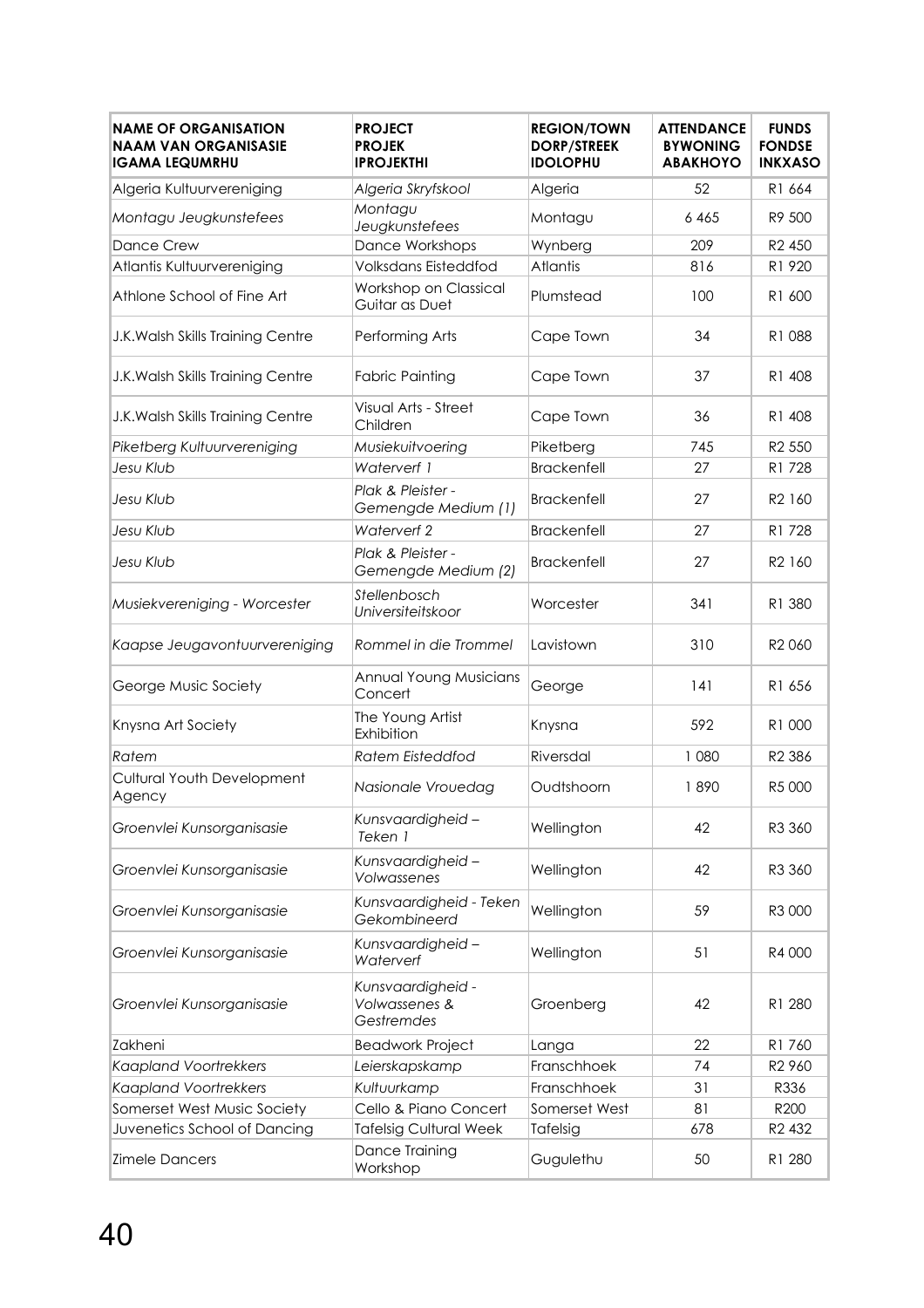| <b>NAME OF ORGANISATION</b><br><b>NAAM VAN ORGANISASIE</b><br><b>IGAMA LEQUMRHU</b> | <b>PROJECT</b><br><b>PROJEK</b><br><b>IPROJEKTHI</b> | <b>REGION/TOWN</b><br><b>DORP/STREEK</b><br><b>IDOLOPHU</b> | <b>ATTENDANCE</b><br><b>BYWONING</b><br><b>ABAKHOYO</b> | <b>FUNDS</b><br><b>FONDSE</b><br><b>INKXASO</b> |
|-------------------------------------------------------------------------------------|------------------------------------------------------|-------------------------------------------------------------|---------------------------------------------------------|-------------------------------------------------|
| Rise and Shine Youth & Children's<br>Club                                           | <b>Cultural Event</b>                                | Gugulethu                                                   | 545                                                     | R <sub>2</sub> 160                              |
| Creative School of Speech &<br>Drama                                                | Sisters in Arms                                      | Cape Flats                                                  | 306                                                     | R1 216                                          |
| Creative School of Speech &<br>Drama                                                | Daai's mos "Reality"                                 | <b>West Coast</b>                                           | 706                                                     | R <sub>2</sub> 820                              |
| Creative School of Speech &<br>Drama                                                | Off the Cuff                                         | George                                                      | 754                                                     | R3016                                           |
| Ikamva Le Afrika Youth Group                                                        | <b>Vusisizwe Traditional</b><br>Dance Workshop       | Langa                                                       | 35                                                      | R1 088                                          |
| <b>Kaapland Voortrekkers</b>                                                        | Leierskap                                            | Franschhoek                                                 | 60                                                      | R <sub>2</sub> 400                              |
| <b>Kaapland Voortrekkers</b>                                                        | Leierskap en<br>Kultuurbelewenis                     | Citrusdal                                                   | 41                                                      | R1 312                                          |
| Township Music Education For<br>Children & Youth                                    | <b>Cultural Music Event</b>                          | Gugulethu                                                   | 525                                                     | R <sub>2</sub> 100                              |
| Kaapse Jeugavontuurvereniging                                                       | Handvaardigheid:<br>Kartoninkopiesakke               | <b>Bellville</b>                                            | 320                                                     | R3 030                                          |
| Sisonke Arts Project                                                                | <b>Textile Design</b>                                | Gugulethu                                                   | 32                                                      | R1 024                                          |
| Heideveld Arts & Culture Society                                                    | Arts & Culture                                       | Athlone                                                     | 1 3 5 7                                                 | R <sub>2</sub> 500                              |
| Masikhule Youth Male Choir                                                          | Performance Concert                                  | Gugulethu                                                   | 703                                                     | R2812                                           |
| Ocean View Development Trust                                                        | Heritage Project - Sight<br>of Memory                | South Peninsula                                             | 2 2 8 0                                                 | R5 320                                          |
| <b>Reach Worcester</b>                                                              | Reach Youth Convention                               | Worcester                                                   | 1 470                                                   | R4 362                                          |
| Kusile Bahlali Community<br>Development                                             | Africa Traditional Cultural<br>Exhibition            | Khayelitsha                                                 | 5610                                                    | R1 000                                          |
| <b>Siviwe Cultural Group</b>                                                        | <b>Cultural Awareness Day</b>                        | Khayelitsha                                                 | 450                                                     | R1 800                                          |
| Masibambisane Youth Educational<br>Drama Org.                                       | Heritage Day                                         | Khayelitsha                                                 | 2097                                                    | R <sub>2</sub> 970                              |
| Future JeugavontuurvVereniging                                                      | Leadership &<br>Entrepreneurship                     | Paarl                                                       | 275                                                     | R3 200                                          |
| Living Values Association of S.A                                                    | <b>Interactive Creative Skills</b>                   | Langa                                                       | 59                                                      | R1 920                                          |
| Somerset West Music Society                                                         | The Michaelis Trio                                   | Somerset West                                               | 75                                                      | R200                                            |
| Phumelela Cultural Group                                                            | Heritage Day 2002                                    | Gugulethu                                                   | 180                                                     | R <sub>2</sub> 480                              |
| Francis Wildskut Mass Choir                                                         | Youth Arise Weekend                                  | Robertson                                                   | 2080                                                    | R4 160                                          |
| Wolanani Creative Arts                                                              | Wolanani Creative Arts                               | Worcester                                                   | 315                                                     | R1 260                                          |
| <b>Boland Community Gospel Forum</b>                                                | Hope For S.A. - Gospel<br>Concert                    | Paarl                                                       | 475                                                     | R1 375                                          |
| Zakheni                                                                             | Crochet Workshop                                     | Langa                                                       | 21                                                      | R1 680                                          |
| Zakheni                                                                             | Rug Making                                           | Langa                                                       | 21                                                      | R1 680                                          |
| <b>Bo-Kaap Arts &amp; Culture</b>                                                   | Crafts can be Active                                 | Cape Town                                                   | 27                                                      | R1878                                           |
| <b>Dance Crew</b>                                                                   | Dance Crew Workshops                                 | Stanford                                                    | 410                                                     | R4 900                                          |
| Juvenetics School of Dancing                                                        | Heritage Day Talent<br>Display                       | Westridge                                                   | 1 2 9 4                                                 | R5 120                                          |
| Maskam Kultuurvereniging                                                            | Kultuuraand                                          | Vanrhynsdorp                                                | 428                                                     | R1 091                                          |
| Maskam Kultuurvereniging                                                            | Sangaand                                             | Vanrhynsdorp                                                | 438                                                     | R1 752                                          |
| Maskam Kultuurvereniging                                                            | Kultuuraande                                         | Heidelberg                                                  | 1 257                                                   | R5028                                           |
| <b>Sweet Melodies Choral</b>                                                        | Music Concert                                        | Cape Town                                                   | 214                                                     | R712                                            |
| New Wine Simunye Group                                                              | Eisteddfod                                           | Victoria West                                               | 877                                                     | R3 375                                          |
| New Wine Simunye Group                                                              | Praise Africa                                        | Victoria West                                               | 427                                                     | R1 640                                          |
| New Wine Simunye Group                                                              | Praise Africa                                        | Murraysburg                                                 | 392                                                     | R1 893                                          |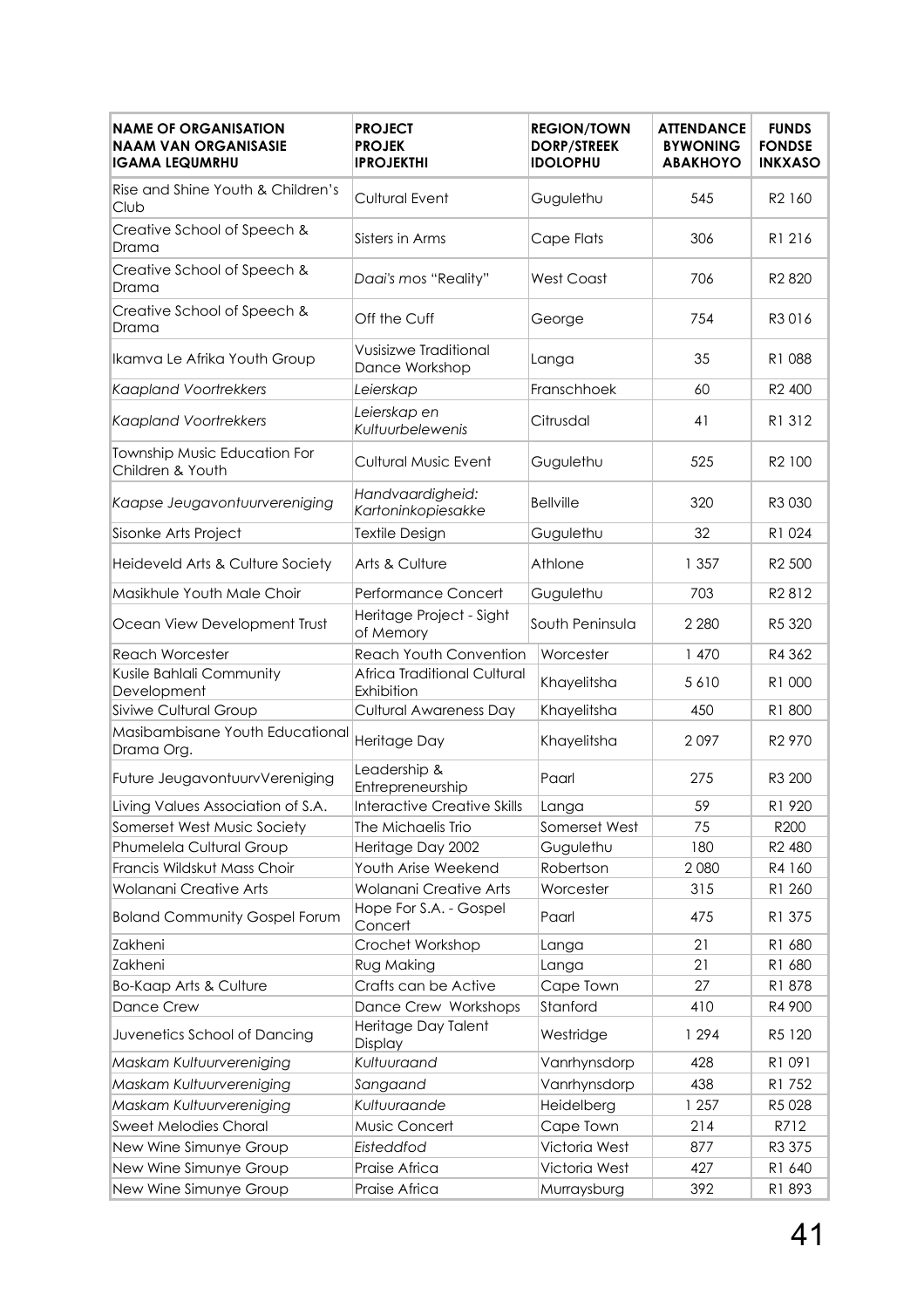| <b>NAME OF ORGANISATION</b><br><b>NAAM VAN ORGANISASIE</b><br><b>IGAMA LEQUMRHU</b> | <b>PROJECT</b><br><b>PROJEK</b><br><b>IPROJEKTHI</b> | <b>REGION/TOWN</b><br><b>DORP/STREEK</b><br><b>IDOLOPHU</b> | <b>ATTENDANCE</b><br><b>BYWONING</b><br><b>ABAKHOYO</b> | <b>FUNDS</b><br><b>FONDSE</b><br><b>INKXASO</b> |
|-------------------------------------------------------------------------------------|------------------------------------------------------|-------------------------------------------------------------|---------------------------------------------------------|-------------------------------------------------|
| <b>Boland Community Gospel Forum</b>                                                | Gospel For Africa - Gospel<br>Concert                | <b>Boland</b>                                               | 550                                                     | R400                                            |
| <b>Just Africa</b>                                                                  | Introduction to Drawing                              | Milnerton                                                   | 52                                                      | R3 328                                          |
| <b>Just Africa</b>                                                                  | <b>Traditional Beadweaving</b>                       | Milnerton                                                   | 42                                                      | R1 240                                          |
| <b>Just Africa</b>                                                                  | Visual Literacy                                      | Milnerton                                                   | 52                                                      | R4 160                                          |
| Isilimela Drama Group                                                               | <b>Cultural Performances</b>                         | Langa                                                       | 1 476                                                   | R5 104                                          |
| Ikhwezi Theatre Project Trust                                                       | Cultural Weekend                                     | Manenberg                                                   | 1 2 8 6                                                 | R3 390                                          |
| Vukani Black Arts                                                                   | Oil Pastel Workshop                                  | Langa                                                       | 22                                                      | R1760                                           |
| Cape Town School of Eurythmy                                                        | <b>Eurythmy Performance</b>                          | Claremont                                                   | 216                                                     | R872                                            |
| <b>Kaapland Voortrekkers</b>                                                        | Kultuurverrykingskamp                                | Franschhoek                                                 | 82                                                      | R3 280                                          |
| Kingsmor Choristers                                                                 | Kultuurbevordering:<br>Montagu                       | Cape Town                                                   | 530                                                     | R1 880                                          |
| Musiekvereniging - Worcester                                                        | Worcester Feeskonsert                                | Worcester                                                   | 264                                                     | R1 056                                          |
| Revival Tac Theatre                                                                 | Let your Dreams come<br>True                         | Worcester                                                   | 500                                                     | R4 000                                          |
| <b>Belhar Environmental Cultural</b><br>Organisation                                | Life Skills Empowerment<br>Camp                      | <b>Belhar</b>                                               | 68                                                      | R <sub>2</sub> 208                              |
| Mina Nawe Youth Development                                                         | Performances                                         | Phillipi East                                               | 199                                                     | R1 592                                          |
| George Music Society                                                                | Music Concert                                        | George                                                      | 146                                                     | R594                                            |
| Ubuntu Cultural Group                                                               | Vukamxhosa<br>Sibuyelembo                            | Plettenberg Bay                                             | 511                                                     | R <sub>2</sub> 040                              |
| Karos & Kambro                                                                      | Kultuuraand                                          | Oudtshoorn                                                  | 623                                                     | R1 990                                          |
| Karos & Kambro                                                                      | Dans & Drama-<br>Werkswinkel                         | Oudtshoorn                                                  | 64                                                      | R980                                            |
| Karos & Kambro                                                                      | Dans & Drama –<br>Werkswinkel                        | Oudtshoorn                                                  | 204                                                     | R900                                            |
| Perfect Joy                                                                         | Dance With A Difference Calitzdorp                   |                                                             | 313                                                     | R1 272                                          |
| Zenzele Project                                                                     | Zenzele Leather Work<br>Project                      | Langa                                                       | 22                                                      | R1 408                                          |
| Setyazana Storytellers                                                              | Beading my Soul                                      | Cape Town                                                   | 1 643                                                   | R6 040                                          |
| Vukani Arts & Culture Project                                                       | <b>Fabric Painting</b>                               | Gugulethu                                                   | 37                                                      | R1 184                                          |
| Athlone School of Fine Art                                                          | Jazz Ensemble Workshop                               | Athlone                                                     | 168                                                     | R <sub>2</sub> 544                              |
| Sunrising Youth Project                                                             | Indibano                                             | Khayelitsha                                                 | 60                                                      | R240                                            |
| Cultural Youth Development<br>Agency                                                | Jeugkamp                                             | Oudtshoorn                                                  | 51                                                      | R <sub>2</sub> 448                              |
| Mountainview Performers                                                             | <b>Festive Choral Showcase</b>                       | Zweletemba                                                  | 1 907                                                   | R7 628                                          |
| Boland Drama & Theatre Project                                                      | <b>Theatre Production</b>                            | Worcester                                                   | 874                                                     | R3 460                                          |
| Saxonsea Jeugavontuurklub                                                           | Leiers in die Natuur                                 | Simondium                                                   | 109                                                     | R1 990                                          |
| Musiekvereniging - Worcester                                                        | Sangkonsert                                          | Worcester                                                   | 88                                                      | R400                                            |
| Sunrising Youth Project                                                             | Imbadu Mini Festival                                 | Cape Town                                                   | 100                                                     | <b>R800</b>                                     |
| Victorian Rural Players                                                             | Musiekwerkswinkel                                    | Nuy                                                         | 108                                                     | R7 040                                          |
| Worcester Community Choir                                                           | "Don't Stop"                                         | Worcester                                                   | 960                                                     | R3 840                                          |
| Western Cape Leadership Initiative Cultural Awareness                               |                                                      | Mitchells Plain                                             | 43                                                      | R1 376                                          |
| Phumelela Cultural Group                                                            | Ubugcisa Bam (My Art)                                | Delft South                                                 | 350                                                     | R1 400                                          |
| Ikamva Le Afrika Youth Group                                                        | Introduction African<br>Dance                        | Langa                                                       | 55                                                      | R1760                                           |
| Rosmead Drama Society                                                               | An Exhibition of Dramatic<br>Performances            | Cape Town                                                   | 658                                                     | R <sub>2</sub> 632                              |
| <b>Rosmead Dance Society</b>                                                        | Musical Production of<br>Annie                       | Cape Town                                                   | 1 100                                                   | R4 400                                          |
| S.A. Cross-cultural Concept                                                         | Art Workshop                                         | Cape Town                                                   | 30                                                      | R2 400                                          |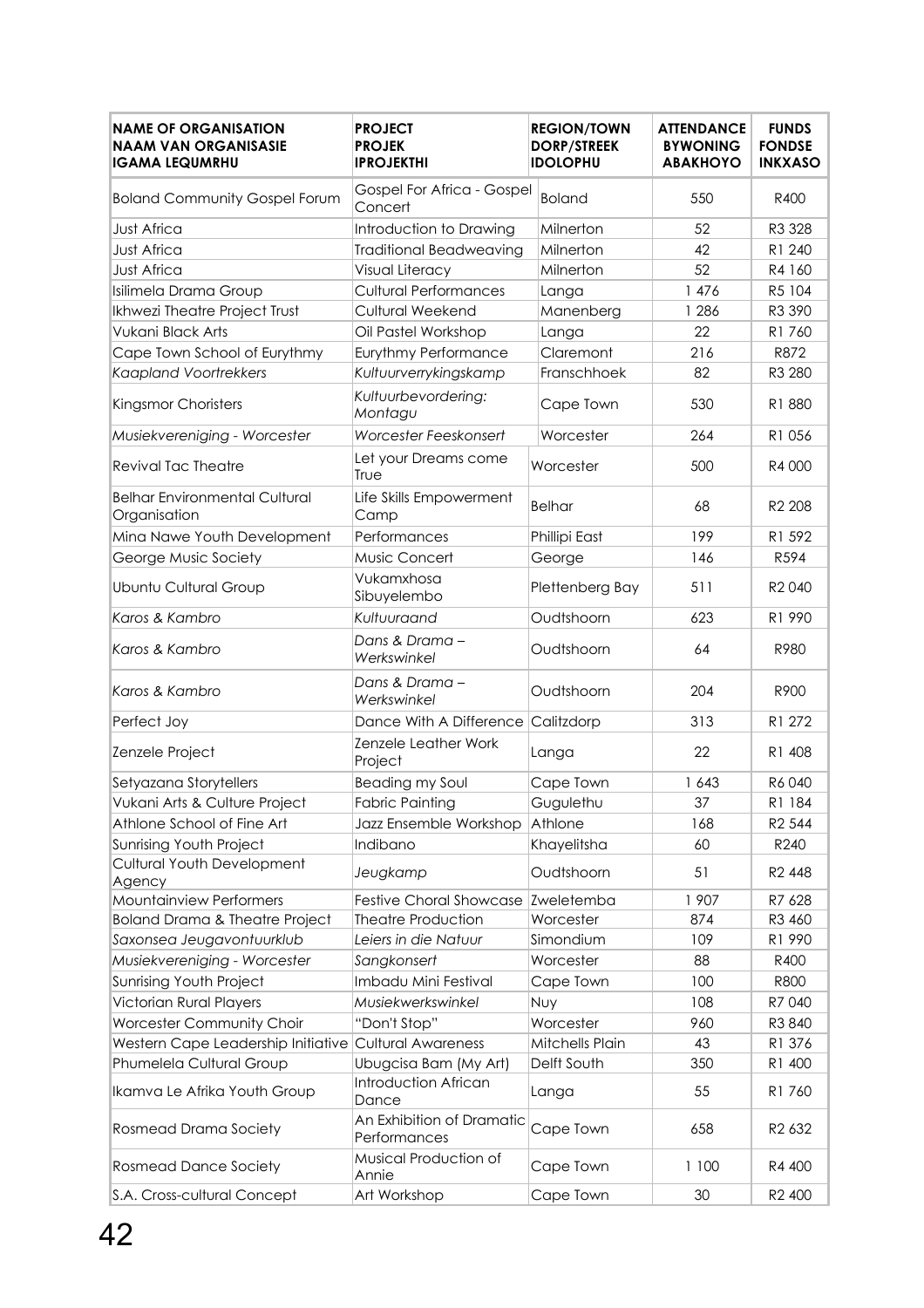| <b>NAME OF ORGANISATION</b><br><b>NAAM VAN ORGANISASIE</b><br><b>IGAMA LEQUMRHU</b> | <b>PROJECT</b><br><b>PROJEK</b><br><b>IPROJEKTHI</b>     | <b>REGION/TOWN</b><br><b>DORP/STREEK</b><br><b>IDOLOPHU</b> | <b>ATTENDANCE</b><br><b>BYWONING</b><br><b>ABAKHOYO</b> | <b>FUNDS</b><br><b>FONDSE</b><br><b>INKXASO</b> |
|-------------------------------------------------------------------------------------|----------------------------------------------------------|-------------------------------------------------------------|---------------------------------------------------------|-------------------------------------------------|
| College of Magic                                                                    | Khayelitsha Magic                                        | Khayelitsha                                                 | 735                                                     | R <sub>2</sub> 440                              |
| <b>Wellington Arts</b>                                                              | Uitstalling                                              | Wellington                                                  | 610                                                     | R1 000                                          |
| Masomelele Celestial Youth                                                          | Music Performance                                        | Old Crossroads                                              | 2 6 5 6                                                 | R1 000                                          |
| Ikhwezi Lomso Youth Development<br>Project                                          | Cultural Day                                             | Khayelitsha                                                 | 1 150                                                   | R4 000                                          |
| Athlone Academy of Music                                                            | Summer Music Workshop                                    | Athlone                                                     | 75                                                      | R6 000                                          |
| Athlone Academy of Music                                                            | Summer Music Workshop                                    | Athlone                                                     | 75                                                      | R6 000                                          |
| Ikamva Le Afrika Youth Group                                                        | Hope for the Future<br>Dance Workshop                    | Langa                                                       | 44                                                      | R1 408                                          |
| S.A. Cross-cultural Concept                                                         | Art Workshop                                             | Cape Town                                                   | 30                                                      | R <sub>2</sub> 400                              |
| <b>Wellington Arts</b>                                                              | Akrielverfprojek                                         | Wellington                                                  | 22                                                      | R1760                                           |
| Masivuke Ma - Africa Arts                                                           | Exhibition                                               | Nyanga                                                      | 1 0 2 2                                                 | R1 000                                          |
| Generation Art Club                                                                 | Potloodskets- &<br>Tekenkursus                           | Parow                                                       | 17                                                      | R1 360                                          |
| Generation Art Club                                                                 | Waterverfkursus vir<br><b>Beginners</b>                  | Parow                                                       | 17                                                      | R1 360                                          |
| United Art Club                                                                     | Skets- & Tekenkusus vir<br><b>Beginners</b>              | <b>Bothasig</b>                                             | 20                                                      | R1 600                                          |
| Intshetshewula Arts Educators                                                       | <b>Summer Showcase</b>                                   | Cape Town                                                   | 3 400                                                   | R5 000                                          |
| Gospel Bells Mannekoor                                                              | Robertson Gospel<br>Sangfees                             | Robertson                                                   | 474                                                     | R315                                            |
| Community Arts Association                                                          | <b>Cultural Show</b>                                     | <b>Elsies River</b>                                         | 1 3 0 5                                                 | R5 220                                          |
| Community Arts Association                                                          | Carols 2002                                              | <b>Elsies River</b>                                         | 1 2 2 6                                                 | R4 000                                          |
| Kaapse Jeugavontuurvereniging                                                       | <b>Glass Glazing</b>                                     | Kuils River                                                 | 122                                                     | R1 984                                          |
| Karos & Kambro                                                                      | 'n Blik Vol Gisters                                      | Oudtshoorn                                                  | 773                                                     | R1790                                           |
| Victorian Rural Players                                                             | An Evening of Song                                       | Worcester                                                   | 890                                                     | R3 560                                          |
| The Children's Puppet Play                                                          | Glove Puppet Workshop                                    | Cape Town                                                   | 35                                                      | R1 024                                          |
| Sunrising Youth Project                                                             | Creative Art Workshop                                    | Nyanga East                                                 | 126                                                     | R <sub>2</sub> 016                              |
| Sunrising Youth Project                                                             | Women's Art Workshop                                     | Lower Crossroads                                            | 125                                                     | R2 000                                          |
| <b>Wellington Arts</b>                                                              | Sydoekkursus                                             | Wellington                                                  | 53                                                      | R4 240                                          |
| Robertson Pro Arte                                                                  | Gloria!                                                  | Robertson                                                   | 286                                                     | R570                                            |
| Lynedoch - Spier Kultuurvereniging Youth Choir Festival                             |                                                          | Stellenbosch                                                | 1 1 2 5                                                 | R2 000                                          |
| Lynedoch - Spier Kultuurvereniging                                                  | Youth Choir Festival                                     | Stellenbosch                                                | 1 0 5 0                                                 | R <sub>2</sub> 000                              |
| <b>Heavenly Sound Gospel Group</b>                                                  | Carols by Candlelight                                    | Worcester                                                   | 1441                                                    | R6 000                                          |
| Tse'Po Skills Training Project                                                      | Youth Development                                        | Cape Town                                                   | 920                                                     | R3 000                                          |
| J.K. Walsh Skills Training Centre                                                   | Visual Arts Youth                                        | Cape Town                                                   | 37                                                      | R1 408                                          |
| J.K. Walsh Skills Training Centre                                                   | Performing Arts                                          | Cape Town                                                   | 34                                                      | R1712                                           |
| J.K.Walsh Skills Training Centre                                                    | <b>Fabric Painting</b>                                   | Cape Town                                                   | 28                                                      | R1760                                           |
| J.K. Walsh Skills Training Centre<br><b>Umzi's Home Productions</b>                 | Visual Arts - Disabled<br>I am a Woman  a<br>Mother too! | Cape Town<br>Nyanga East                                    | 36<br>86                                                | R1760<br>R6 160                                 |
| Princess Square Singers                                                             | Choral Music Workshop                                    | Gugulethu                                                   | 75                                                      | R3 600                                          |
| Princess Square Singers                                                             | <b>Choral Music</b><br>Performance                       | Gugulethu                                                   | 1 000                                                   | R3 280                                          |
| Rejoice Dance School                                                                | "Creative Explosion 2002"                                | Paarl                                                       | 500                                                     | R1 514                                          |
| Masivuke Ma - Africa Arts                                                           | Cultural Day                                             | Nyanga East                                                 | 253                                                     | R1012                                           |
| <b>Breughel Teater</b>                                                              | Kersfeeslig bo<br>Cloetesville                           | Stellenbosch                                                | 250                                                     | R1 000                                          |
| <b>Breughel Teater</b>                                                              | Kersfeeslig bo<br>Cloetesville                           | Stellenbosch                                                | 235                                                     | R940                                            |
| Sunrising Youth Project                                                             | Choma Choral Music<br>Festival                           | Nyanga East                                                 | 163                                                     | R652                                            |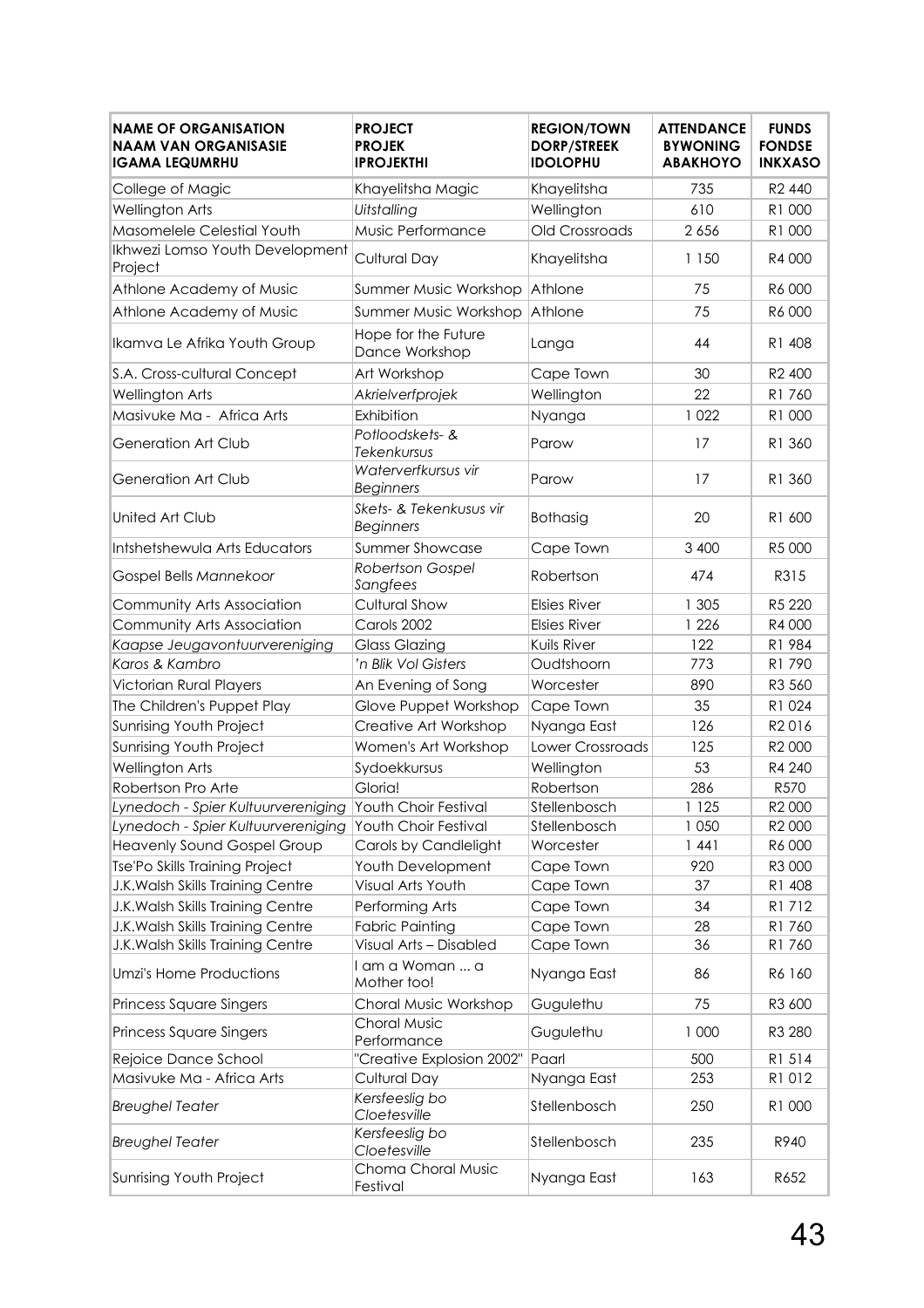| <b>NAME OF ORGANISATION</b><br><b>NAAM VAN ORGANISASIE</b><br><b>IGAMA LEQUMRHU</b> | <b>PROJECT</b><br><b>PROJEK</b><br><b>IPROJEKTHI</b> | <b>REGION/TOWN</b><br><b>DORP/STREEK</b><br><b>IDOLOPHU</b> | <b>ATTENDANCE</b><br><b>BYWONING</b><br><b>ABAKHOYO</b> | <b>FUNDS</b><br><b>FONDSE</b><br><b>INKXASO</b> |
|-------------------------------------------------------------------------------------|------------------------------------------------------|-------------------------------------------------------------|---------------------------------------------------------|-------------------------------------------------|
| Overberg Ontwikkeling- &<br>Bemagtigingsentrum                                      | Kultuuruitstalling: Sang &<br>Musiek                 | Caledon                                                     | 100                                                     | R1 020                                          |
| Overberg Ontwikkeling- &<br>Bemagtigingsentrum                                      | Talentaand                                           | Caledon                                                     | 100                                                     | R750                                            |
| Sekunjalo Drama Society                                                             | <b>Theatre Production</b>                            | <b>Boland</b>                                               | 2 181                                                   | R1 400                                          |
| <b>Harare Players</b>                                                               | The Little Black Sheep                               | Cape Town                                                   | 29 009                                                  | R9 000                                          |
| <b>New Horizons</b>                                                                 | <b>Atlantis</b><br>Kersvakansieprojek                | Atlantis                                                    | 1586                                                    | R4 000                                          |
| West Coast Cultural Movement                                                        | Hip Hop Jam                                          | Vredendal                                                   | 300                                                     | R1 200                                          |
| Musiekvereniging - Worcester                                                        | Onvergeetlike Melodie In<br>Die Romantiek            | Worcester                                                   | 116                                                     | R468                                            |
| Hermanus Whale Festival                                                             | Hermanus Whale Festival                              | Hermanus                                                    | 71 350                                                  | R30 000                                         |
| <b>Boland Landelike Jeugstigting</b>                                                | Leiers vir Môre Kamp                                 | Paarl                                                       | 205                                                     | R3 200                                          |
| Phumelela Cultural Group                                                            | <b>Flagship Printing</b><br>Project/Workshop         | Gugulethu                                                   | 135                                                     | R3 000                                          |
| Athlone School of Fine Art                                                          | Workshop on Classical<br>Guitar and Flute            | Cape Town                                                   | 108                                                     | R1776                                           |
| Kingsmor Choristers                                                                 | Kultuurbervordering:<br>Swellendam & Worcester       | Cape Town                                                   | 1 450                                                   | R5720                                           |
| Umzi's Home Productions                                                             | I am a Woman  a<br>Mother too!                       | Nyanga East                                                 | 145                                                     | R <sub>3</sub> 200                              |
| Masivuke Ma - Africa Arts                                                           | Arts Project                                         | Nyanga East                                                 | 347                                                     | R3 200                                          |
| Intshetshewula Arts Educators                                                       | <b>Cultural Festival</b>                             | Phillipi                                                    | 777                                                     | R3 089                                          |
| Helderberg Village Music Society                                                    | Flute/Piano Recital                                  | Somerset West                                               | 102                                                     | R200                                            |
| Helderberg Village Music Society                                                    | Soprano & Piano Recital                              | Somerset West                                               | 84                                                      | R200                                            |
| Sifunda Sidlala Kiddies Cultural<br>Group                                           | Afri – Poera                                         | Cape Town                                                   | 770                                                     | R7 700                                          |
| Setyazana Storytellers                                                              | Storytelling in Transit                              | Cape Town                                                   | 3 680                                                   | R6 624                                          |
| Dance Crew                                                                          | Dance Crew Productions Wynberg                       |                                                             | 1 2 6 0                                                 | R5040                                           |
| Guga S'Thebe Arts & Cultural<br>Centre                                              | Moral Regeneration<br>Workshop                       | Langa                                                       | 137                                                     | R8 400                                          |
| Live & Direct Community Project                                                     | Performance Cultural<br>Concert                      | Gugulethu                                                   | 1425                                                    | R5 700                                          |
| Sunrising Youth Project                                                             | Workshop For Writer<br>Circle                        | Tafelsig                                                    | 177                                                     | R1 600                                          |
| Intshetshewula Arts Educators                                                       | Arts Against Crime<br>Showcase                       | Nyanga East                                                 | 3 400                                                   | R4 000                                          |
| <b>Blackheath Avontuurklub</b>                                                      | Awareness Project                                    | <b>Blackheath</b>                                           | 136                                                     | R3 200                                          |
| St. Andrews Cultural Organisation                                                   | <b>Cultural Awareness</b>                            | <b>Elsies River</b>                                         | 31                                                      | R992                                            |
| Overberg Ontwikkeling- &<br>Bemagtigingsentrum                                      | $Kuns-8$<br>Kultuurwerkswinkel                       | Caledon                                                     | 112                                                     | R448                                            |
| Karos & Kambro                                                                      | Dans- &<br>Dramawerkswinkel                          | Oudtshoorn                                                  | 100                                                     | R1 200                                          |
| Western Cape Leadership Initiative Cultural Awareness                               |                                                      | Manenberg                                                   | 42                                                      | R1 344                                          |
| Western Cape Leadership Initiative Cultural Awareness                               |                                                      | Mitchells Plain                                             | 105                                                     | R2 058                                          |
| Sunrising Youth Project                                                             | <b>Ancestors &amp; Families</b>                      | Phillipi East                                               | 160                                                     | R1 600                                          |
| Dreamshop                                                                           | Storytelling                                         | Plumstead                                                   | 101                                                     | R1792                                           |
| Sekunjalo Drama Society                                                             | Theatre Production -<br>Women Abuse                  | <b>Boland</b>                                               | 2 3 3 2                                                 | R8 352                                          |
| Performing Arts & Cultural<br>Development Project                                   | Performing Arts<br>Workshop 2003                     | Cape Town                                                   | 260                                                     | R4 224                                          |
| Kaapse Jeugavontuurvereniging                                                       | Papierprojek: Late                                   | Lavistown                                                   | 118                                                     | R1 600                                          |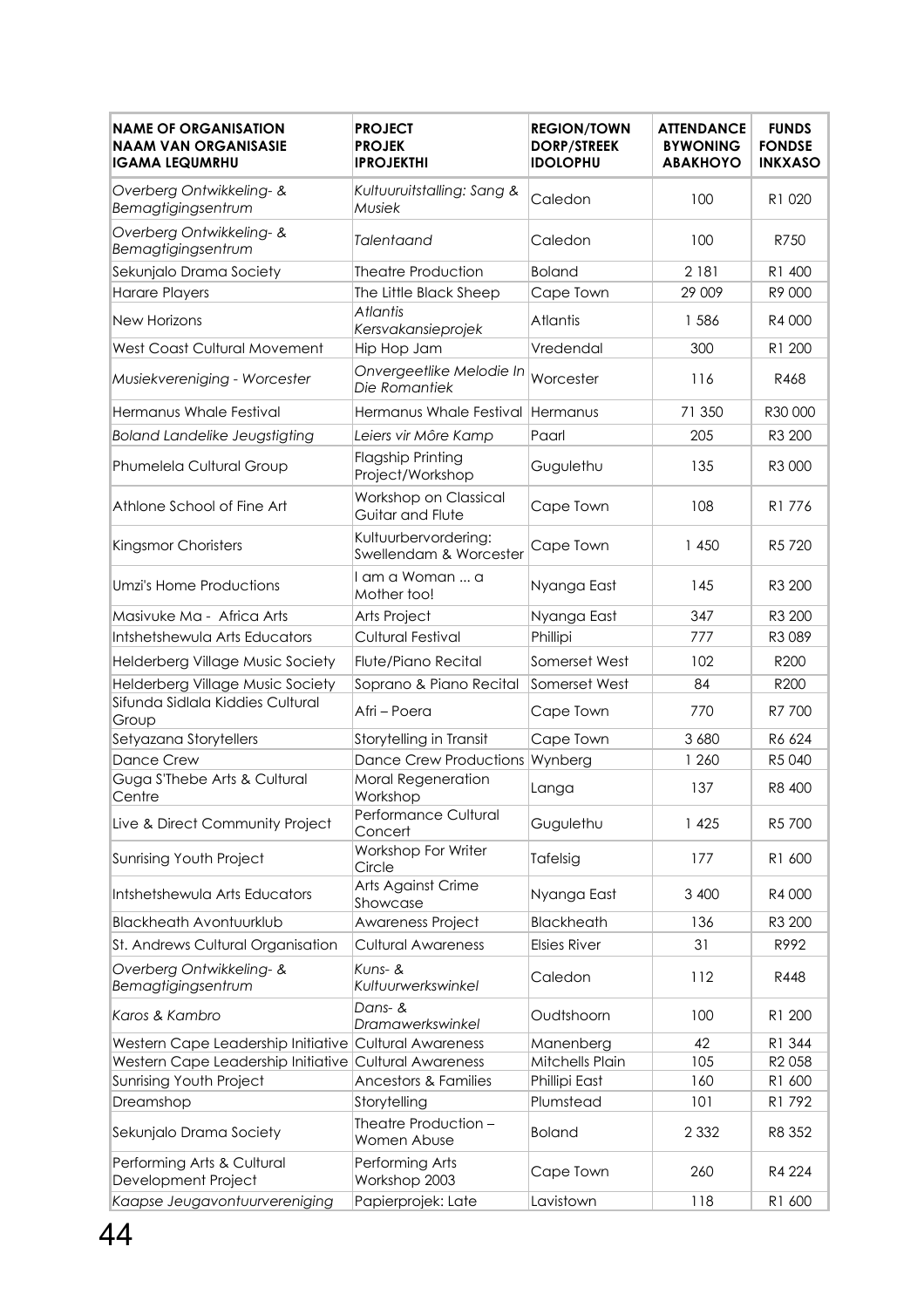| <b>NAME OF ORGANISATION</b><br>NAAM VAN ORGANISASIE<br>IGAMA LEQUMRHU | <b>PROJECT</b><br><b>PROJEK</b><br><b>IPROJEKTHI</b> | <b>REGION/TOWN</b><br><b>DORP/STREEK</b><br><b>IDOLOPHU</b> | <b>ATTENDANCE</b><br><b>BYWONING</b><br><b>ABAKHOYO</b> | <b>FUNDS</b><br><b>FONDSE</b><br><b>INKXASO</b> |
|-----------------------------------------------------------------------|------------------------------------------------------|-------------------------------------------------------------|---------------------------------------------------------|-------------------------------------------------|
|                                                                       | Valentine                                            |                                                             |                                                         |                                                 |
| Cape Town School of Eurythmy                                          | Eurythmy Performance                                 | Cape Town                                                   | 217                                                     | R880                                            |
| Karos & Kambro                                                        | Dans- &<br>Dramawerkswinkel                          | Oudtshoorn                                                  | 86                                                      | R <sub>1</sub> 000                              |
| Sophumelela Women's<br>Organisation                                   | <b>Cultural Day</b>                                  | Nyanga                                                      | 935                                                     | R3 740                                          |
| Intlazane Arts Project                                                | <b>Cultural Diversity Through</b><br>Arts Showcase   | <b>Delft</b>                                                | 1 600                                                   | R <sub>3</sub> 200                              |
| Intlazane Arts Project                                                | Cultural Diversity Through<br><b>Arts Showcase</b>   | Gugulethu                                                   | 1 100                                                   | R <sub>3</sub> 200                              |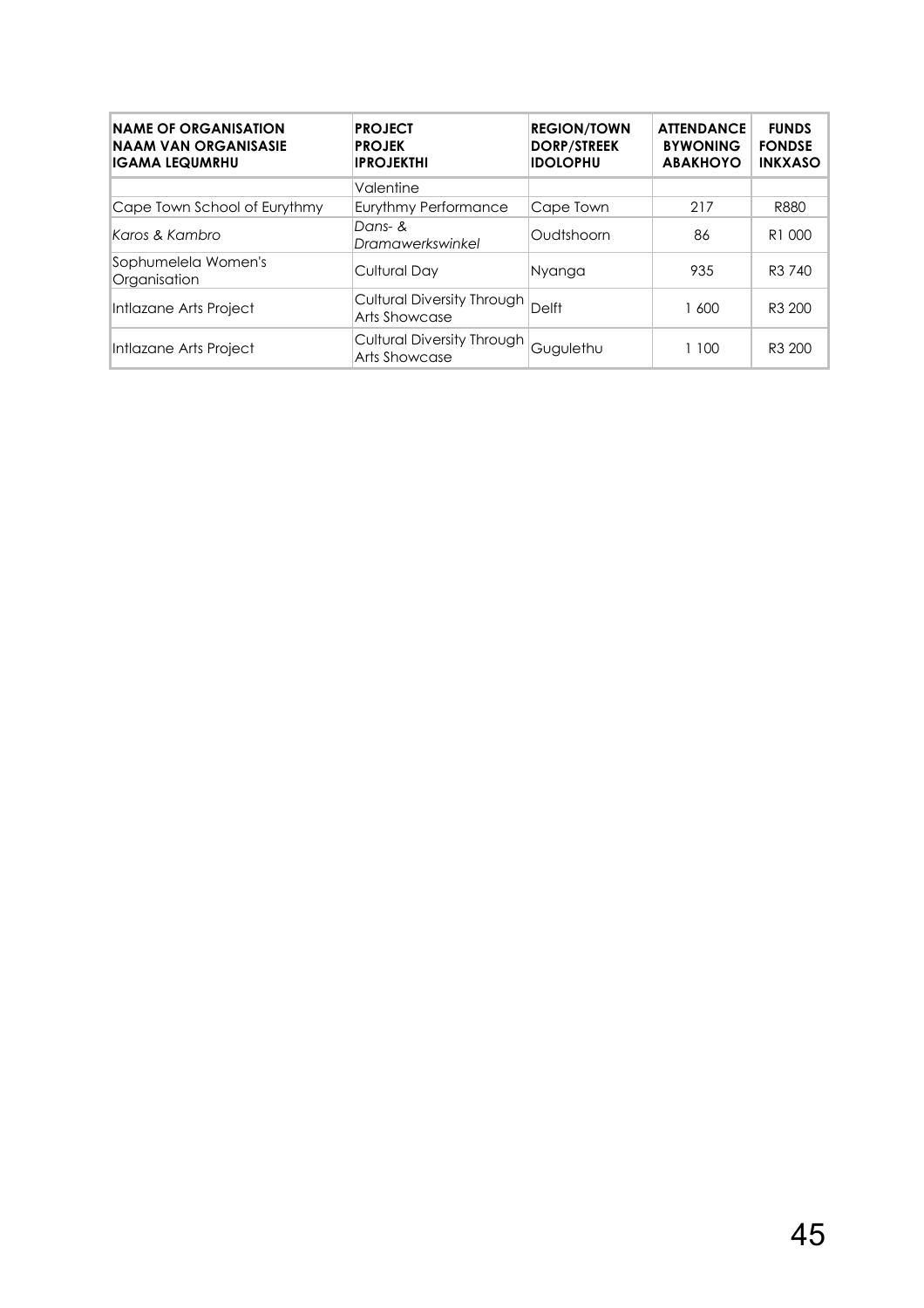## **BYLAE B ANNEXURE B ISIHLOMELO B**

## **JAARLIKSE WEDERKERINGE UITGAWE-TOEKENNINGS VIR 2002/2003 ANNUAL RECURRENT EXPENDITURE GRANTS FOR 2002/2003 INKCITHO YENKXASO-MALI EKHUTSHWA MINYAKA LE YOWE-2002/2003**

| <b>ORGANISATION</b><br><b>ORGANISASIE</b>    | <b>SUBURB/TOWN</b><br><b>REGION STREEK</b><br>DORP/STAD<br><b>INGINQI</b> |                                                      | <b>PREVIOUS WCCC FUNDING</b><br><b>VORIGE WKKK BEFONDSING</b><br><b>ISEBE LEZENKCUBEKO LENTSHONA</b><br><b>KOLONI EL INIKELI LE NGAPHAMBILI</b> |           | <b>APPROVED</b><br><b>GOEDGEKEUR</b><br><b>IVUNYIWE</b> |
|----------------------------------------------|---------------------------------------------------------------------------|------------------------------------------------------|-------------------------------------------------------------------------------------------------------------------------------------------------|-----------|---------------------------------------------------------|
| <b>LEQUMRHU</b>                              | <b>IDOLOPHU</b>                                                           |                                                      | 2000/2001                                                                                                                                       | 2001/2002 | 2002/2003                                               |
| Abaqondisi Brothers                          | Stellenbosch                                                              | Breërivier/<br>Wynland<br>Breede River/<br>Winelands | R30 000                                                                                                                                         |           | R28 000                                                 |
| Breughel Teatergroep Stellenbosch            |                                                                           | Breërivier/<br>Wynland<br>Breede River/<br>Winelands | R50 000                                                                                                                                         | R35 000   | R28 000                                                 |
| <b>DRAMSOC</b>                               | Worcester                                                                 | Breërivier/<br>Wynland<br>Breede River/<br>Winelands | R35 000                                                                                                                                         | R20 000   | R28 000                                                 |
| <b>Klein Libertas</b><br>Teaterklub          | Stellenbosch                                                              | Breërivier/<br>Wynland<br>Breede River/<br>Winelands |                                                                                                                                                 | R10000    | R28 000                                                 |
| Worcester<br>Community Choir                 | Worcester                                                                 | Breërivier/<br>Wynland<br>Breede River/<br>Winelands | R 9 000                                                                                                                                         | R10000    | R10 500                                                 |
| Kibbutz El-Shamah<br>(South Roots)           | Worcester                                                                 | Breërivier/<br>Wynland<br>Breede River/<br>Winelands |                                                                                                                                                 |           | R17000                                                  |
| La Musique School of<br>Arts                 | Paarl                                                                     | Breërivier/<br>Wynland<br>Breede River/<br>Winelands |                                                                                                                                                 |           | R17000                                                  |
| <b>Boland Community</b><br>Gospel Forum      | Paarl                                                                     | Breërivier/<br>Wynland<br>Breede River/<br>Winelands |                                                                                                                                                 |           | R12000                                                  |
| Zwelethemba Arts<br>and Culture<br>Committee | Worcester                                                                 | Breërivier/<br>Wynland<br>Breede River/<br>Winelands |                                                                                                                                                 |           | R12000                                                  |
| <b>Revival Tac Theatre</b>                   | Worcester                                                                 | Breërivier/<br>Wynland<br>Breede River/<br>Winelands |                                                                                                                                                 |           | R 7 500                                                 |
| College of Magic                             | Claremont                                                                 | Kaapstad/<br>Cape Town                               | R17000                                                                                                                                          | R29 000   | R28 000                                                 |
| <b>EOAN Group</b>                            | Athlone                                                                   | Kaapstad/<br>Cape Town                               | R50 000                                                                                                                                         | R35 000   | R28 000                                                 |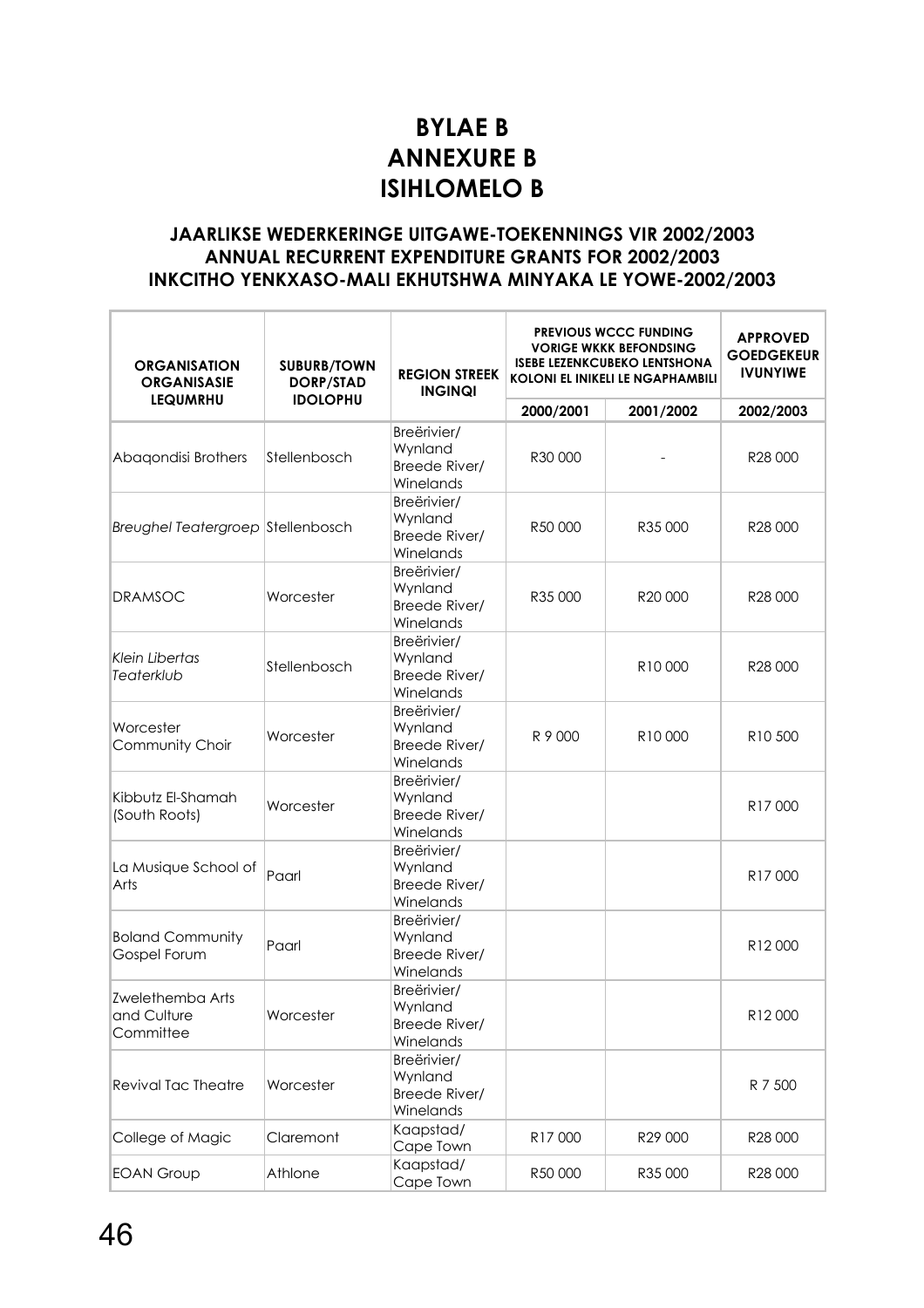| <b>ORGANISATION</b><br><b>ORGANISASIE</b>                 | <b>SUBURB/TOWN</b><br><b>DORP/STAD</b> | <b>REGION STREEK</b><br><b>INGINQI</b> | <b>PREVIOUS WCCC FUNDING</b><br><b>VORIGE WKKK BEFONDSING</b><br><b>ISEBE LEZENKCUBEKO LENTSHONA</b><br><b>KOLONI EL INIKELI LE NGAPHAMBILI</b> | <b>APPROVED</b><br><b>GOEDGEKEUR</b><br><b>IVUNYIWE</b> |                     |
|-----------------------------------------------------------|----------------------------------------|----------------------------------------|-------------------------------------------------------------------------------------------------------------------------------------------------|---------------------------------------------------------|---------------------|
| <b>LEQUMRHU</b>                                           | <b>IDOLOPHU</b>                        |                                        | 2000/2001                                                                                                                                       | 2001/2002                                               | 2002/2003           |
| <b>Global for Disabled</b><br>People                      | Observatory                            | Kaapstad/<br>Cape Town                 |                                                                                                                                                 | R28 940                                                 | R28 000             |
| New Africa Theatre<br>Association                         | Athlone                                | Kaapstad/<br>Cape Town                 | R40 000                                                                                                                                         | R35 000                                                 | R28 000             |
| The Cape Flats<br>Development<br>Association              | Retreat                                | Kaapstad/<br>Cape Town                 | R50 000                                                                                                                                         | R20 000                                                 | R28 000             |
| The Little Touring<br>Company                             | Camps Bay                              | Kaapstad/<br>Cape Town                 |                                                                                                                                                 | R30 000                                                 | R28 000             |
| The Riverside Theatre<br>Company                          | <b>Newlands</b>                        | Kaapstad/<br>Cape Town                 |                                                                                                                                                 | R35 000                                                 | R28 000             |
| The Ruth Prowse<br>School of Art<br>Outreach<br>Programme | Woodstock                              | Kaapstad/<br>Cape Town                 | R24 000                                                                                                                                         |                                                         | R28 000             |
| Zama Dance School<br>Trust                                | Gugulethu                              | Kaapstad/<br>Cape Town                 | R21 000                                                                                                                                         | R22000                                                  | R28 000             |
| Athlone School of<br>Fine Art                             | <b>Grassy Park</b>                     | Kaapstad/<br>Cape Town                 | R <sub>17</sub> 500                                                                                                                             | R <sub>15</sub> 000                                     | R17000              |
| Creative School of<br>Speech & Drama                      | Lansdowne                              | Kaapstad/<br>Cape Town                 | R24 000                                                                                                                                         |                                                         | R17000              |
| <b>Dance Crew</b>                                         | Tokai                                  | Kaapstad/<br>Cape Town                 | R25 000                                                                                                                                         | R22 000                                                 | R17000              |
| Eisteddfod Wes-Kaap                                       | <b>Bellville</b>                       | Kaapstad/<br>Cape Town                 | R10000                                                                                                                                          | R10000                                                  | R17000              |
| <b>Field Band</b><br>Foundation                           | Green Point                            | Kaapstad/<br>Cape Town                 |                                                                                                                                                 | R15000                                                  | R10000              |
| M7 Music Academy                                          | Kaapstad/Cape<br>Town                  | Kaapstad/<br>Cape Town                 |                                                                                                                                                 | R15000                                                  | R <sub>17</sub> 000 |
| Nontuthuzelo<br>Traditional Beads &<br>Sewing Co-op       | Khayelitsha                            | Kaapstad/<br>Cape Town                 | R7 500                                                                                                                                          |                                                         | R17000              |
| Rise and Shine Youth<br>Cultural Club                     | Gugulethu                              | Kaapstad/<br>Cape Town                 | R12 500                                                                                                                                         | R 8 000                                                 | R17000              |
| The Philharmonic<br>Choir of Cape Town                    | Kenilworth                             | Kaapstad/<br>Cape Town                 |                                                                                                                                                 | R10000                                                  | R17000              |
| Tse'po (Hope) Skills<br>Project                           | Langa                                  | Kaapstad/<br>Cape Town                 | R25 000                                                                                                                                         | R15000                                                  | R17000              |
| Unqulo Lwasa Afrika                                       | Khayelitsha                            | Kaapstad/<br>Cape Town                 |                                                                                                                                                 | R 8 000                                                 | R17000              |
| Welgemoed School<br>of Arts                               | Welgemoed                              | Kaapstad/<br>Cape Town                 | R17000                                                                                                                                          | R17000                                                  | R17000              |
| Concerts four-by-two                                      | Rondebosch                             | Kaapstad/<br>Cape Town                 |                                                                                                                                                 | R 6 550                                                 | R 8950              |
| Hanover Superstars<br>Koor                                | Mitchells Plain                        | Kaapstad/<br>Cape Town                 |                                                                                                                                                 | R 8 000                                                 | R10 500             |
| Kaapse<br>Jeugavontuur-<br>vereniging                     | Glenhaven                              | Kaapstad/<br>Cape Town                 |                                                                                                                                                 | R15000                                                  | R <sub>10</sub> 500 |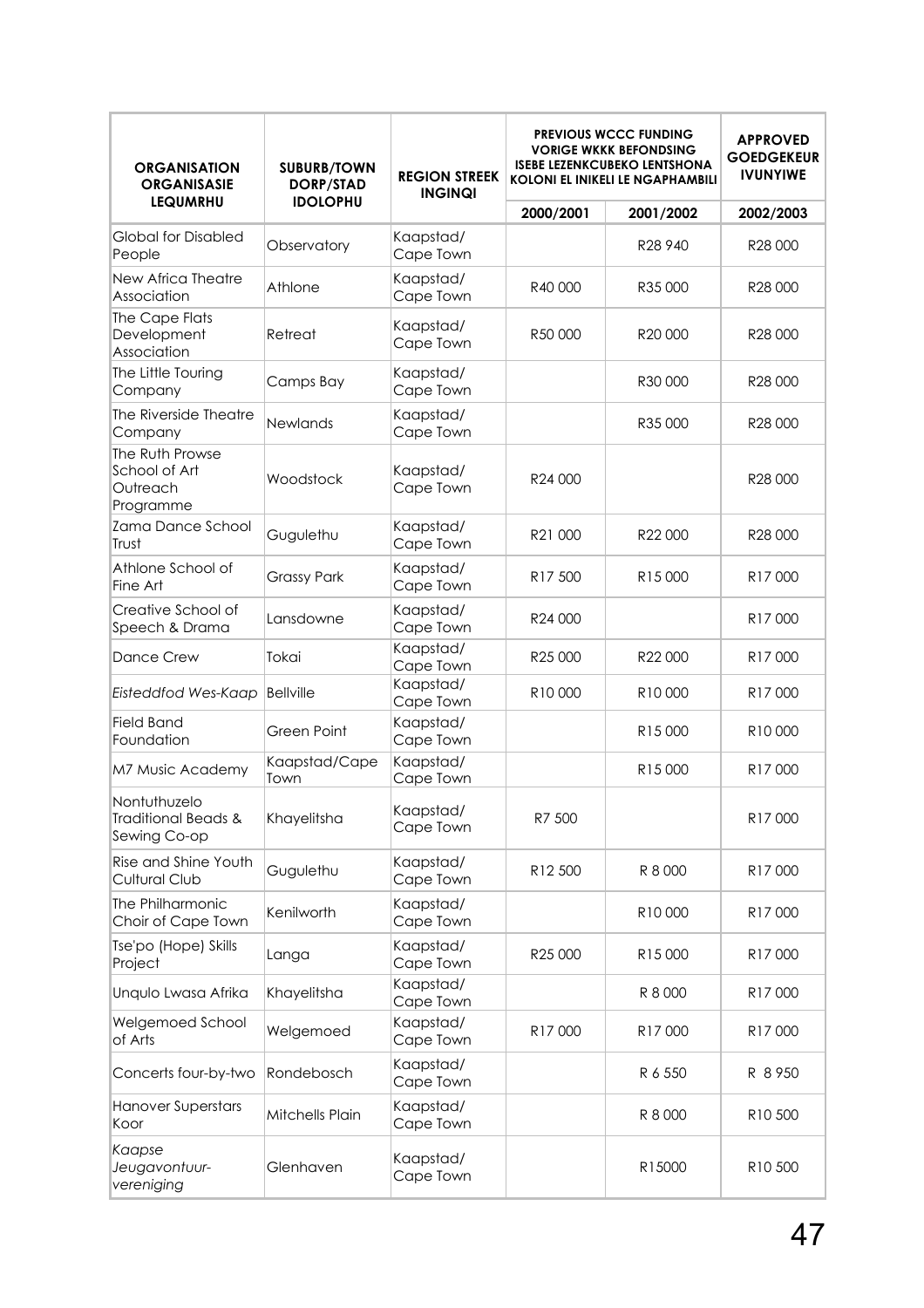| <b>ORGANISATION</b><br><b>ORGANISASIE</b>                      | <b>SUBURB/TOWN</b><br>DORP/STAD | <b>REGION STREEK</b>   | <b>PREVIOUS WCCC FUNDING</b><br><b>VORIGE WKKK BEFONDSING</b><br><b>ISEBE LEZENKCUBEKO LENTSHONA</b><br><b>KOLONI EL INIKELI LE NGAPHAMBILI</b><br><b>INGINQI</b> |                     | <b>APPROVED</b><br><b>GOEDGEKEUR</b><br><b>IVUNYIWE</b> |
|----------------------------------------------------------------|---------------------------------|------------------------|-------------------------------------------------------------------------------------------------------------------------------------------------------------------|---------------------|---------------------------------------------------------|
| <b>LEQUMRHU</b>                                                | <b>IDOLOPHU</b>                 |                        | 2000/2001                                                                                                                                                         | 2001/2002           | 2002/2003                                               |
| Mina Nawe Youth<br>Development Project                         | Phillipi East                   | Kaapstad/<br>Cape Town |                                                                                                                                                                   | R 8 000             | R10 500                                                 |
| Pella Erfeniskomitee                                           | Pella                           | Kaapstad/<br>Cape Town |                                                                                                                                                                   | R12000              | R10 500                                                 |
| <b>Rosmead Dance</b><br>Society                                | Rosmead                         | Kaapstad/<br>Cape Town | R17700                                                                                                                                                            | R 8000              | R <sub>10</sub> 500                                     |
| Rosmead Drama<br>Society                                       | Rosmead                         | Kaapstad/<br>Cape Town | R13000                                                                                                                                                            | R <sub>10</sub> 000 | R <sub>10</sub> 500                                     |
| S.A. Chapter of the<br>Amateur Chamber<br><b>Music Players</b> | <b>Newlands</b>                 | Kaapstad/<br>Cape Town |                                                                                                                                                                   | R 8 000             | R <sub>10</sub> 500                                     |
| Self Esteem Arts<br>Project                                    | Nyanga                          | Kaapstad/<br>Cape Town | R13000                                                                                                                                                            |                     | R <sub>10</sub> 500                                     |
| St. Cecelia Christmas<br>Band                                  | Mitchells Plain                 | Kaapstad/<br>Cape Town | R12000                                                                                                                                                            |                     | R <sub>10</sub> 500                                     |
| Woodlands Ballet<br>School                                     | Mitchells Plain                 | Kaapstad/<br>Cape Town | R10050                                                                                                                                                            |                     | R <sub>10</sub> 500                                     |
| Cape Community<br>Minstrel Board                               | Mitchells Plain                 | Kaapstad/<br>Cape Town |                                                                                                                                                                   |                     | R28 000                                                 |
| Cape Malay Choir<br>Board                                      | <b>Hanover Park</b>             | Kaapstad/<br>Cape Town |                                                                                                                                                                   |                     | R28 000                                                 |
| Arts & Culture<br><b>Empowering Centre</b>                     | Mitchells Plain                 | Kaapstad/<br>Cape Town |                                                                                                                                                                   |                     | R17000                                                  |
| Community Arts &<br>Culture Forum                              | Eeerste River                   | Kaapstad/<br>Cape Town |                                                                                                                                                                   |                     | R <sub>17</sub> 000                                     |
| Community Arts<br>Association (ComArt)                         | <b>Elsies River</b>             | Kaapstad/<br>Cape Town |                                                                                                                                                                   |                     | R <sub>17</sub> 000                                     |
| Learn to Earn                                                  | Khayelitsha                     | Kaapstad/<br>Cape Town |                                                                                                                                                                   |                     | R17000                                                  |
| Masibambisane<br>Youth Drama<br>Educational<br>Organisation    | Khayelitsha                     | Kaapstad/<br>Cape Town |                                                                                                                                                                   |                     | R17000                                                  |
| Ocean View<br>Development Trust                                | Ocean View                      | Kaapstad/<br>Cape Town |                                                                                                                                                                   |                     | R17000                                                  |
| Rali Trust                                                     | Lansdowne                       | Kaapstad/<br>Cape Town |                                                                                                                                                                   |                     | R17000                                                  |
| The Anchor Players<br>Dramatic Society                         | Simon's Town                    | Kaapstad/<br>Cape Town |                                                                                                                                                                   |                     | R17000                                                  |
| Kaapse Afrikaanse<br>Eisteddfod                                | Plumstead                       | Kaapstad/<br>Cape Town |                                                                                                                                                                   |                     | R12000                                                  |
| Mendu Youth Cultural<br>Group                                  | Gugulethu                       | Kaapstad/<br>Cape Town |                                                                                                                                                                   |                     | R12000                                                  |
| Remix Dance Project<br>Trust                                   | Mowbray                         | Kaapstad/<br>Cape Town |                                                                                                                                                                   |                     | R12000                                                  |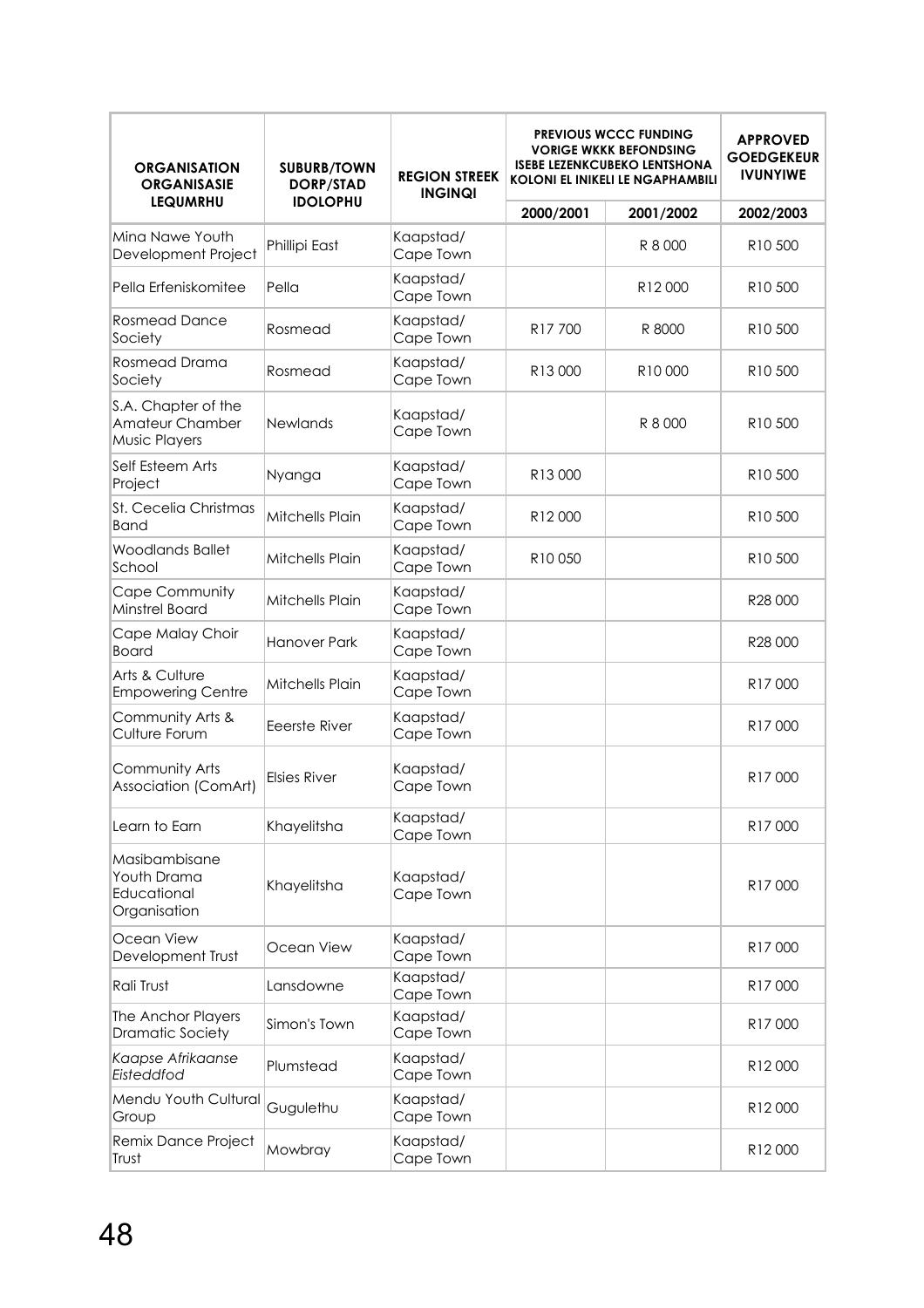| <b>ORGANISATION</b><br><b>ORGANISASIE</b>             | <b>SUBURB/TOWN</b><br><b>REGION STREEK</b><br>DORP/STAD<br><b>INGINQI</b> |                                                             |           | <b>PREVIOUS WCCC FUNDING</b><br><b>VORIGE WKKK BEFONDSING</b><br><b>ISEBE LEZENKCUBEKO LENTSHONA</b><br><b>KOLONI EL INIKELI LE NGAPHAMBILI</b> | <b>APPROVED</b><br><b>GOEDGEKEUR</b><br><b>IVUNYIWE</b> |  |
|-------------------------------------------------------|---------------------------------------------------------------------------|-------------------------------------------------------------|-----------|-------------------------------------------------------------------------------------------------------------------------------------------------|---------------------------------------------------------|--|
| <b>LEQUMRHU</b>                                       | <b>IDOLOPHU</b>                                                           |                                                             | 2000/2001 | 2001/2002                                                                                                                                       | 2002/2003                                               |  |
| Voices of<br>Kaapstad/Cape<br>Town                    | Gugulethu                                                                 | Kaapstad/<br>Cape Town                                      |           |                                                                                                                                                 | R12000                                                  |  |
| Zizandla zethu Skills<br>Dev Project                  | Mitchells Plain                                                           | Kaapstad/<br>Cape Town                                      |           |                                                                                                                                                 | R12000                                                  |  |
| Claremont<br>Coronations                              | Gugulethu                                                                 | Kaapstad/<br>Cape Town                                      |           |                                                                                                                                                 | R 9 000                                                 |  |
| Hout Bay &<br>Llandudno Heritage<br>Trust             | Hout Bay                                                                  | Kaapstad/<br>Cape Town                                      |           |                                                                                                                                                 | R 9 000                                                 |  |
| Siyaphambili Beads<br>Project                         | Khayelitsha                                                               | Kaapstad/<br>Cape Town                                      |           |                                                                                                                                                 | R 9 000                                                 |  |
| The Cape Puppet<br>Guild                              | Kaapstad/Cape<br>Town                                                     | Kaapstad/<br>Cape Town                                      |           |                                                                                                                                                 | R 9 000                                                 |  |
| Izwi labembola Liveni                                 | Khayelitsha                                                               | Kaapstad/<br>Cape Town                                      |           |                                                                                                                                                 | R 9 000                                                 |  |
| <b>Just Africa</b>                                    | Milnerton                                                                 | Kaapstad/<br>Cape Town                                      |           |                                                                                                                                                 | R10000                                                  |  |
| Siyasanga Cape<br><b>Town Theatre</b><br>Company      | Langa                                                                     | Kaapstad/<br>Cape Town                                      |           |                                                                                                                                                 | R10000                                                  |  |
| <b>Atlantis</b><br>Kultuurvereniging                  | <b>Atlantis</b>                                                           | Kaapstad/<br>Cape Town                                      |           |                                                                                                                                                 | R 7 500                                                 |  |
| Gugulethu Cultural<br>Performing Arts Group           | Gugulethu                                                                 | Kaapstad/<br>Cape Town                                      |           |                                                                                                                                                 | R 7 500                                                 |  |
| Heideveld Arts &<br>Culture Society                   | Heideveld                                                                 | Kaapstad/<br>Cape Town                                      |           |                                                                                                                                                 | R 7 500                                                 |  |
| Omkhâi Afrika                                         | <b>Grassy Park</b>                                                        | Kaapstad/<br>Cape Town                                      |           |                                                                                                                                                 | R 7 500                                                 |  |
| South Peninsula<br>Minstrels and Youth<br>Development | Steenberg                                                                 | Kaapstad/<br>Cape Town                                      |           |                                                                                                                                                 | R 7 500                                                 |  |
| New Wine Simunye<br>Group                             | <b>Beaufort West</b>                                                      | Central Karoo/<br>Sentrale Karoo                            |           | R10000                                                                                                                                          | R <sub>10</sub> 500                                     |  |
| Dance Academy                                         | Oudtshoorn                                                                | Suid-Kaap/<br>Klein Karoo<br>Southern Cape/<br>Little Karoo |           | R15000                                                                                                                                          | R17000                                                  |  |
| Kairos Dramagroep                                     | Oudtshoorn                                                                | Suid-Kaap/<br>Klein Karoo<br>Southern Cape/<br>Little Karoo |           | R20 000                                                                                                                                         | R17000                                                  |  |
| George Music Society George                           |                                                                           | Suid-Kaap/<br>Klein Karoo<br>Southern Cape/<br>Little Karoo |           | R 8 000                                                                                                                                         | R <sub>10</sub> 500                                     |  |
| Ladismith<br>Kersfeesorkes                            | Ladismith                                                                 | Suid-Kaap/<br>Klein Karoo<br>Southern Cape/<br>Little Karoo | R 9 000   | R10000                                                                                                                                          | R10 500                                                 |  |